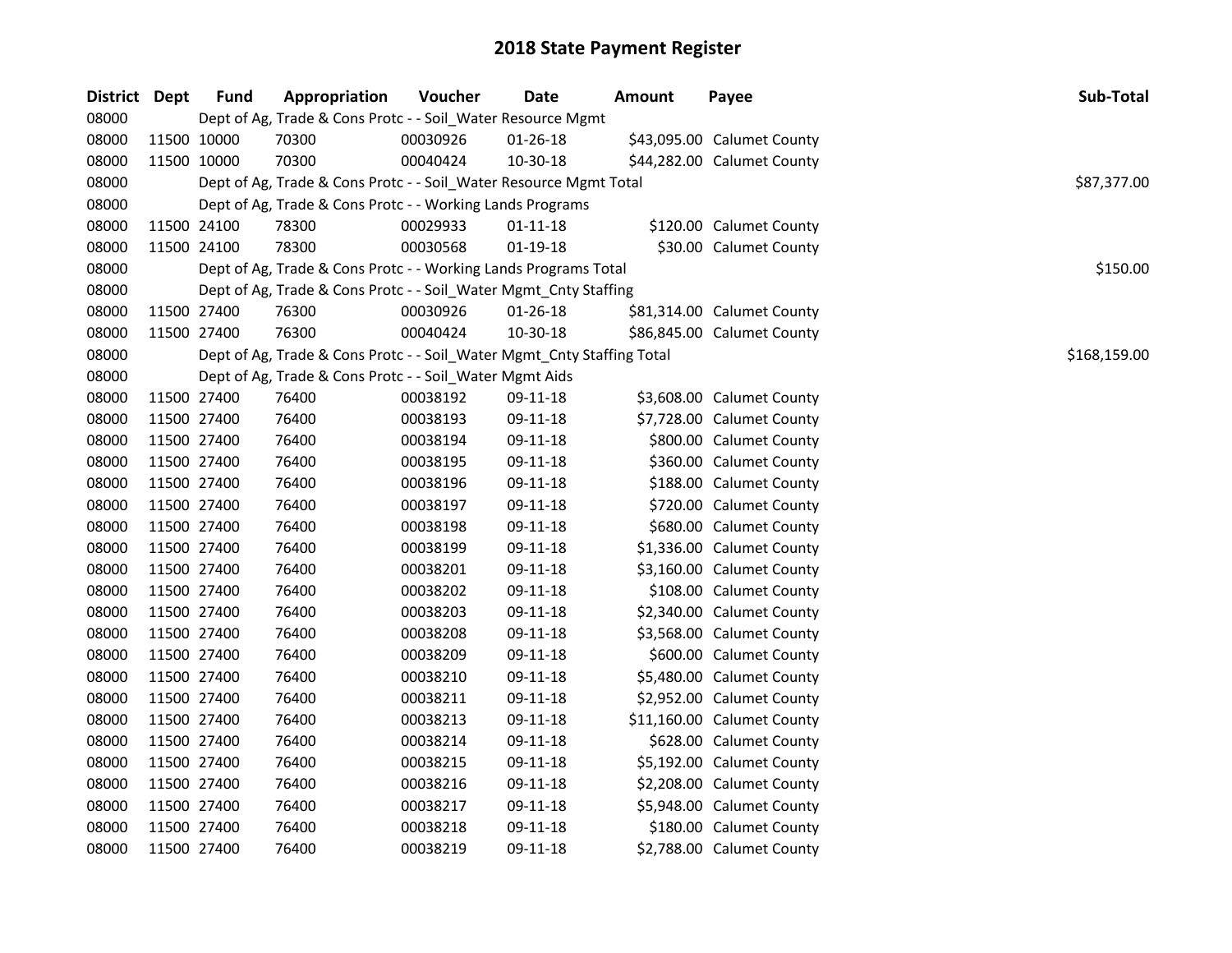| District Dept |             | <b>Fund</b> | Appropriation                                                       | Voucher  | Date           | Amount | Payee                       | Sub-Total    |
|---------------|-------------|-------------|---------------------------------------------------------------------|----------|----------------|--------|-----------------------------|--------------|
| 08000         | 11500 27400 |             | 76400                                                               | 00038220 | 09-11-18       |        | \$5,088.00 Calumet County   |              |
| 08000         |             |             | Dept of Ag, Trade & Cons Protc - - Soil_Water Mgmt Aids Total       |          |                |        |                             | \$66,820.00  |
| 08000         |             |             | Dept of Ag, Trade & Cons Protc - - Clean Sweep Grants               |          |                |        |                             |              |
| 08000         | 11500 27400 |             | 77800                                                               | 00041263 | 11-28-18       |        | \$10,445.00 Calumet County  |              |
| 08000         |             |             | Dept of Ag, Trade & Cons Protc - - Clean Sweep Grants Total         |          |                |        |                             | \$10,445.00  |
| 08000         |             |             | Dept of Ag, Trade & Cons Protc - - Agriculture-Soil & Water         |          |                |        |                             |              |
| 08000         | 11500 36300 |             | <b>WE100</b>                                                        | 00037204 | 08-15-18       |        | \$1,933.44 Calumet County   |              |
| 08000         | 11500 36300 |             | <b>WE100</b>                                                        | 00041018 | 11-21-18       |        | \$20,793.81 Calumet County  |              |
| 08000         |             | 11500 36300 | <b>WE100</b>                                                        | 00041401 | 12-10-18       |        | \$6,853.28 Calumet County   |              |
| 08000         |             |             | Dept of Ag, Trade & Cons Protc - - Agriculture-Soil & Water Total   |          |                |        |                             | \$29,580.53  |
| 08000         |             |             | Dept of Safety & Prof Services - - General Program Operations       |          |                |        |                             |              |
| 08000         | 16500 10000 |             | 12100                                                               | 00017183 | 05-30-18       |        | \$17.50 Calumet County      |              |
| 08000         |             |             | Dept of Safety & Prof Services - - General Program Operations Total |          |                |        |                             | \$17.50      |
| 08000         |             |             | Dept of Public Instruction - - Aid To County Children With Di       |          |                |        |                             |              |
| 08000         | 25500 10000 |             | 23100                                                               | 00130035 | 06-18-18       |        | \$735,289.00 Calumet County |              |
| 08000         |             |             | Dept of Public Instruction - - Aid To County Children With Di Total |          |                |        |                             | \$735,289.00 |
| 08000         |             |             | Dept of Natural Resources - - Gpo - Federal Funds                   |          |                |        |                             |              |
| 08000         | 37000 10000 |             | 94100                                                               | 00262395 | 08-27-18       |        | \$3,000.00 Calumet County   |              |
| 08000         | 37000 10000 |             | 94100                                                               | 00262435 | 08-27-18       |        | \$9,332.45 Calumet County   |              |
| 08000         | 37000 10000 |             | 94100                                                               | 00265853 | 09-12-18       |        | \$1,648.34 Calumet County   |              |
| 08000         | 37000 10000 |             | 94100                                                               | 00265862 | 09-12-18       |        | \$25,867.11 Calumet County  |              |
| 08000         |             |             | Dept of Natural Resources - - Gpo - Federal Funds Total             |          |                |        |                             | \$39,847.90  |
| 08000         |             |             | Dept of Natural Resources - - Gen Program Ops-State Funds           |          |                |        |                             |              |
| 08000         |             | 37000 21200 | 16100                                                               | 00212294 | 02-23-18       |        | \$87.71 Calumet County      |              |
| 08000         | 37000 21200 |             | 16100                                                               | 00219956 | 03-28-18       |        | \$183.45 Calumet County     |              |
| 08000         | 37000 21200 |             | 16100                                                               | 00226337 | $04 - 27 - 18$ |        | \$157.40 Calumet County     |              |
| 08000         | 37000 21200 |             | 16100                                                               | 00241723 | 06-22-18       |        | \$610.85 Calumet County     |              |
| 08000         |             |             | Dept of Natural Resources - - Gen Program Ops-State Funds Total     |          |                |        |                             | \$1,039.41   |
| 08000         |             |             | Dept of Natural Resources - - Gen Program Ops-State Funds-Fr        |          |                |        |                             |              |
| 08000         | 37000 21200 |             | 16600                                                               | 00207904 | 01-18-18       |        | \$240.00 Calumet County     |              |
| 08000         |             |             | Dept of Natural Resources - - Gen Program Ops-State Funds-Fr Total  |          |                |        |                             | \$240.00     |
| 08000         |             |             | Dept of Natural Resources - - General Program Operations --         |          |                |        |                             |              |
| 08000         |             | 37000 21200 | 25400                                                               | 00230722 | 04-20-18       |        | \$60.00 Calumet County      |              |
| 08000         |             | 37000 21200 | 25400                                                               | 00255122 | 07-24-18       |        | \$180.00 Calumet County     |              |
| 08000         | 37000 21200 |             | 25400                                                               | 00279404 | 11-23-18       |        | \$60.00 Calumet County      |              |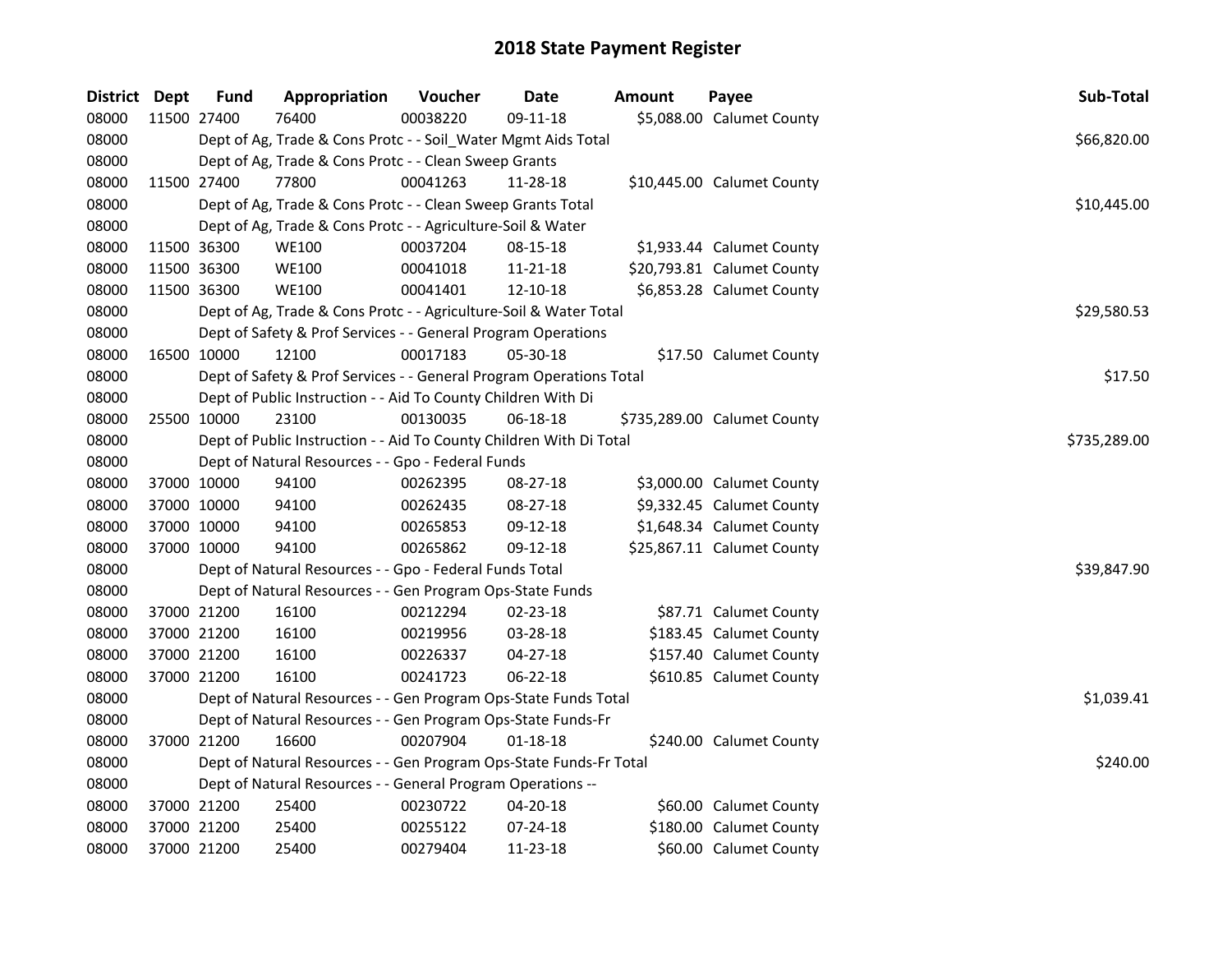| <b>District Dept</b> |             | <b>Fund</b> | Appropriation                                                      | Voucher  | Date           | Amount | Payee                      | Sub-Total   |
|----------------------|-------------|-------------|--------------------------------------------------------------------|----------|----------------|--------|----------------------------|-------------|
| 08000                | 37000 21200 |             | 25400                                                              | 00286744 | 12-28-18       |        | \$150.00 Calumet County    |             |
| 08000                |             |             | Dept of Natural Resources - - General Program Operations -- Total  |          |                |        |                            | \$450.00    |
| 08000                |             |             | Dept of Natural Resources - - Gpo -Federal Funds                   |          |                |        |                            |             |
| 08000                |             | 37000 21200 | 38100                                                              | 00222189 | $03 - 23 - 18$ |        | \$3,233.64 Calumet County  |             |
| 08000                |             |             | Dept of Natural Resources - - Gpo -Federal Funds Total             |          |                |        |                            | \$3,233.64  |
| 08000                |             |             | Dept of Natural Resources - - Venison Processing                   |          |                |        |                            |             |
| 08000                |             | 37000 21200 | 54900                                                              | 00219192 | $03-12-18$     |        | \$855.00 Calumet County    |             |
| 08000                |             |             | Dept of Natural Resources - - Venison Processing Total             |          |                |        |                            | \$855.00    |
| 08000                |             |             | Dept of Natural Resources - - Enf A - Boating Enforcement          |          |                |        |                            |             |
| 08000                |             | 37000 21200 | 55000                                                              | 00222189 | 03-23-18       |        | \$7,094.88 Calumet County  |             |
| 08000                |             |             | Dept of Natural Resources - - Enf A - Boating Enforcement Total    |          |                |        |                            | \$7,094.88  |
| 08000                |             |             | Dept of Natural Resources - - Wildlife Damage Claims & Abat        |          |                |        |                            |             |
| 08000                | 37000 21200 |             | 55300                                                              | 00219192 | 03-12-18       |        | \$1,989.85 Calumet County  |             |
| 08000                | 37000 21200 |             | 55300                                                              | 00246970 | 06-29-18       |        | \$3,536.38 Calumet County  |             |
| 08000                |             | 37000 21200 | 55300                                                              | 00275081 | 10-30-18       |        | \$1,701.41 Calumet County  |             |
| 08000                |             | 37000 21200 | 55300                                                              | 00282020 | 11-28-18       |        | \$2,297.70 Calumet County  |             |
| 08000                |             |             | Dept of Natural Resources - - Wildlife Damage Claims & Abat Total  |          |                |        |                            | \$9,525.34  |
| 08000                |             |             | Dept of Natural Resources - - Ra- Cnty Snow Trail & Area Aid       |          |                |        |                            |             |
| 08000                | 37000 21200 |             | 57400                                                              | 00204877 | 01-04-18       |        | \$15,330.54 Calumet County |             |
| 08000                | 37000 21200 |             | 57400                                                              | 00225108 | 04-05-18       |        | \$49,200.00 Calumet County |             |
| 08000                | 37000 21200 |             | 57400                                                              | 00262762 | 08-29-18       |        | \$9,332.45 Calumet County  |             |
| 08000                | 37000 21200 |             | 57400                                                              | 00262764 | 08-29-18       |        | \$1,648.34 Calumet County  |             |
| 08000                |             |             | Dept of Natural Resources - - Ra- Cnty Snow Trail & Area Aid Total |          |                |        |                            | \$75,511.33 |
| 08000                |             |             | Dept of Natural Resources - - Ra- Snowmobile Trail Areas           |          |                |        |                            |             |
| 08000                | 37000 21200 |             | 57500                                                              | 00225104 | 04-05-18       |        | \$19,950.00 Calumet County |             |
| 08000                | 37000 21200 |             | 57500                                                              | 00262766 | 08-29-18       |        | \$1,658.03 Calumet County  |             |
| 08000                | 37000 21200 |             | 57500                                                              | 00284801 | 12-13-18       |        | \$18,205.54 Calumet County |             |
| 08000                |             |             | Dept of Natural Resources - - Ra- Snowmobile Trail Areas Total     |          |                |        |                            | \$39,813.57 |
| 08000                |             |             | Dept of Natural Resources - - Ea - Lake Protection                 |          |                |        |                            |             |
| 08000                | 37000 21200 |             | 66300                                                              | 00285256 | 12-19-18       |        | \$43,237.03 Calumet County |             |
| 08000                |             |             | Dept of Natural Resources - - Ea - Lake Protection Total           |          |                |        |                            | \$43,237.03 |
| 08000                |             |             | Dept of Natural Resources - - Ea - Invasive Aqu & Lake Mon         |          |                |        |                            |             |
| 08000                | 37000 21200 |             | 67800                                                              | 00205039 | 01-08-18       |        | \$1,000.00 Calumet County  |             |
| 08000                |             | 37000 21200 | 67800                                                              | 00207793 | $01 - 19 - 18$ |        | \$30,699.43 Calumet County |             |
| 08000                | 37000 21200 |             | 67800                                                              | 00275310 | 10-30-18       |        | \$2,941.22 Calumet County  |             |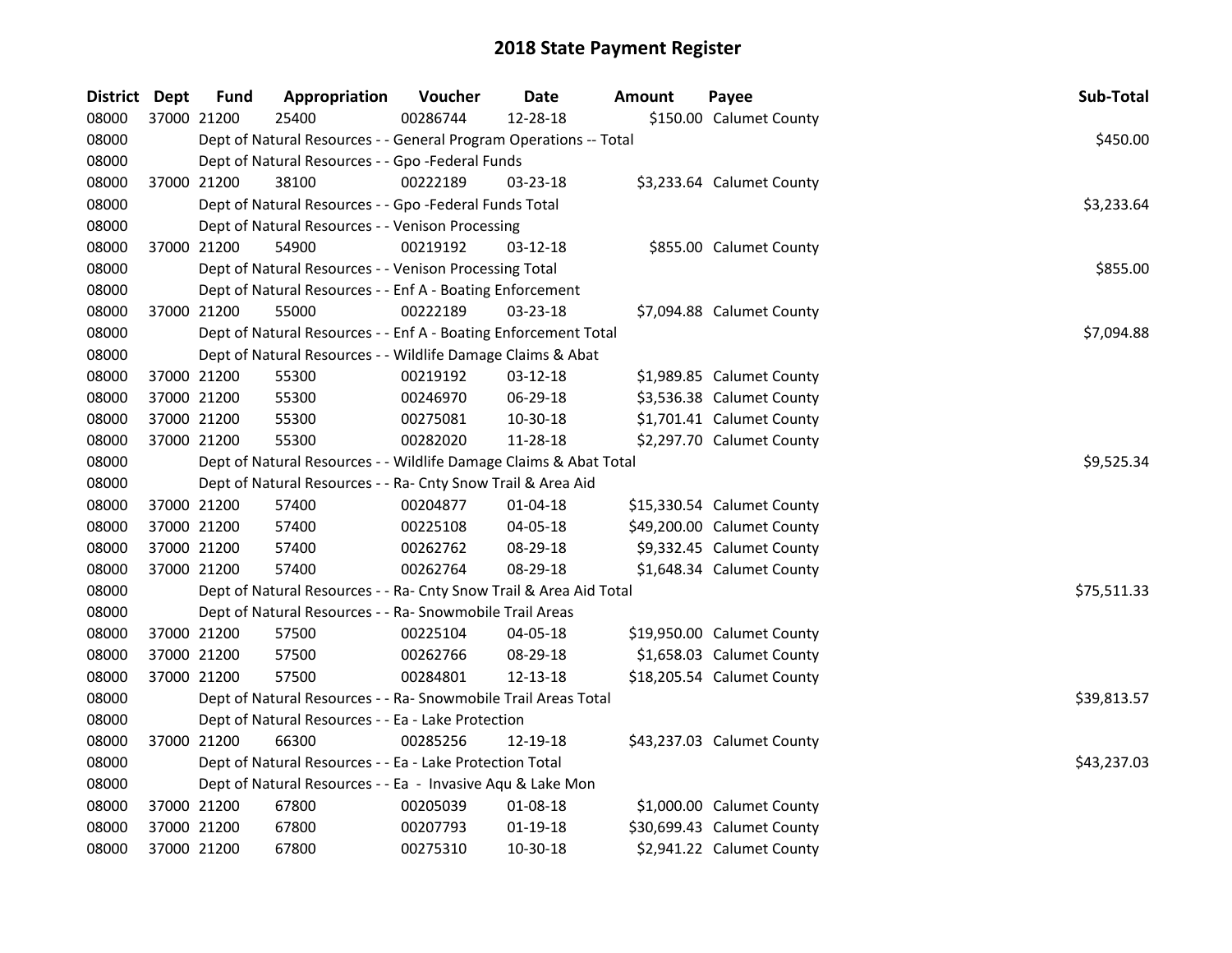| District Dept |             | Fund        | Appropriation                                                     | Voucher  | <b>Date</b>    | Amount | Payee                       | Sub-Total    |
|---------------|-------------|-------------|-------------------------------------------------------------------|----------|----------------|--------|-----------------------------|--------------|
| 08000         |             |             | Dept of Natural Resources - - Ea - Invasive Aqu & Lake Mon Total  |          |                |        |                             | \$34,640.65  |
| 08000         |             |             | Dept of Natural Resources - - Environmental Aids; Nonpoint        |          |                |        |                             |              |
| 08000         |             | 37000 27400 | 66200                                                             | 00237595 | 05-17-18       |        | \$65,000.00 Calumet County  |              |
| 08000         |             |             | Dept of Natural Resources - - Environmental Aids; Nonpoint Total  |          |                |        |                             | \$65,000.00  |
| 08000         |             |             | Dept of Natural Resources - - Property Dev Projects (17-19)       |          |                |        |                             |              |
| 08000         |             | 37000 36300 | TA280                                                             | 00284802 | 12-13-18       |        | \$1,256.00 Calumet County   |              |
| 08000         |             |             | Dept of Natural Resources - - Property Dev Projects (17-19) Total |          |                |        |                             | \$1,256.00   |
| 08000         |             |             | Dept of Natural Resources - - Dnr-Nonpoint Source                 |          |                |        |                             |              |
| 08000         | 37000 36300 |             | TF100                                                             | 00237595 | 05-17-18       |        | \$85,000.00 Calumet County  |              |
| 08000         |             | 37000 36300 | TF100                                                             | 00268946 | 09-27-18       |        | \$13,606.00 Calumet County  |              |
| 08000         |             |             | Dept of Natural Resources - - Dnr-Nonpoint Source Total           |          |                |        |                             | \$98,606.00  |
| 08000         |             |             | WI Dept of Transportation - - Eldly&Disa Co/Aid Sf                |          |                |        |                             |              |
| 08000         |             | 39500 21100 | 16800                                                             | 00229618 | 03-13-18       |        | \$98,522.00 Calumet County  |              |
| 08000         |             |             | WI Dept of Transportation - - Eldly&Disa Co/Aid Sf Total          |          |                |        |                             | \$98,522.00  |
| 08000         |             |             | WI Dept of Transportation - - Trans Aids To Co.-Sf                |          |                |        |                             |              |
| 08000         |             | 39500 21100 | 19000                                                             | 00203620 | $01-02-18$     |        | \$241,914.18 Calumet County |              |
| 08000         |             | 39500 21100 | 19000                                                             | 00267828 | 07-02-18       |        | \$483,828.36 Calumet County |              |
| 08000         |             | 39500 21100 | 19000                                                             | 00301880 | $10 - 01 - 18$ |        | \$241,914.21 Calumet County |              |
| 08000         |             |             | WI Dept of Transportation - - Trans Aids To Co.-Sf Total          |          |                |        |                             | \$967,656.75 |
| 08000         |             |             | WI Dept of Transportation - - Loc Rd Imp Prg St Fd                |          |                |        |                             |              |
| 08000         |             | 39500 21100 | 27800                                                             | 00213279 | $01 - 23 - 18$ |        | \$107,890.56 Calumet County |              |
| 08000         |             | 39500 21100 | 27800                                                             | 00278447 | $07 - 25 - 18$ |        | \$3,629.20 Calumet County   |              |
| 08000         |             |             | WI Dept of Transportation - - Loc Rd Imp Prg St Fd Total          |          |                |        |                             | \$111,519.76 |
| 08000         |             |             | WI Dept of Transportation - - St Hwy Rehab, Sf                    |          |                |        |                             |              |
| 08000         | 39500 21100 |             | 36300                                                             | 00314981 | 10-26-18       |        | \$90.00 Calumet County      |              |
| 08000         |             |             | WI Dept of Transportation - - St Hwy Rehab, Sf Total              |          |                |        |                             | \$90.00      |
| 08000         |             |             | WI Dept of Transportation - - Hwy Mgmt & Opers Sf                 |          |                |        |                             |              |
| 08000         |             | 39500 21100 | 36500                                                             | 00218155 | 02-02-18       |        | \$572.48 Calumet County     |              |
| 08000         | 39500 21100 |             | 36500                                                             | 00219397 | 02-07-18       |        | \$2,911.17 Calumet County   |              |
| 08000         | 39500 21100 |             | 36500                                                             | 00227091 | 03-06-18       |        | \$2,207.80 Calumet County   |              |
| 08000         |             | 39500 21100 | 36500                                                             | 00233696 | 03-23-18       |        | \$10,051.20 Calumet County  |              |
| 08000         |             | 39500 21100 | 36500                                                             | 00238315 | 04-04-18       |        | \$2,954.23 Calumet County   |              |
| 08000         | 39500 21100 |             | 36500                                                             | 00250056 | 05-08-18       |        | \$712.52 Calumet County     |              |
| 08000         |             | 39500 21100 | 36500                                                             | 00255444 | 05-21-18       |        | \$326.18 Calumet County     |              |
| 08000         |             | 39500 21100 | 36500                                                             | 00267451 | 06-27-18       |        | \$792.90 Calumet County     |              |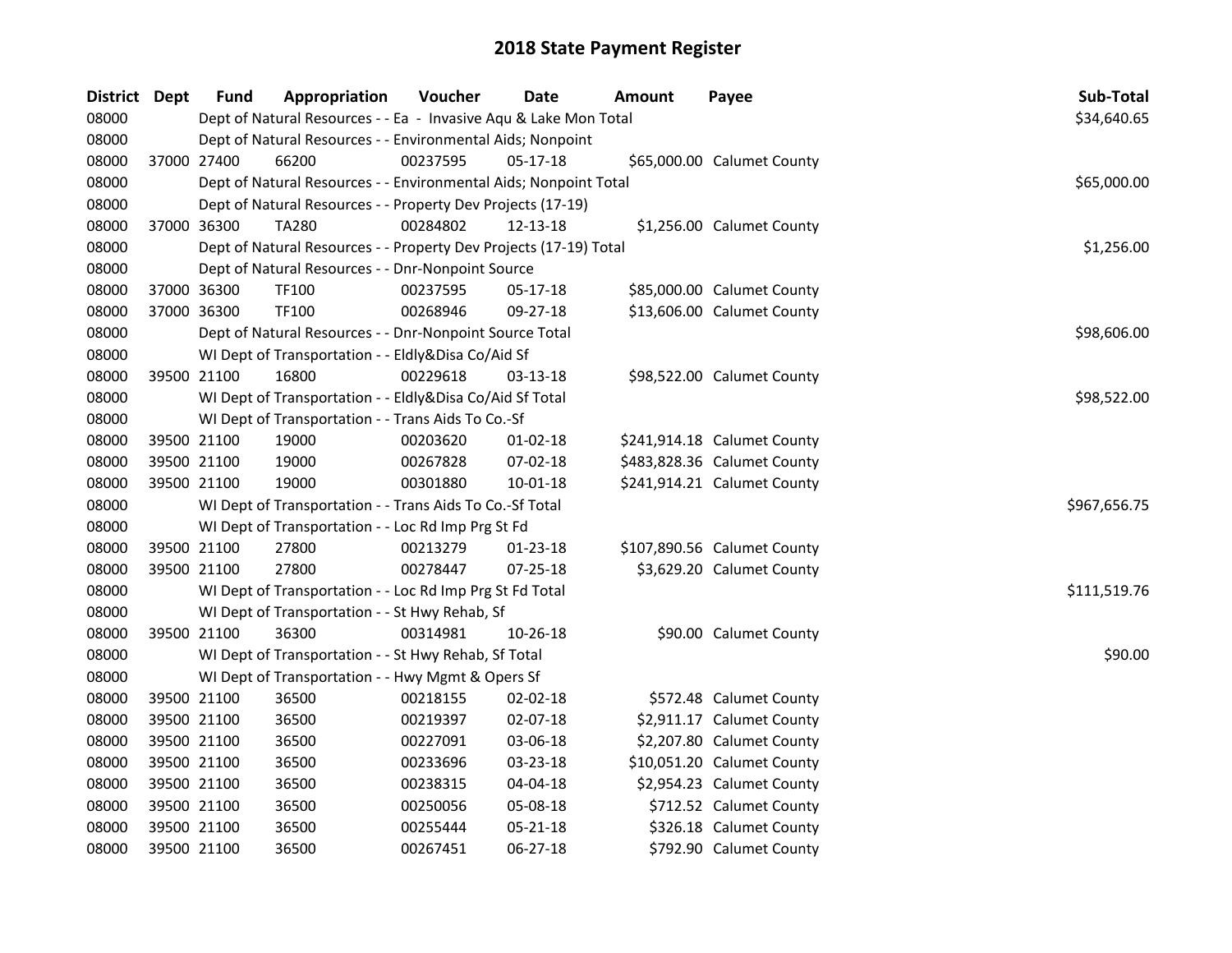| <b>District</b> | <b>Dept</b> | <b>Fund</b> | Appropriation                                                | Voucher  | <b>Date</b> | Amount | Payee                                                                                                         | Sub-Total      |
|-----------------|-------------|-------------|--------------------------------------------------------------|----------|-------------|--------|---------------------------------------------------------------------------------------------------------------|----------------|
| 08000           |             | 39500 21100 | 36500                                                        | 00283393 | 08-09-18    |        | \$328.86 Calumet County                                                                                       |                |
| 08000           |             | 39500 21100 | 36500                                                        | 00294459 | 09-10-18    |        | \$43,363.87 Calumet County                                                                                    |                |
| 08000           | 39500 21100 |             | 36500                                                        | 00306778 | 10-04-18    |        | \$94,616.51 Calumet County                                                                                    |                |
| 08000           | 39500 21100 |             | 36500                                                        | 00308629 | 10-10-18    |        | \$234,112.04 Calumet County                                                                                   |                |
| 08000           | 39500 21100 |             | 36500                                                        | 00325344 | 11-23-18    |        | \$33,375.22 Calumet County                                                                                    |                |
| 08000           |             | 39500 21100 | 36500                                                        | 00331758 | 12-27-18    |        | \$24,331.95 Calumet County                                                                                    |                |
| 08000           |             |             | WI Dept of Transportation - - Hwy Mgmt & Opers Sf Total      |          |             |        |                                                                                                               | \$450,656.93   |
| 08000           |             |             | WI Dept of Transportation - - Routine Maint Sf               |          |             |        |                                                                                                               |                |
| 08000           | 39500 21100 |             | 36800                                                        | 00218155 | 02-02-18    |        | \$73,100.77 Calumet County                                                                                    |                |
| 08000           | 39500 21100 |             | 36800                                                        | 00219397 | 02-07-18    |        | \$57,968.52 Calumet County                                                                                    |                |
| 08000           |             | 39500 21100 | 36800                                                        | 00227091 | 03-06-18    |        | \$259,419.46 Calumet County                                                                                   |                |
| 08000           | 39500 21100 |             | 36800                                                        | 00233696 | 03-23-18    |        | \$5,598.85 Calumet County                                                                                     |                |
| 08000           | 39500 21100 |             | 36800                                                        | 00238315 | 04-04-18    |        | \$66,727.83 Calumet County                                                                                    |                |
| 08000           | 39500 21100 |             | 36800                                                        | 00250056 | 05-08-18    |        | \$89,064.78 Calumet County                                                                                    |                |
| 08000           | 39500 21100 |             | 36800                                                        | 00255444 | 05-21-18    |        | \$53,744.18 Calumet County                                                                                    |                |
| 08000           | 39500 21100 |             | 36800                                                        | 00267451 | 06-27-18    |        | \$213,742.68 Calumet County                                                                                   |                |
| 08000           | 39500 21100 |             | 36800                                                        | 00283393 | 08-09-18    |        | \$98,253.99 Calumet County                                                                                    |                |
| 08000           | 39500 21100 |             | 36800                                                        | 00289951 | 08-24-18    |        | \$56,530.18 Calumet County                                                                                    |                |
| 08000           | 39500 21100 |             | 36800                                                        | 00289953 | 08-24-18    |        | \$20,828.22 Calumet County                                                                                    |                |
| 08000           | 39500 21100 |             | 36800                                                        | 00293908 | 09-10-18    |        | \$249.06 Calumet County                                                                                       |                |
| 08000           | 39500 21100 |             | 36800                                                        | 00293910 | 09-10-18    |        | \$694.82 Calumet County                                                                                       |                |
| 08000           |             | 39500 21100 | 36800                                                        | 00294459 | 09-10-18    |        | \$24,656.83 Calumet County                                                                                    |                |
| 08000           | 39500 21100 |             | 36800                                                        | 00306778 | 10-04-18    |        | \$77,522.03 Calumet County                                                                                    |                |
| 08000           | 39500 21100 |             | 36800                                                        | 00308629 | 10-10-18    |        | \$52,639.83 Calumet County                                                                                    |                |
| 08000           | 39500 21100 |             | 36800                                                        | 00325344 | 11-23-18    |        | \$20,574.27 Calumet County                                                                                    |                |
| 08000           |             | 39500 21100 | 36800                                                        | 00331758 | 12-27-18    |        | \$11,326.20 Calumet County                                                                                    |                |
| 08000           |             |             | WI Dept of Transportation - - Routine Maint Sf Total         |          |             |        |                                                                                                               | \$1,182,642.50 |
| 08000           |             |             | WI Dept of Transportation - - Routine Maint Ff               |          |             |        |                                                                                                               |                |
| 08000           |             | 39500 21100 | 38000                                                        | 00218155 | 02-02-18    |        | \$5,062.42 Calumet County                                                                                     |                |
| 08000           |             | 39500 21100 | 38000                                                        | 00219397 | 02-07-18    |        | \$606.56 Calumet County                                                                                       |                |
| 08000           |             |             | WI Dept of Transportation - - Routine Maint Ff Total         |          |             |        |                                                                                                               | \$5,668.98     |
| 08000           |             |             |                                                              |          |             |        | Department of Corrections - - Reimbursing Counties For Probation, Extended Supervision And Parole Holds       |                |
| 08000           | 41000 10000 |             | 11600                                                        | 00246058 | 11-02-18    |        | \$7,737.60 Calumet County                                                                                     |                |
| 08000           |             |             |                                                              |          |             |        | Department of Corrections - - Reimbursing Counties For Probation, Extended Supervision And Parole Holds Total | \$7,737.60     |
| 08000           |             |             | Department of Corrections - - Probation, Parole And Extended |          |             |        |                                                                                                               |                |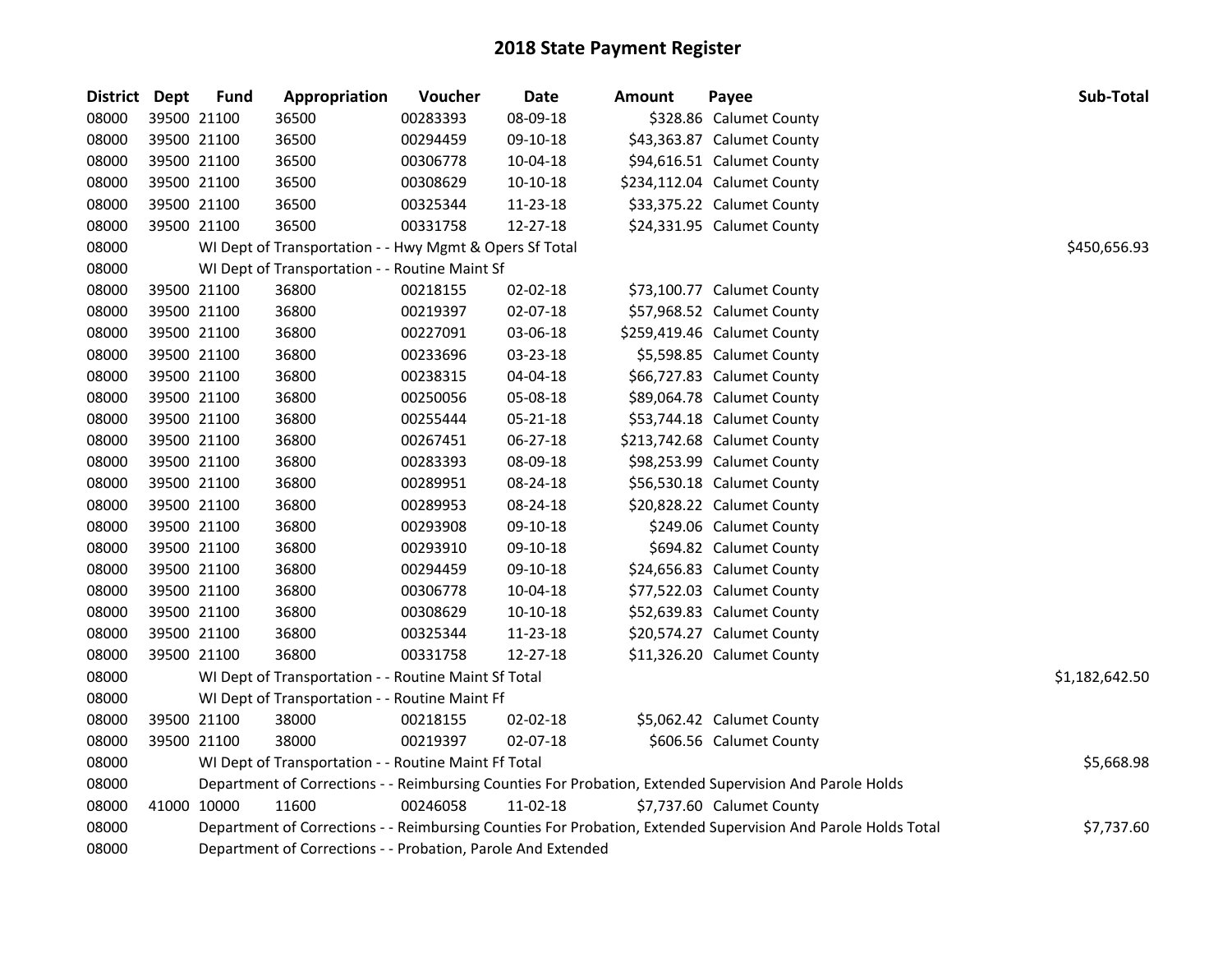| District Dept |             | <b>Fund</b> | Appropriation                                                          | Voucher  | <b>Date</b>    | <b>Amount</b> | Payee                       | Sub-Total      |
|---------------|-------------|-------------|------------------------------------------------------------------------|----------|----------------|---------------|-----------------------------|----------------|
| 08000         | 41000 10000 |             | 18700                                                                  | 00246058 | 11-02-18       |               | \$582.40 Calumet County     |                |
| 08000         |             |             | Department of Corrections - - Probation, Parole And Extended Total     |          |                |               |                             | \$582.40       |
| 08000         |             |             | Department of Health Services - - State/Federal Aids                   |          |                |               |                             |                |
| 08000         | 43500 10000 |             | 00000                                                                  | 90808    | $01-02-18$     |               | \$222,061.00 Calumet County |                |
| 08000         | 43500 10000 |             | 00000                                                                  | 90809    | 02-01-18       |               | \$218,715.00 Calumet County |                |
| 08000         | 43500 10000 |             | 00000                                                                  | 90810    | 03-01-18       |               | \$304,620.00 Calumet County |                |
| 08000         | 43500 10000 |             | 00000                                                                  | 90811    | 03-02-18       |               | \$12,785.00 Calumet County  |                |
| 08000         | 43500 10000 |             | 00000                                                                  | 90812    | $04 - 02 - 18$ |               | \$236,530.00 Calumet County |                |
| 08000         | 43500 10000 |             | 00000                                                                  | 90813    | 05-01-18       |               | \$710,987.00 Calumet County |                |
| 08000         | 43500 10000 |             | 00000                                                                  | 90814    | 06-01-18       |               | \$247,400.00 Calumet County |                |
| 08000         | 43500 10000 |             | 00000                                                                  | 90815    | 06-12-18       |               | \$84,220.00 Calumet County  |                |
| 08000         | 43500 10000 |             | 00000                                                                  | 90900    | 07-02-18       |               | \$763,757.00 Calumet County |                |
| 08000         | 43500 10000 |             | 00000                                                                  | 90901    | 08-01-18       |               | \$516,934.00 Calumet County |                |
| 08000         | 43500 10000 |             | 00000                                                                  | 90902    | 09-04-18       |               | \$316,313.00 Calumet County |                |
| 08000         | 43500 10000 |             | 00000                                                                  | 90903    | $10 - 01 - 18$ |               | \$247,797.00 Calumet County |                |
| 08000         | 43500 10000 |             | 00000                                                                  | 90904    | 11-01-18       |               | \$248,035.00 Calumet County |                |
| 08000         | 43500 10000 |             | 00000                                                                  | 90905    | 12-03-18       |               | \$230,483.00 Calumet County |                |
| 08000         |             |             | Department of Health Services - - State/Federal Aids Total             |          |                |               |                             | \$4,360,637.00 |
| 08000         |             |             | Department of Health Services - - Federal Block Grant Aids -- Pr       |          |                |               |                             |                |
| 08000         |             | 43500 10000 | 19200                                                                  | 00243115 | 11-09-18       |               | \$4,250.00 Calumet County   |                |
| 08000         |             |             | Department of Health Services - - Federal Block Grant Aids -- Pr Total |          |                |               |                             | \$4,250.00     |
| 08000         |             |             | Department of Health Services - - General Program Operations           |          |                |               |                             |                |
| 08000         | 43500 10000 |             | 40100                                                                  | 00179779 | $01 - 10 - 18$ |               | \$1.50 Calumet County       |                |
| 08000         |             | 43500 10000 | 40100                                                                  | 00187966 | 02-21-18       |               | \$1.50 Calumet County       |                |
| 08000         | 43500 10000 |             | 40100                                                                  | 00195475 | 03-28-18       |               | \$1.50 Calumet County       |                |
| 08000         | 43500 10000 |             | 40100                                                                  | 00215818 | 06-29-18       |               | \$1.50 Calumet County       |                |
| 08000         | 43500 10000 |             | 40100                                                                  | 00228697 | 08-29-18       |               | \$1.50 Calumet County       |                |
| 08000         | 43500 10000 |             | 40100                                                                  | 00239478 | $10-17-18$     |               | \$1.50 Calumet County       |                |
| 08000         |             |             | Department of Health Services - - General Program Operations Total     |          |                |               |                             | \$9.00         |
| 08000         |             |             | Department of Health Services - - Medical Assistance State Admin       |          |                |               |                             |                |
| 08000         | 43500 10000 |             | 44000                                                                  | 00179779 | $01 - 10 - 18$ |               | \$1.50 Calumet County       |                |
| 08000         | 43500 10000 |             | 44000                                                                  | 00187966 | 02-21-18       |               | \$1.50 Calumet County       |                |
| 08000         | 43500 10000 |             | 44000                                                                  | 00195475 | 03-28-18       |               | \$1.50 Calumet County       |                |
| 08000         | 43500 10000 |             | 44000                                                                  | 00215818 | 06-29-18       |               | \$1.50 Calumet County       |                |
| 08000         | 43500 10000 |             | 44000                                                                  | 00228697 | 08-29-18       |               | \$1.50 Calumet County       |                |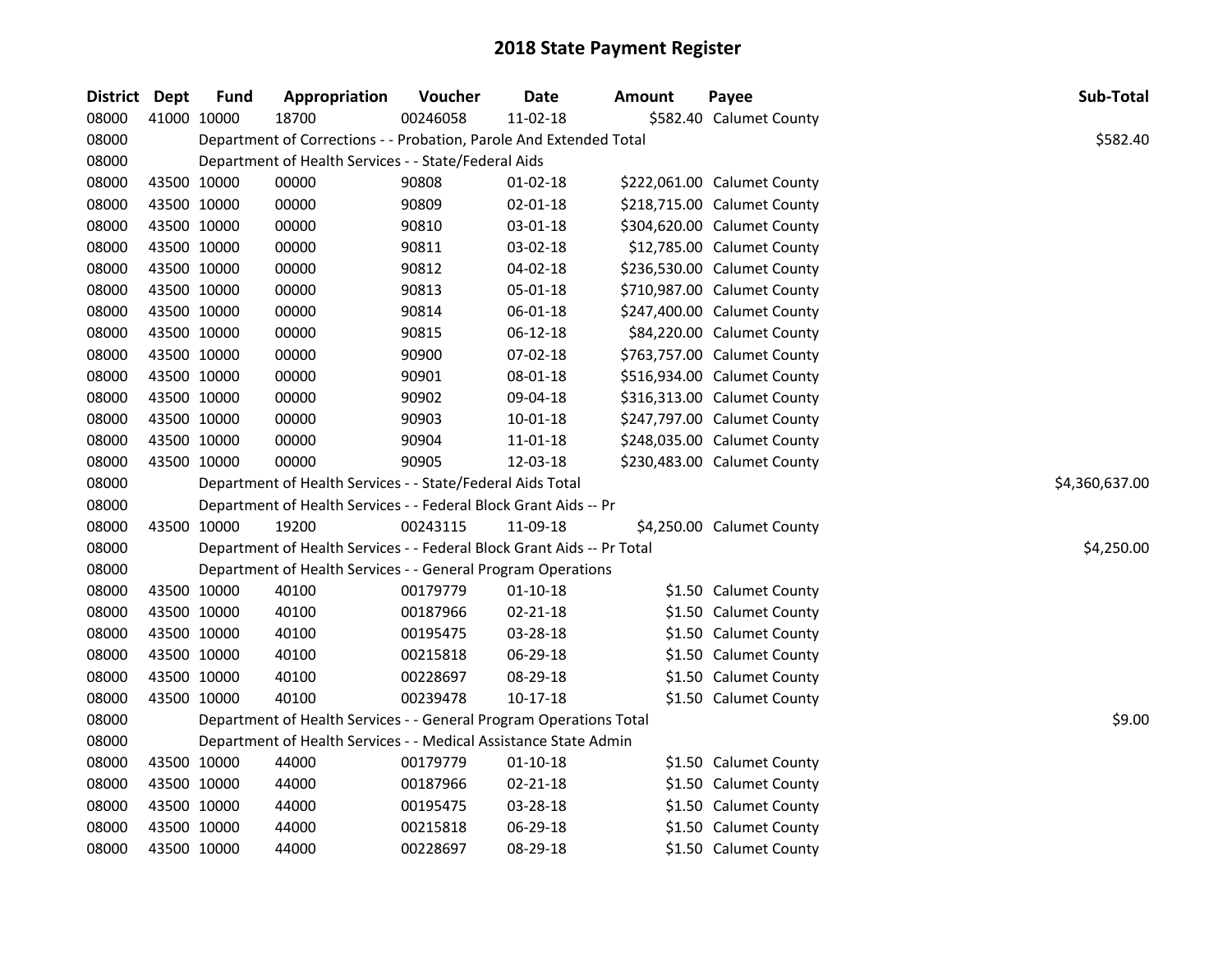| District Dept |             | <b>Fund</b> | Appropriation                                                          | Voucher  | <b>Date</b>    | Amount | Payee                       | Sub-Total |
|---------------|-------------|-------------|------------------------------------------------------------------------|----------|----------------|--------|-----------------------------|-----------|
| 08000         |             | 43500 10000 | 44000                                                                  | 00239478 | 10-17-18       |        | \$1.50 Calumet County       |           |
| 08000         |             |             | Department of Health Services - - Medical Assistance State Admin Total |          |                |        |                             | \$9.00    |
| 08000         |             |             | Department of Health Services - - Administrative And Support-Fis       |          |                |        |                             |           |
| 08000         |             | 43500 10000 | 82100                                                                  | 00182754 | $01-29-18$     |        | \$3.00 Calumet County       |           |
| 08000         |             |             | Department of Health Services - - Administrative And Support-Fis Total |          |                |        |                             | \$3.00    |
| 08000         |             |             | Dept of Children and Families - - Milw Child Welfare Svc Collect       |          |                |        |                             |           |
| 08000         |             | 43700 10000 | 12200                                                                  | 00035072 | 03-09-18       |        | \$32.50 Calumet County      |           |
| 08000         |             |             | Dept of Children and Families - - Milw Child Welfare Svc Collect Total |          |                |        |                             | \$32.50   |
| 08000         |             |             | Dept of Children and Families - - Fees For Administrative Servic       |          |                |        |                             |           |
| 08000         |             | 43700 10000 | 23100                                                                  | 00033775 | $01-19-18$     |        | \$105.00 Calumet County     |           |
| 08000         |             | 43700 10000 | 23100                                                                  | 00038234 | 04-18-18       |        | \$100.00 Calumet County     |           |
| 08000         | 43700 10000 |             | 23100                                                                  | 00042296 | 07-17-18       |        | \$100.00 Calumet County     |           |
| 08000         | 43700 10000 |             | 23100                                                                  | 00045763 | 10-18-18       |        | \$55.00 Calumet County      |           |
| 08000         |             |             | Dept of Children and Families - - Fees For Administrative Servic Total |          |                |        |                             | \$360.00  |
| 08000         |             |             | Dept of Children and Families - - General Aids                         |          |                |        |                             |           |
| 08000         |             | 43700 10000 | 99000                                                                  | 00033182 | 01-05-18       |        | \$9,363.00 Calumet County   |           |
| 08000         |             | 43700 10000 | 99000                                                                  | 00034088 | 01-30-18       |        | \$97,944.90 Calumet County  |           |
| 08000         |             | 43700 10000 | 99000                                                                  | 00034290 | 02-05-18       |        | \$9,119.00 Calumet County   |           |
| 08000         |             | 43700 10000 | 99000                                                                  | 00034831 | 02-20-18       |        | \$149.10 Calumet County     |           |
| 08000         |             | 43700 10000 | 99000                                                                  | 00034984 | 02-21-18       |        | \$249.96 Calumet County     |           |
| 08000         |             | 43700 10000 | 99000                                                                  | 00035087 | 02-21-18       |        | \$1,109.37 Calumet County   |           |
| 08000         | 43700 10000 |             | 99000                                                                  | 00035217 | $02 - 22 - 18$ |        | \$390.57 Calumet County     |           |
| 08000         | 43700 10000 |             | 99000                                                                  | 00035621 | 03-05-18       |        | \$147,425.00 Calumet County |           |
| 08000         |             | 43700 10000 | 99000                                                                  | 00036800 | 03-27-18       |        | \$13,040.83 Calumet County  |           |
| 08000         |             | 43700 10000 | 99000                                                                  | 00036837 | 03-27-18       |        | \$11,600.00 Calumet County  |           |
| 08000         |             | 43700 10000 | 99000                                                                  | 00037548 | 04-05-18       |        | \$53,963.00 Calumet County  |           |
| 08000         |             | 43700 10000 | 99000                                                                  | 00037615 | 04-06-18       |        | \$51,897.64 Calumet County  |           |
| 08000         |             | 43700 10000 | 99000                                                                  | 00038783 | 04-30-18       |        | \$115,698.81 Calumet County |           |
| 08000         |             | 43700 10000 | 99000                                                                  | 00039159 | 05-07-18       |        | \$62,407.34 Calumet County  |           |
| 08000         |             | 43700 10000 | 99000                                                                  | 00040578 | 06-05-18       |        | \$51,949.75 Calumet County  |           |
| 08000         |             | 43700 10000 | 99000                                                                  | 00040647 | 06-05-18       |        | \$21,852.64 Calumet County  |           |
| 08000         |             | 43700 10000 | 99000                                                                  | 00041545 | 06-27-18       |        | \$18,813.00 Calumet County  |           |
| 08000         | 43700 10000 |             | 99000                                                                  | 00041608 | 06-29-18       |        | \$3,693.00 Calumet County   |           |
| 08000         |             | 43700 10000 | 99000                                                                  | 00041759 | 07-05-18       |        | \$22,687.58 Calumet County  |           |
| 08000         | 43700 10000 |             | 99000                                                                  | 00042773 | 07-30-18       |        | \$103,738.01 Calumet County |           |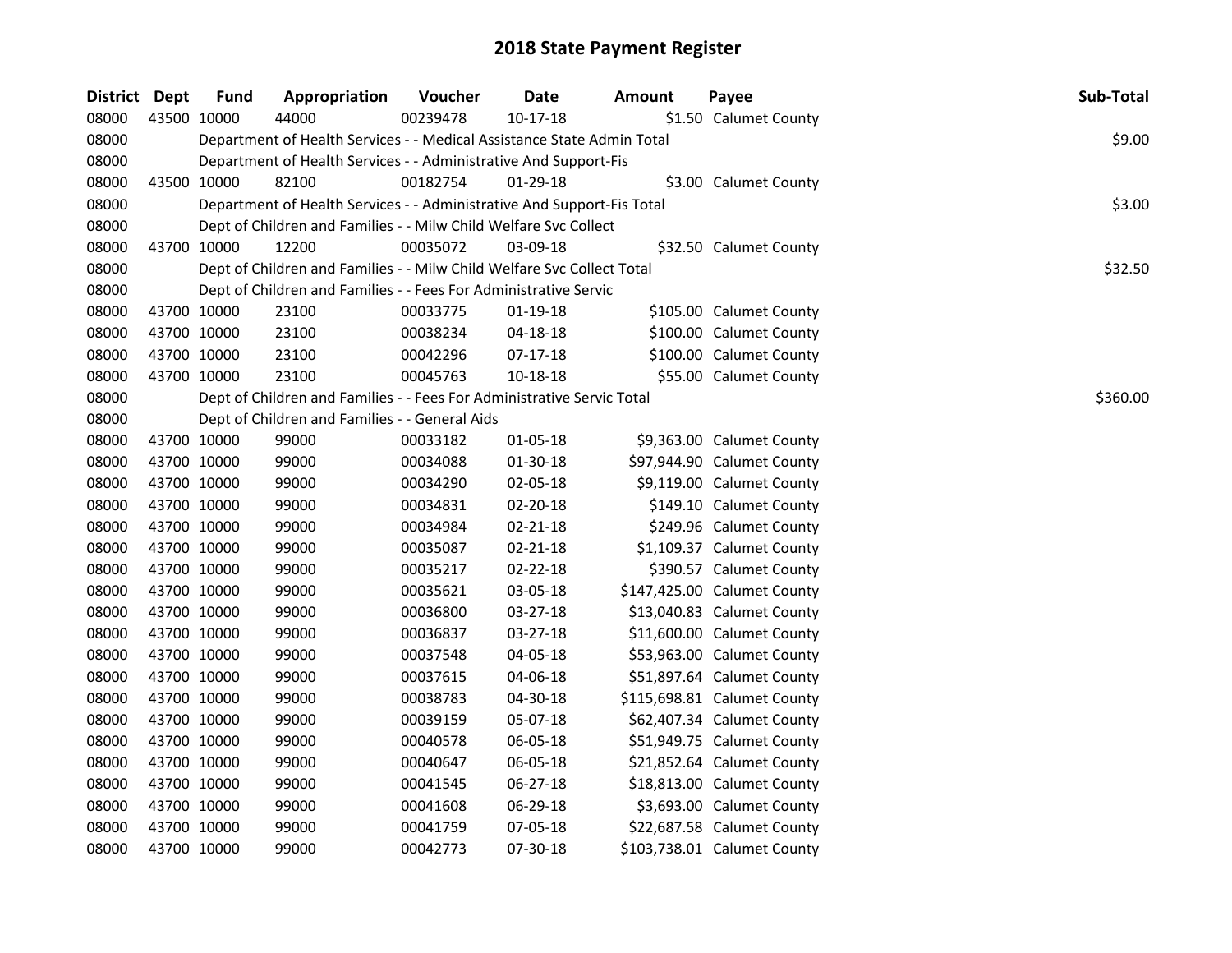| District Dept |             | <b>Fund</b> | Appropriation                                                         | Voucher  | <b>Date</b>    | <b>Amount</b> | Payee                       | Sub-Total      |
|---------------|-------------|-------------|-----------------------------------------------------------------------|----------|----------------|---------------|-----------------------------|----------------|
| 08000         | 43700 10000 |             | 99000                                                                 | 00042980 | 08-02-18       |               | \$1,542.00 Calumet County   |                |
| 08000         | 43700 10000 |             | 99000                                                                 | 00043069 | 08-06-18       |               | \$19,840.16 Calumet County  |                |
| 08000         | 43700 10000 |             | 99000                                                                 | 00043373 | 08-14-18       |               | \$23,639.91 Calumet County  |                |
| 08000         | 43700 10000 |             | 99000                                                                 | 00043947 | 08-29-18       |               | \$367,377.00 Calumet County |                |
| 08000         | 43700 10000 |             | 99000                                                                 | 00044032 | 08-30-18       |               | \$20,486.00 Calumet County  |                |
| 08000         | 43700 10000 |             | 99000                                                                 | 00044144 | 09-05-18       |               | \$83,697.61 Calumet County  |                |
| 08000         | 43700 10000 |             | 99000                                                                 | 00045351 | 10-05-18       |               | \$26,977.23 Calumet County  |                |
| 08000         | 43700 10000 |             | 99000                                                                 | 00046170 | 10-30-18       |               | \$96,157.90 Calumet County  |                |
| 08000         | 43700 10000 |             | 99000                                                                 | 00046484 | 11-05-18       |               | \$15,012.18 Calumet County  |                |
| 08000         | 43700 10000 |             | 99000                                                                 | 00046690 | 11-09-18       |               | \$22,198.22 Calumet County  |                |
| 08000         | 43700 10000 |             | 99000                                                                 | 00047541 | 12-05-18       |               | \$12,403.26 Calumet County  |                |
| 08000         | 43700 10000 |             | 99000                                                                 | 00048145 | 12-27-18       |               | \$21,368.66 Calumet County  |                |
| 08000         |             |             | Dept of Children and Families - - General Aids Total                  |          |                |               |                             | \$1,507,792.63 |
| 08000         |             |             | Dept of Workforce Development - - Ui Admin Fed                        |          |                |               |                             |                |
| 08000         | 44500 10000 |             | 15100                                                                 | 00142112 | 01-03-18       |               | \$80.00 Calumet County      |                |
| 08000         | 44500 10000 |             | 15100                                                                 | 00146790 | 02-02-18       |               | \$65.00 Calumet County      |                |
| 08000         | 44500 10000 |             | 15100                                                                 | 00152377 | 03-02-18       |               | \$55.00 Calumet County      |                |
| 08000         | 44500 10000 |             | 15100                                                                 | 00157688 | 04-03-18       |               | \$85.00 Calumet County      |                |
| 08000         | 44500 10000 |             | 15100                                                                 | 00163007 | 05-02-18       |               | \$40.00 Calumet County      |                |
| 08000         | 44500 10000 |             | 15100                                                                 | 00168084 | 06-04-18       |               | \$65.00 Calumet County      |                |
| 08000         | 44500 10000 |             | 15100                                                                 | 00173085 | 07-03-18       |               | \$35.00 Calumet County      |                |
| 08000         | 44500 10000 |             | 15100                                                                 | 00178331 | 08-02-18       |               | \$60.00 Calumet County      |                |
| 08000         | 44500 10000 |             | 15100                                                                 | 00183390 | 09-05-18       |               | \$55.00 Calumet County      |                |
| 08000         | 44500 10000 |             | 15100                                                                 | 00188535 | 10-02-18       |               | \$60.00 Calumet County      |                |
| 08000         | 44500 10000 |             | 15100                                                                 | 00194598 | 11-02-18       |               | \$65.00 Calumet County      |                |
| 08000         | 44500 10000 |             | 15100                                                                 | 00199262 | 12-07-18       |               | \$75.00 Calumet County      |                |
| 08000         | 44500 10000 |             | 15100                                                                 | 00199579 | 12-04-18       |               | \$15.00 Calumet County      |                |
| 08000         |             |             | Dept of Workforce Development - - Ui Admin Fed Total                  |          |                |               |                             | \$755.00       |
| 08000         |             |             | Dept of Workforce Development - - Wc Ops Uninsured Emplyr Admin       |          |                |               |                             |                |
| 08000         | 44500 22700 |             | 17700                                                                 | 00148655 | $02 - 12 - 18$ |               | \$15.00 Calumet County      |                |
| 08000         | 44500 22700 |             | 17700                                                                 | 00148656 | $02 - 12 - 18$ |               | \$85.00 Calumet County      |                |
| 08000         | 44500 22700 |             | 17700                                                                 | 00193916 | 10-30-18       |               | \$80.00 Calumet County      |                |
| 08000         | 44500 22700 |             | 17700                                                                 | 00193917 | 10-30-18       |               | \$130.00 Calumet County     |                |
| 08000         | 44500 22700 |             | 17700                                                                 | 00193918 | 10-30-18       |               | \$5.00 Calumet County       |                |
| 08000         |             |             | Dept of Workforce Development - - Wc Ops Uninsured Emplyr Admin Total |          |                |               |                             | \$315.00       |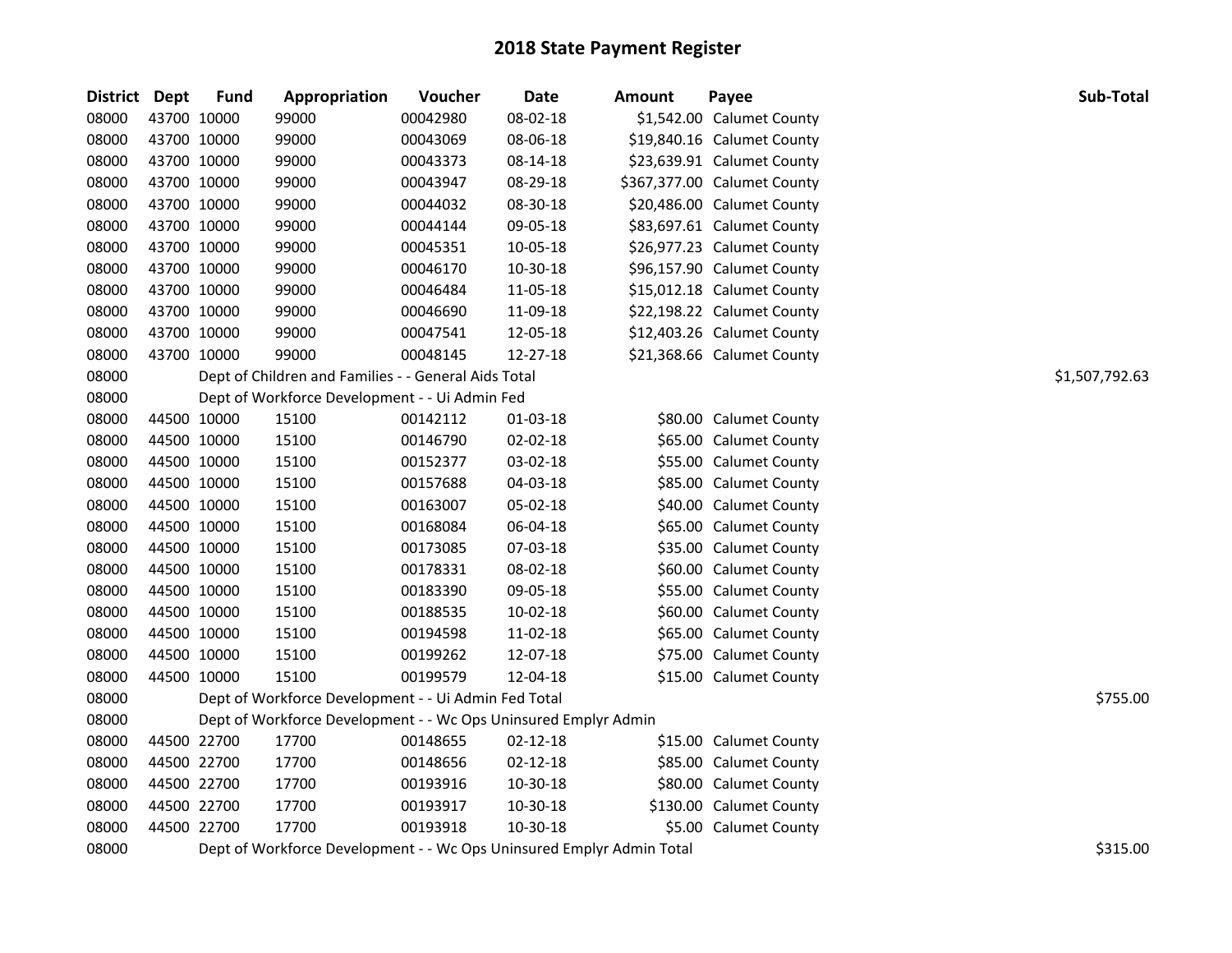| District Dept |             | <b>Fund</b> | Appropriation                                                           | Voucher  | <b>Date</b>    | Amount | Payee                      | Sub-Total   |
|---------------|-------------|-------------|-------------------------------------------------------------------------|----------|----------------|--------|----------------------------|-------------|
| 08000         |             |             | Department of Justice - - Crime Laboratories, Dna                       |          |                |        |                            |             |
| 08000         |             | 45500 10000 | 22100                                                                   | 00048959 | 07-19-18       |        | \$2,320.00 Calumet County  |             |
| 08000         |             |             | Department of Justice - - Crime Laboratories, Dna Total                 |          |                |        |                            | \$2,320.00  |
| 08000         |             |             | Department of Justice - - Law Enforcement Train, Local                  |          |                |        |                            |             |
| 08000         |             | 45500 10000 | 23100                                                                   | 00052224 | 09-25-18       |        | \$6,240.00 Calumet County  |             |
| 08000         |             |             | Department of Justice - - Law Enforcement Train, Local Total            |          |                |        |                            | \$6,240.00  |
| 08000         |             |             | Department of Justice - - Federal Aid, Local Assistance                 |          |                |        |                            |             |
| 08000         |             | 45500 10000 | 25100                                                                   | 00042123 | 03-01-18       |        | \$4,391.91 Calumet County  |             |
| 08000         |             |             | Department of Justice - - Federal Aid, Local Assistance Total           |          |                |        |                            | \$4,391.91  |
| 08000         |             |             | Department of Justice - - Crime Victim Witness Assist                   |          |                |        |                            |             |
| 08000         |             | 45500 10000 | 53200                                                                   | 00049088 | 07-19-18       |        | \$27,237.79 Calumet County |             |
| 08000         |             |             | Department of Justice - - Crime Victim Witness Assist Total             |          |                |        |                            | \$27,237.79 |
| 08000         |             |             | Department of Justice - - County Reimb Victim-Witness                   |          |                |        |                            |             |
| 08000         |             | 45500 10000 | 53900                                                                   | 00043030 | 03-06-18       |        | \$28,799.73 Calumet County |             |
| 08000         |             |             | Department of Justice - - County Reimb Victim-Witness Total             |          |                |        |                            | \$28,799.73 |
| 08000         |             |             | Department of Military Affairs - - Emergency Response Equipment         |          |                |        |                            |             |
| 08000         |             | 46500 10000 | 30800                                                                   | 00038590 | 02-01-18       |        | \$8,193.78 Calumet County  |             |
| 08000         | 46500 10000 |             | 30800                                                                   | 00039010 | $02 - 13 - 18$ |        | \$576.18 Calumet County    |             |
| 08000         |             |             | Department of Military Affairs - - Emergency Response Equipment Total   |          |                |        |                            | \$8,769.96  |
| 08000         |             |             | Department of Military Affairs - - Federal Aid, Local Assistance        |          |                |        |                            |             |
| 08000         |             | 46500 10000 | 34200                                                                   | 00038058 | 01-30-18       |        | \$19,289.99 Calumet County |             |
| 08000         | 46500 10000 |             | 34200                                                                   | 00046358 | 07-13-18       |        | \$2,813.90 Calumet County  |             |
| 08000         | 46500 10000 |             | 34200                                                                   | 00048169 | 08-29-18       |        | \$19,363.40 Calumet County |             |
| 08000         |             |             | Department of Military Affairs - - Federal Aid, Local Assistance Total  |          |                |        |                            | \$41,467.29 |
| 08000         |             |             | Department of Military Affairs - - Federal Aid, Homeland Security       |          |                |        |                            |             |
| 08000         | 46500 10000 |             | 35000                                                                   | 00037345 | $01 - 22 - 18$ |        | \$5,879.75 Calumet County  |             |
| 08000         | 46500 10000 |             | 35000                                                                   | 00040352 | 03-15-18       |        | \$4,250.00 Calumet County  |             |
| 08000         | 46500 10000 |             | 35000                                                                   | 00045138 | 06-21-18       |        | \$366.06 Calumet County    |             |
| 08000         |             |             | Department of Military Affairs - - Federal Aid, Homeland Security Total |          |                |        |                            | \$10,495.81 |
| 08000         |             |             | Department of Military Affairs - - St Emerg Response Bd Grant Pif       |          |                |        |                            |             |
| 08000         |             | 46500 27200 | 36400                                                                   | 00038412 | $01 - 30 - 18$ |        | \$8,706.32 Calumet County  |             |
| 08000         |             |             | Department of Military Affairs - - St Emerg Response Bd Grant Pif Total |          |                |        |                            | \$8,706.32  |
| 08000         |             |             | Department of Veterans Affairs - - Grants To Counties                   |          |                |        |                            |             |
| 08000         | 48500 15200 |             | 12700                                                                   | 00043016 | $02 - 16 - 18$ |        | \$1,150.00 Calumet County  |             |
| 08000         |             |             | Department of Veterans Affairs - - Grants To Counties Total             |          |                |        |                            | \$1,150.00  |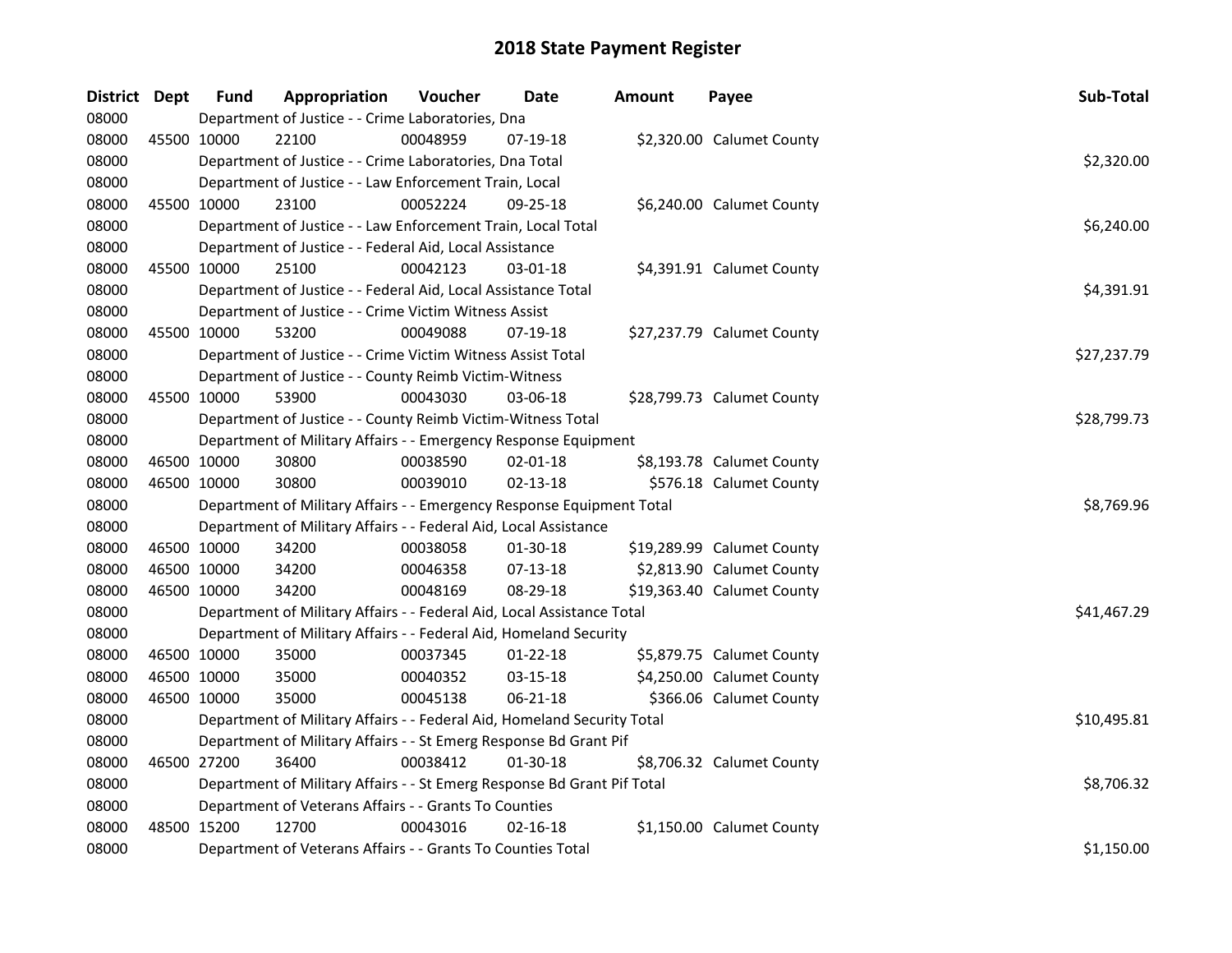| District Dept |             | <b>Fund</b> | Appropriation                                                          | Voucher  | Date           | <b>Amount</b> | Payee                      | Sub-Total   |
|---------------|-------------|-------------|------------------------------------------------------------------------|----------|----------------|---------------|----------------------------|-------------|
| 08000         |             |             | Department of Veterans Affairs - - County Grants                       |          |                |               |                            |             |
| 08000         |             | 48500 58200 | 26700                                                                  | 00043016 | 02-16-18       |               | \$5,175.00 Calumet County  |             |
| 08000         |             |             | Department of Veterans Affairs - - County Grants Total                 |          |                |               |                            | \$5,175.00  |
| 08000         |             |             | Department of Veterans Affairs - - Veterans Transportation Grant       |          |                |               |                            |             |
| 08000         |             | 48500 58200 | 28000                                                                  | 00056404 | 11-16-18       |               | \$854.25 Calumet County    |             |
| 08000         |             |             | Department of Veterans Affairs - - Veterans Transportation Grant Total |          |                |               |                            | \$854.25    |
| 08000         |             |             | Department of Veterans Affairs - - County Grants                       |          |                |               |                            |             |
| 08000         |             | 48500 58300 | 37000                                                                  | 00043016 | $02 - 16 - 18$ |               | \$5,175.00 Calumet County  |             |
| 08000         |             |             | Department of Veterans Affairs - - County Grants Total                 |          |                |               |                            | \$5,175.00  |
| 08000         |             |             | Department of Administration - - Federal Aid                           |          |                |               |                            |             |
| 08000         |             | 50500 10000 | 14200                                                                  | 00081376 | 06-08-18       |               | \$22,680.00 Calumet County |             |
| 08000         |             |             | Department of Administration - - Federal Aid Total                     |          |                |               |                            | \$22,680.00 |
| 08000         |             |             | Department of Administration - - Federal Aid, Local Assistance         |          |                |               |                            |             |
| 08000         |             | 50500 10000 | 15500                                                                  | 00071346 | 01-29-18       |               | \$4,154.00 Calumet County  |             |
| 08000         | 50500 10000 |             | 15500                                                                  | 00073910 | 02-28-18       |               | \$7,582.00 Calumet County  |             |
| 08000         |             | 50500 10000 | 15500                                                                  | 00076282 | 03-28-18       |               | \$4,677.00 Calumet County  |             |
| 08000         |             | 50500 10000 | 15500                                                                  | 00079106 | 04-30-18       |               | \$5,274.00 Calumet County  |             |
| 08000         |             | 50500 10000 | 15500                                                                  | 00081314 | 05-29-18       |               | \$5,176.00 Calumet County  |             |
| 08000         |             | 50500 10000 | 15500                                                                  | 00082707 | 06-14-18       |               | \$4,417.00 Calumet County  |             |
| 08000         |             | 50500 10000 | 15500                                                                  | 00085810 | 07-30-18       |               | \$638.00 Calumet County    |             |
| 08000         | 50500 10000 |             | 15500                                                                  | 00086702 | 08-14-18       |               | \$2,812.00 Calumet County  |             |
| 08000         |             | 50500 10000 | 15500                                                                  | 00092882 | 11-28-18       |               | \$126.00 Calumet County    |             |
| 08000         |             | 50500 10000 | 15500                                                                  | 00094461 | 12-28-18       |               | \$5,941.00 Calumet County  |             |
| 08000         |             |             | Department of Administration - - Federal Aid, Local Assistance Total   |          |                |               |                            | \$40,797.00 |
| 08000         |             |             | Department of Administration - - Low-Income Assistance Grants          |          |                |               |                            |             |
| 08000         |             | 50500 23500 | 37100                                                                  | 00071346 | $01-29-18$     |               | \$3,541.00 Calumet County  |             |
| 08000         | 50500 23500 |             | 37100                                                                  | 00073910 | 02-28-18       |               | \$6,591.00 Calumet County  |             |
| 08000         |             | 50500 23500 | 37100                                                                  | 00076282 | 03-28-18       |               | \$4,317.00 Calumet County  |             |
| 08000         |             | 50500 23500 | 37100                                                                  | 00079106 | 04-30-18       |               | \$3,036.00 Calumet County  |             |
| 08000         |             | 50500 23500 | 37100                                                                  | 00081314 | 05-29-18       |               | \$1,740.00 Calumet County  |             |
| 08000         |             | 50500 23500 | 37100                                                                  | 00082707 | 06-14-18       |               | \$332.00 Calumet County    |             |
| 08000         |             | 50500 23500 | 37100                                                                  | 00085810 | 07-30-18       |               | \$700.00 Calumet County    |             |
| 08000         |             | 50500 23500 | 37100                                                                  | 00086702 | 08-14-18       |               | \$1,918.00 Calumet County  |             |
| 08000         |             | 50500 23500 | 37100                                                                  | 00089303 | 09-28-18       |               | \$192.00 Calumet County    |             |
| 08000         |             | 50500 23500 | 37100                                                                  | 00092882 | 11-28-18       |               | \$142.00 Calumet County    |             |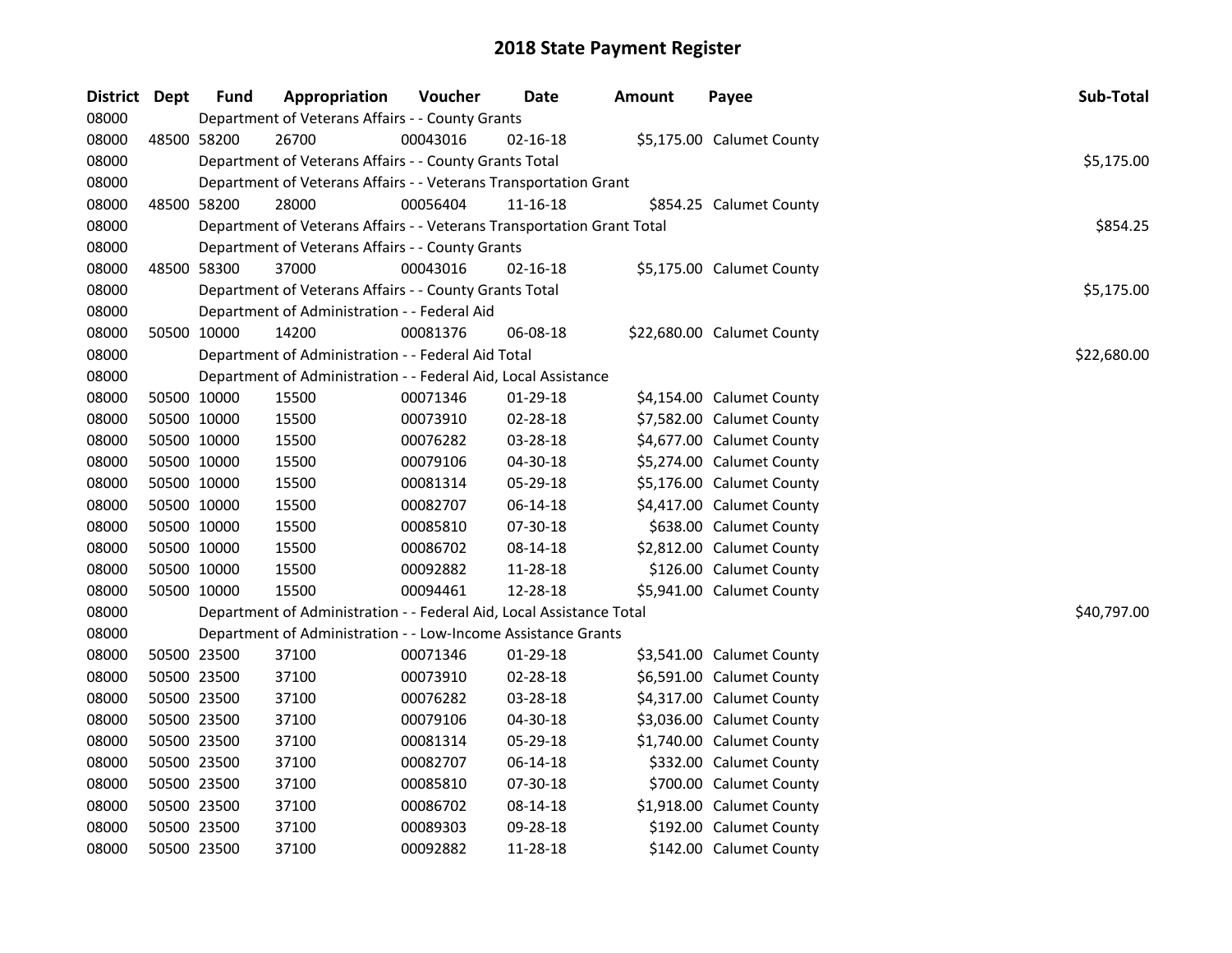| District Dept | <b>Fund</b> | Appropriation                                                         | Voucher  | <b>Date</b>    | <b>Amount</b> | Payee                      | Sub-Total   |
|---------------|-------------|-----------------------------------------------------------------------|----------|----------------|---------------|----------------------------|-------------|
| 08000         | 50500 23500 | 37100                                                                 | 00094461 | 12-28-18       |               | \$1,742.00 Calumet County  |             |
| 08000         |             | Department of Administration - - Low-Income Assistance Grants Total   |          |                |               |                            | \$24,251.00 |
| 08000         |             | Department of Administration - - Land Information Program; Loca       |          |                |               |                            |             |
| 08000         | 50500 26900 | 17300                                                                 | 00072892 | $02 - 22 - 18$ |               | \$1,000.00 Calumet County  |             |
| 08000         | 50500 26900 | 17300                                                                 | 00075488 | 03-20-18       |               | \$28,728.00 Calumet County |             |
| 08000         | 50500 26900 | 17300                                                                 | 00085583 | 07-26-18       |               | \$25,000.00 Calumet County |             |
| 08000         | 50500 26900 | 17300                                                                 | 00088078 | 09-11-18       |               | \$25,000.00 Calumet County |             |
| 08000         |             | Department of Administration - - Land Information Program; Loca Total |          |                |               |                            | \$79,728.00 |
| 08000         |             | Public Defender Board - - Transcript, Discovery And Int               |          |                |               |                            |             |
| 08000         | 55000 10000 | 10600                                                                 | 00123423 | 01-09-18       |               | \$5.00 Calumet County      |             |
| 08000         | 55000 10000 | 10600                                                                 | 00123975 | $01 - 16 - 18$ |               | \$45.20 Calumet County     |             |
| 08000         | 55000 10000 | 10600                                                                 | 00126226 | 01-30-18       |               | \$15.20 Calumet County     |             |
| 08000         | 55000 10000 | 10600                                                                 | 00126227 | 01-30-18       |               | \$6.75 Calumet County      |             |
| 08000         | 55000 10000 | 10600                                                                 | 00127066 | 02-05-18       |               | \$40.80 Calumet County     |             |
| 08000         | 55000 10000 | 10600                                                                 | 00127067 | 02-05-18       |               | \$2,045.20 Calumet County  |             |
| 08000         | 55000 10000 | 10600                                                                 | 00135284 | 04-04-18       |               | \$5.00 Calumet County      |             |
| 08000         | 55000 10000 | 10600                                                                 | 00135321 | 04-04-18       |               | \$27.80 Calumet County     |             |
| 08000         | 55000 10000 | 10600                                                                 | 00135352 | 04-04-18       |               | \$10.40 Calumet County     |             |
| 08000         | 55000 10000 | 10600                                                                 | 00139640 | 04-30-18       |               | \$1,143.80 Calumet County  |             |
| 08000         | 55000 10000 | 10600                                                                 | 00139641 | 04-30-18       |               | \$5.00 Calumet County      |             |
| 08000         | 55000 10000 | 10600                                                                 | 00150667 | $07-10-18$     |               | \$8.00 Calumet County      |             |
| 08000         | 55000 10000 | 10600                                                                 | 00154494 | 08-15-18       |               | \$1,794.20 Calumet County  |             |
| 08000         | 55000 10000 | 10600                                                                 | 00168462 | $11 - 16 - 18$ |               | \$1,441.85 Calumet County  |             |
| 08000         |             | Public Defender Board - - Transcript, Discovery And Int Total         |          |                |               |                            | \$6,594.20  |
| 08000         |             | Department of Revenue - - General Program Operations                  |          |                |               |                            |             |
| 08000         | 56600 10000 | 10100                                                                 | 00081811 | 01-23-18       |               | \$315.00 Calumet County    |             |
| 08000         | 56600 10000 | 10100                                                                 | 00103492 | 06-28-18       |               | \$210.50 Calumet County    |             |
| 08000         | 56600 10000 | 10100                                                                 | 00106454 | 07-19-18       |               | \$395.00 Calumet County    |             |
| 08000         | 56600 10000 | 10100                                                                 | 00106649 | 08-17-18       |               | \$210.50 Calumet County    |             |
| 08000         |             | Department of Revenue - - General Program Operations Total            |          |                |               |                            | \$1,131.00  |
| 08000         |             | Circuit Courts - - Circuit Court Costs                                |          |                |               |                            |             |
| 08000         | 62500 10000 | 10500                                                                 | 00000473 | 01-09-18       |               | \$26,137.00 Calumet County |             |
| 08000         | 62500 10000 | 10500                                                                 | 00000617 | 02-22-18       |               | \$2,309.18 Calumet County  |             |
| 08000         | 62500 10000 | 10500                                                                 | 00000879 | 07-31-18       |               | \$1,448.00 Calumet County  |             |
| 08000         | 62500 10000 | 10500                                                                 | 00000947 | 08-24-18       |               | \$45,790.91 Calumet County |             |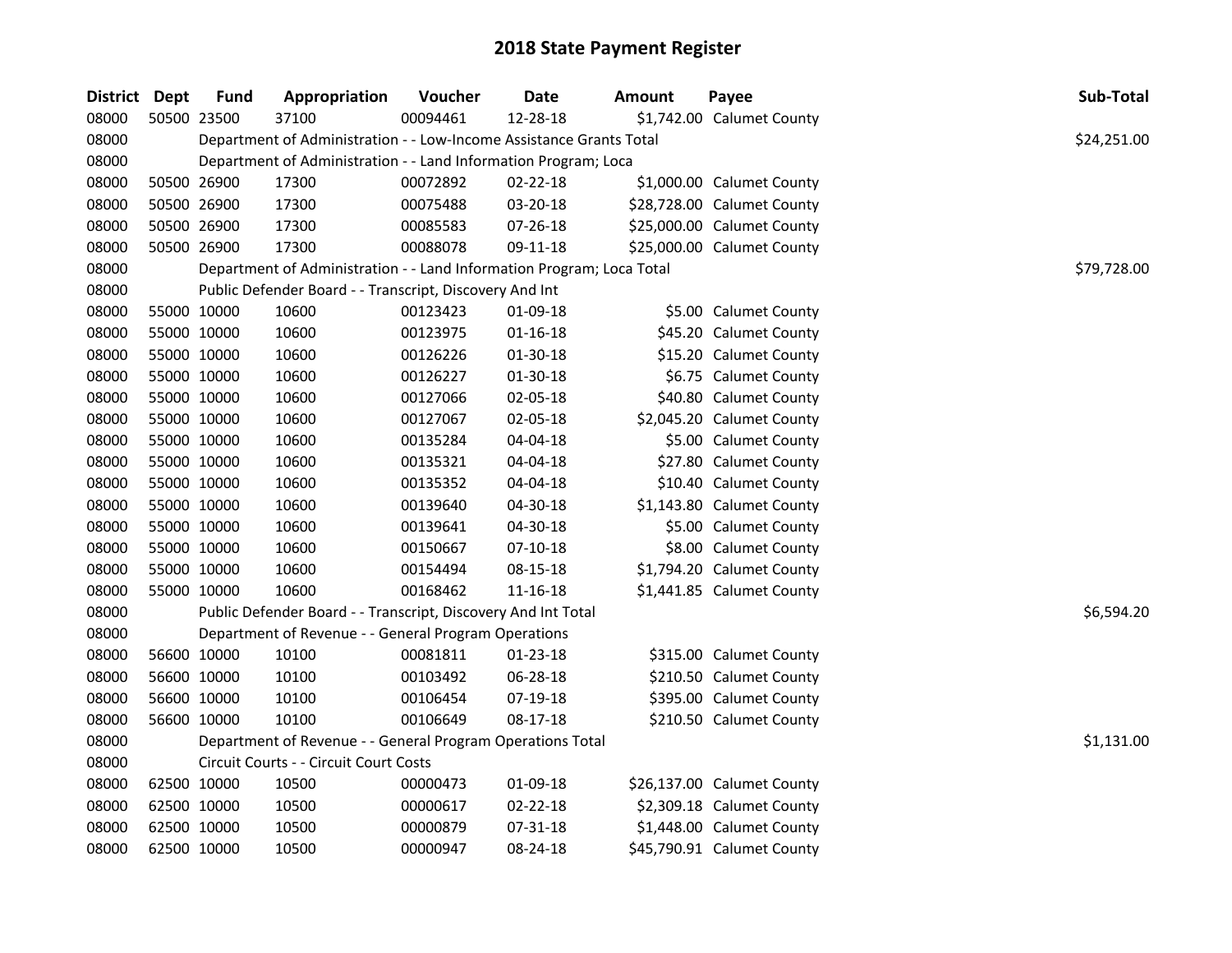| <b>District</b> | Dept        | <b>Fund</b> | Appropriation                                                         | Voucher      | Date           | Amount | Payee                         | Sub-Total       |
|-----------------|-------------|-------------|-----------------------------------------------------------------------|--------------|----------------|--------|-------------------------------|-----------------|
| 08000           |             | 62500 10000 | 10500                                                                 | 00001044     | 09-07-18       |        | \$2,078.97 Calumet County     |                 |
| 08000           |             |             | Circuit Courts - - Circuit Court Costs Total                          |              |                |        |                               | \$77,764.06     |
| 08000           |             |             | Shared Revenue and Tax Relief - - County And Municipal Aid            |              |                |        |                               |                 |
| 08000           |             | 83500 10000 | 10500                                                                 | 00032805     | $07 - 23 - 18$ |        | \$104,679.59 Calumet County   |                 |
| 08000           | 83500 10000 |             | 10500                                                                 | 00035691     | 11-19-18       |        | \$593,184.35 Calumet County   |                 |
| 08000           |             |             | Shared Revenue and Tax Relief - - County And Municipal Aid Total      | \$697,863.94 |                |        |                               |                 |
| 08000           |             |             | Shared Revenue and Tax Relief - - Exempt Computer Aid                 |              |                |        |                               |                 |
| 08000           |             | 83500 10000 | 10900                                                                 | 00029877     | $07 - 23 - 18$ |        | \$118,336.34 Calumet County   |                 |
| 08000           |             |             | Shared Revenue and Tax Relief - - Exempt Computer Aid Total           |              |                |        |                               | \$118,336.34    |
| 08000           |             |             | Shared Revenue and Tax Relief - - Utility Aid                         |              |                |        |                               |                 |
| 08000           |             | 83500 10000 | 11000                                                                 | 00032805     | 07-23-18       |        | \$30,441.07 Calumet County    |                 |
| 08000           | 83500 10000 |             | 11000                                                                 | 00035691     | 11-19-18       |        | \$185,290.71 Calumet County   |                 |
| 08000           |             |             | Shared Revenue and Tax Relief - - Utility Aid Total                   |              |                |        |                               | \$215,731.78    |
| 08000           |             |             | Shared Revenue and Tax Relief - - School Lvy Tx/First Dollar Cr       |              |                |        |                               |                 |
| 08000           |             | 83500 10000 | 30200                                                                 | 00029586     | $07 - 23 - 18$ |        | \$971,087.48 Calumet County   |                 |
| 08000           |             | 83500 10000 | 30200                                                                 | 00029734     | 07-23-18       |        | \$5,513,722.90 Calumet County |                 |
| 08000           |             |             | Shared Revenue and Tax Relief - - School Lvy Tx/First Dollar Cr Total |              |                |        |                               | \$6,484,810.38  |
| 08000           |             |             | Shared Revenue and Tax Relief - - Lottery & Gaming Credit             |              |                |        |                               |                 |
| 08000           |             | 83500 52100 | 36300                                                                 | 00027101     | 03-26-18       |        | \$1,195,116.69 Calumet County |                 |
| 08000           |             |             | Shared Revenue and Tax Relief - - Lottery & Gaming Credit Total       |              |                |        |                               | \$1,195,116.69  |
| 08000 Total     |             |             |                                                                       |              |                |        |                               | \$19,333,016.28 |
|                 |             |             |                                                                       |              |                |        |                               |                 |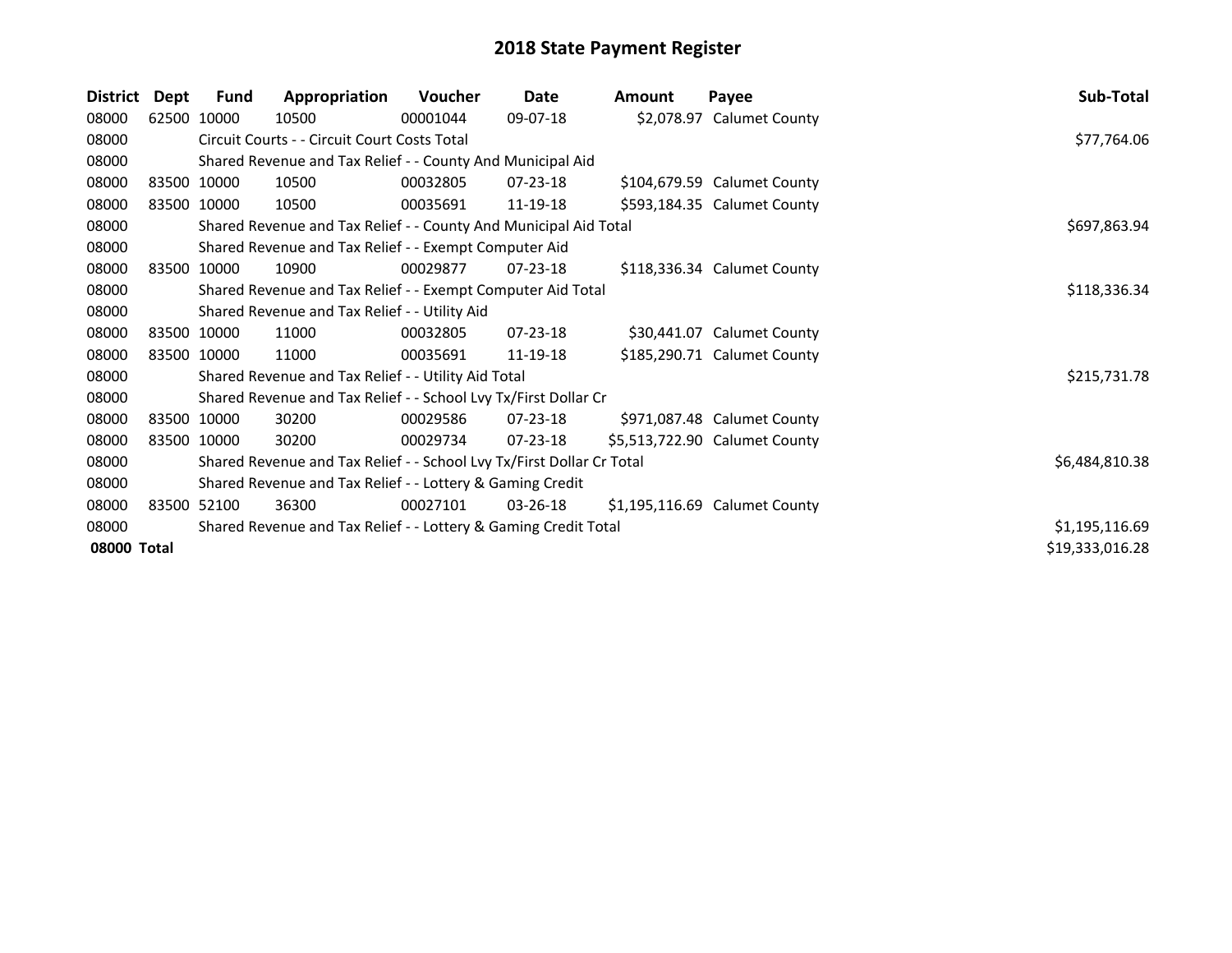| District Dept |             | <b>Fund</b> | Appropriation                                                        | Voucher    | Date           | <b>Amount</b> | Payee                        | Sub-Total    |
|---------------|-------------|-------------|----------------------------------------------------------------------|------------|----------------|---------------|------------------------------|--------------|
| 08002         |             |             | Dept of Safety & Prof Services - - Fire Dues Distribution            |            |                |               |                              |              |
| 08002         |             | 16500 10000 | 22500                                                                | 00023765   | 07-24-18       |               | \$4,716.77 Town Of Brillion  |              |
| 08002         |             |             | Dept of Safety & Prof Services - - Fire Dues Distribution Total      |            |                |               |                              | \$4,716.77   |
| 08002         |             |             | Dept of Natural Resources - - Aids In Lieu Of Taxes - Gener          |            |                |               |                              |              |
| 08002         |             | 37000 10000 | 50300                                                                | 00211746   | 02-02-18       |               | \$3,190.97 Town Of Brillion  |              |
| 08002         | 37000 10000 |             | 50300                                                                | 00211747   | 02-02-18       |               | \$4,450.32 Town Of Brillion  |              |
| 08002         | 37000 10000 |             | 50300                                                                | 00229885   | 04-20-18       |               | \$1,848.34 Town Of Brillion  |              |
| 08002         |             |             | Dept of Natural Resources - - Aids In Lieu Of Taxes - Gener Total    |            |                |               |                              | \$9,489.63   |
| 08002         |             |             | Dept of Natural Resources - - Resaids - Cnty Forst, Cl & Mfl         |            |                |               |                              |              |
| 08002         |             | 37000 21200 | 57100                                                                | 00247191   | 06-28-18       |               | \$40.50 Town Of Brillion     |              |
| 08002         |             |             | Dept of Natural Resources - - Resaids - Cnty Forst, Cl & Mfl Total   |            |                |               |                              | \$40.50      |
| 08002         |             |             | Dept of Natural Resources - - Aids In Lieu Of Taxes - Sum S          |            |                |               |                              |              |
| 08002         |             | 37000 21200 | 57900                                                                | 00229886   | 04-20-18       |               | \$370.18 Town Of Brillion    |              |
| 08002         |             |             | Dept of Natural Resources - - Aids In Lieu Of Taxes - Sum S Total    |            |                |               |                              | \$370.18     |
| 08002         |             |             | Dept of Natural Resources - - Fin Asst For Responsible Units         |            |                |               |                              |              |
| 08002         |             | 37000 27400 | 67000                                                                | 00235817   | $05 - 11 - 18$ |               | \$4,621.67 Town Of Brillion  |              |
| 08002         |             |             | Dept of Natural Resources - - Fin Asst For Responsible Units Total   | \$4,621.67 |                |               |                              |              |
| 08002         |             |             | Dept of Natural Resources - - Recycling Consolidation Grants         |            |                |               |                              |              |
| 08002         |             | 37000 27400 | 67300                                                                | 00235817   | 05-11-18       |               | \$395.10 Town Of Brillion    |              |
| 08002         |             |             | Dept of Natural Resources - - Recycling Consolidation Grants Total   |            |                |               |                              | \$395.10     |
| 08002         |             |             | WI Dept of Transportation - - Trns Aids To Mnc.-Sf                   |            |                |               |                              |              |
| 08002         | 39500 21100 |             | 19100                                                                | 00203854   | $01 - 02 - 18$ |               | \$32,329.14 Town Of Brillion |              |
| 08002         | 39500 21100 |             | 19100                                                                | 00234363   | 04-02-18       |               | \$32,329.14 Town Of Brillion |              |
| 08002         | 39500 21100 |             | 19100                                                                | 00268062   | 07-02-18       |               | \$32,329.14 Town Of Brillion |              |
| 08002         |             | 39500 21100 | 19100                                                                | 00302114   | 10-01-18       |               | \$32,329.15 Town Of Brillion |              |
| 08002         |             |             | WI Dept of Transportation - - Trns Aids To Mnc.-Sf Total             |            |                |               |                              | \$129,316.57 |
| 08002         |             |             | Department of Administration - - Hv Trans Ln Annual Impact Fee       |            |                |               |                              |              |
| 08002         |             | 50500 10000 | 17400                                                                | 00078703   | 05-01-18       |               | \$3,209.00 Town Of Brillion  |              |
| 08002         |             |             | Department of Administration - - Hv Trans Ln Annual Impact Fee Total |            |                |               |                              | \$3,209.00   |
| 08002         |             |             | Shared Revenue and Tax Relief - - County And Municipal Aid           |            |                |               |                              |              |
| 08002         | 83500 10000 |             | 10500                                                                | 00032788   | 07-23-18       |               | \$7,720.55 Town Of Brillion  |              |
| 08002         | 83500 10000 |             | 10500                                                                | 00035675   | 11-19-18       |               | \$43,749.76 Town Of Brillion |              |
| 08002         |             |             | Shared Revenue and Tax Relief - - County And Municipal Aid Total     |            |                |               |                              | \$51,470.31  |
| 08002         |             |             | Shared Revenue and Tax Relief - - Exempt Computer Aid                |            |                |               |                              |              |
| 08002         | 83500 10000 |             | 10900                                                                | 00030100   | 07-23-18       |               | \$71.03 Town Of Brillion     |              |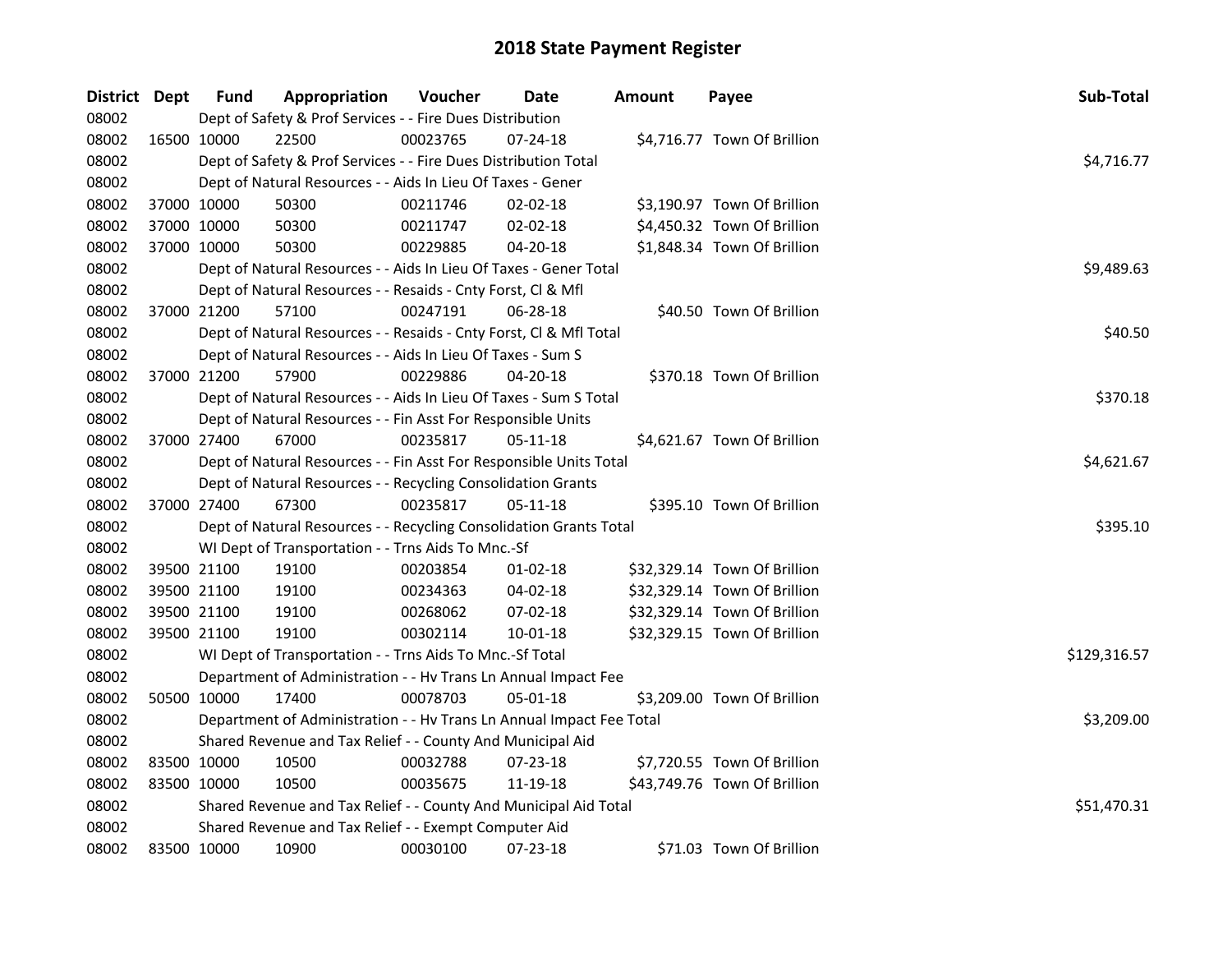| District Dept |             | <b>Fund</b>                                         | Appropriation                                                   | <b>Voucher</b> | Date           | Amount | Payee                        | Sub-Total    |
|---------------|-------------|-----------------------------------------------------|-----------------------------------------------------------------|----------------|----------------|--------|------------------------------|--------------|
| 08002         |             |                                                     | Shared Revenue and Tax Relief - - Exempt Computer Aid Total     |                |                |        |                              | \$71.03      |
| 08002         |             |                                                     | Shared Revenue and Tax Relief - - Utility Aid                   |                |                |        |                              |              |
| 08002         | 83500 10000 |                                                     | 11000                                                           | 00032788       | 07-23-18       |        | \$6.699.27 Town Of Brillion  |              |
| 08002         | 83500 10000 |                                                     | 11000                                                           | 00035675       | 11-19-18       |        | \$38,944.46 Town Of Brillion |              |
| 08002         |             | Shared Revenue and Tax Relief - - Utility Aid Total | \$45,643.73                                                     |                |                |        |                              |              |
| 08002         |             |                                                     | Shared Revenue and Tax Relief - - Lottery & Gaming Credit       |                |                |        |                              |              |
| 08002         | 83500 52100 |                                                     | 36300                                                           | 00027272       | $03 - 26 - 18$ |        | \$3.168.24 Town Of Brillion  |              |
| 08002         |             |                                                     | Shared Revenue and Tax Relief - - Lottery & Gaming Credit Total |                |                |        |                              | \$3,168.24   |
| 08002 Total   |             |                                                     |                                                                 |                |                |        |                              | \$252,512.73 |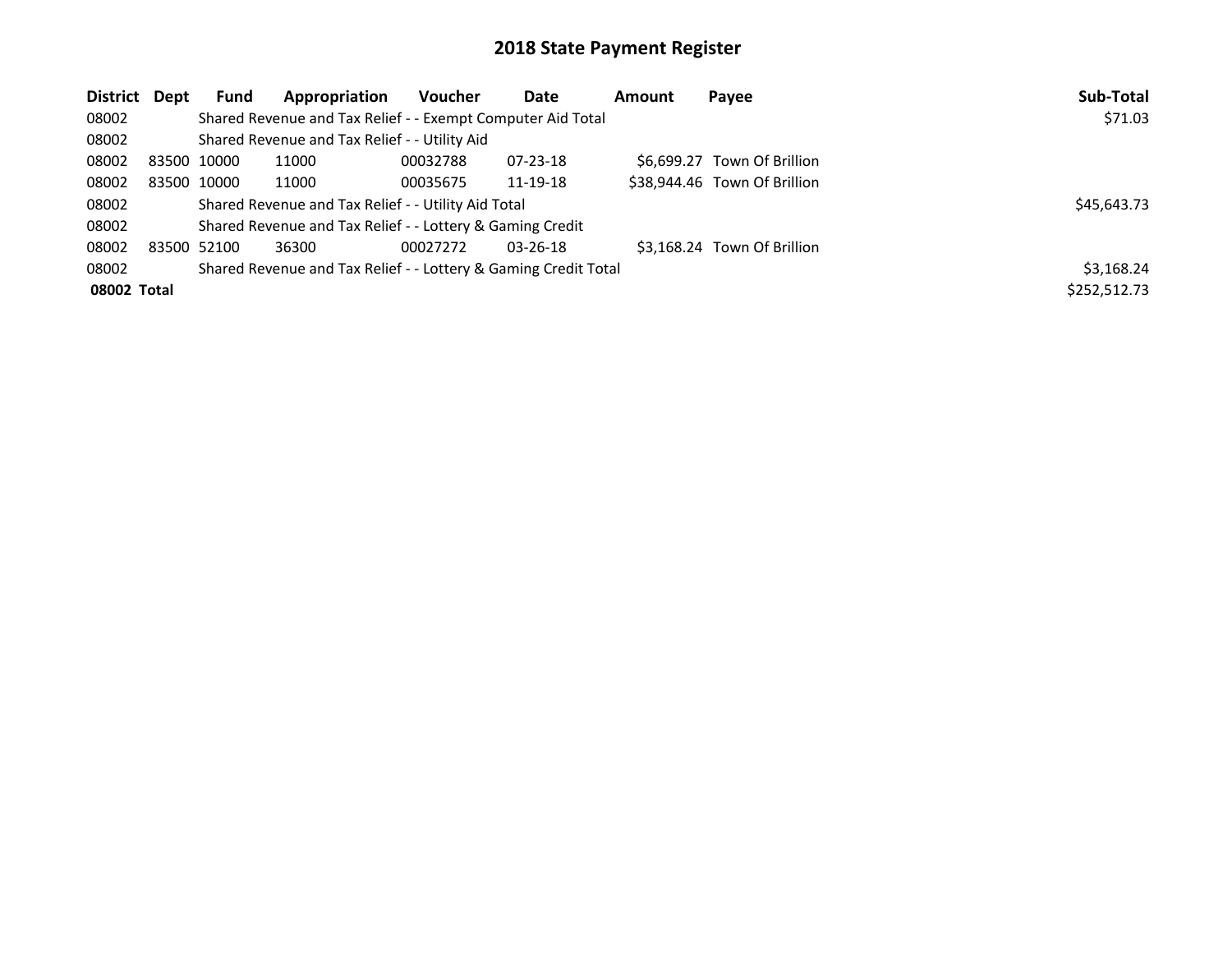| District Dept |             | <b>Fund</b>                                               | Appropriation                                                      | Voucher  | Date           | <b>Amount</b> | Payee                           | Sub-Total    |
|---------------|-------------|-----------------------------------------------------------|--------------------------------------------------------------------|----------|----------------|---------------|---------------------------------|--------------|
| 08004         |             |                                                           | Dept of Safety & Prof Services - - Fire Dues Distribution          |          |                |               |                                 |              |
| 08004         | 16500 10000 |                                                           | 22500                                                              | 00023766 | 07-25-18       |               | \$5,917.90 Town Of Brothertown  |              |
| 08004         |             |                                                           | Dept of Safety & Prof Services - - Fire Dues Distribution Total    |          |                |               |                                 | \$5,917.90   |
| 08004         |             |                                                           | Dept of Natural Resources - - Aids In Lieu Of Taxes - Gener        |          |                |               |                                 |              |
| 08004         | 37000 10000 |                                                           | 50300                                                              | 00211748 | $02 - 02 - 18$ |               | \$4,865.68 Town Of Brothertown  |              |
| 08004         |             |                                                           | Dept of Natural Resources - - Aids In Lieu Of Taxes - Gener Total  |          |                |               |                                 | \$4,865.68   |
| 08004         |             |                                                           | Dept of Natural Resources - - Resaids - Cnty Forst, Cl & Mfl       |          |                |               |                                 |              |
| 08004         |             | 37000 21200                                               | 57100                                                              | 00247192 | 06-28-18       |               | \$113.65 Town Of Brothertown    |              |
| 08004         |             |                                                           | Dept of Natural Resources - - Resaids - Cnty Forst, Cl & Mfl Total |          |                |               |                                 | \$113.65     |
| 08004         |             |                                                           | Dept of Natural Resources - - Fin Asst For Responsible Units       |          |                |               |                                 |              |
| 08004         |             | 37000 27400                                               | 67000                                                              | 00235588 | 05-11-18       |               | \$9,424.67 Town Of Brothertown  |              |
| 08004         |             |                                                           | Dept of Natural Resources - - Fin Asst For Responsible Units Total |          |                |               |                                 | \$9,424.67   |
| 08004         |             |                                                           | Dept of Natural Resources - - Recycling Consolidation Grants       |          |                |               |                                 |              |
| 08004         | 37000 27400 |                                                           | 67300                                                              | 00235588 | 05-11-18       |               | \$344.09 Town Of Brothertown    |              |
| 08004         |             |                                                           | Dept of Natural Resources - - Recycling Consolidation Grants Total |          |                |               |                                 | \$344.09     |
| 08004         |             |                                                           | WI Dept of Transportation - - Trns Aids To Mnc.-Sf                 |          |                |               |                                 |              |
| 08004         | 39500 21100 |                                                           | 19100                                                              | 00203855 | $01-02-18$     |               | \$32,012.60 Town Of Brothertown |              |
| 08004         | 39500 21100 |                                                           | 19100                                                              | 00234364 | 04-02-18       |               | \$32,012.60 Town Of Brothertown |              |
| 08004         | 39500 21100 |                                                           | 19100                                                              | 00268063 | 07-02-18       |               | \$32,012.60 Town Of Brothertown |              |
| 08004         | 39500 21100 |                                                           | 19100                                                              | 00302115 | 10-01-18       |               | \$32,012.60 Town Of Brothertown |              |
| 08004         |             |                                                           | WI Dept of Transportation - - Trns Aids To Mnc.-Sf Total           |          |                |               |                                 | \$128,050.40 |
| 08004         |             |                                                           | WI Dept of Transportation - - Loc Rd Imp Prg St Fd                 |          |                |               |                                 |              |
| 08004         | 39500 21100 |                                                           | 27800                                                              | 00334861 | 12-26-18       |               | \$30,980.16 Town Of Brothertown |              |
| 08004         |             |                                                           | WI Dept of Transportation - - Loc Rd Imp Prg St Fd Total           |          |                |               |                                 | \$30,980.16  |
| 08004         |             |                                                           | Shared Revenue and Tax Relief - - County And Municipal Aid         |          |                |               |                                 |              |
| 08004         | 83500 10000 |                                                           | 10500                                                              | 00032789 | 07-23-18       |               | \$5,797.80 Town Of Brothertown  |              |
| 08004         | 83500 10000 |                                                           | 10500                                                              | 00035676 | 11-19-18       |               | \$34,686.61 Town Of Brothertown |              |
| 08004         |             |                                                           | Shared Revenue and Tax Relief - - County And Municipal Aid Total   |          |                |               |                                 | \$40,484.41  |
| 08004         |             |                                                           | Shared Revenue and Tax Relief - - Exempt Computer Aid              |          |                |               |                                 |              |
| 08004         | 83500 10000 |                                                           | 10900                                                              | 00030101 | 07-23-18       |               | \$249.62 Town Of Brothertown    |              |
| 08004         |             |                                                           | Shared Revenue and Tax Relief - - Exempt Computer Aid Total        |          |                |               |                                 | \$249.62     |
| 08004         |             | Shared Revenue and Tax Relief - - Lottery & Gaming Credit |                                                                    |          |                |               |                                 |              |
| 08004         | 83500 52100 |                                                           | 36300                                                              | 00027273 | $03 - 26 - 18$ |               | \$807.36 Town Of Brothertown    |              |
| 08004         |             |                                                           | Shared Revenue and Tax Relief - - Lottery & Gaming Credit Total    |          |                |               |                                 | \$807.36     |
| 08004 Total   |             |                                                           |                                                                    |          |                |               |                                 | \$221,237.94 |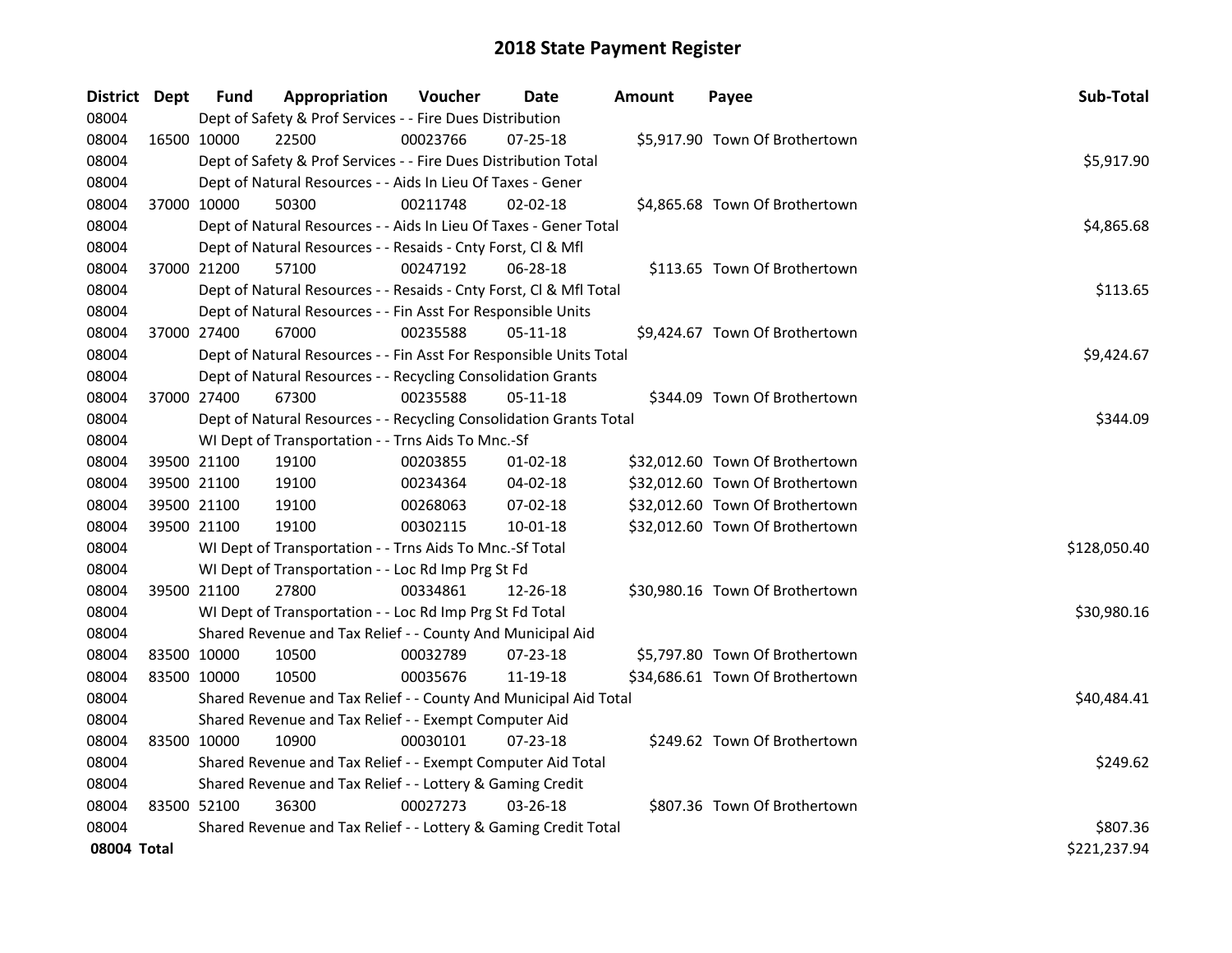| District Dept |             | <b>Fund</b> | Appropriation                                                      | Voucher  | Date           | <b>Amount</b> | Payee                           | Sub-Total   |
|---------------|-------------|-------------|--------------------------------------------------------------------|----------|----------------|---------------|---------------------------------|-------------|
| 08006         |             |             | Dept of Safety & Prof Services - - Fire Dues Distribution          |          |                |               |                                 |             |
| 08006         | 16500 10000 |             | 22500                                                              | 00023767 | $07 - 26 - 18$ |               | \$2,615.78 Town Of Charlestown  |             |
| 08006         |             |             | Dept of Safety & Prof Services - - Fire Dues Distribution Total    |          |                |               |                                 | \$2,615.78  |
| 08006         |             |             | Dept of Natural Resources - - Aids In Lieu Of Taxes - Gener        |          |                |               |                                 |             |
| 08006         |             | 37000 10000 | 50300                                                              | 00211751 | $02 - 02 - 18$ |               | \$5,186.76 Town Of Charlestown  |             |
| 08006         |             | 37000 10000 | 50300                                                              | 00211752 | 02-02-18       |               | \$38,963.76 Town Of Charlestown |             |
| 08006         |             | 37000 10000 | 50300                                                              | 00229898 | 04-20-18       |               | \$2,721.30 Town Of Charlestown  |             |
| 08006         |             |             | Dept of Natural Resources - - Aids In Lieu Of Taxes - Gener Total  |          |                |               |                                 | \$46,871.82 |
| 08006         |             |             | Dept of Natural Resources - - Resaids - Cnty Forst, Cl & Mfl       |          |                |               |                                 |             |
| 08006         |             | 37000 21200 | 57100                                                              | 00247193 | 06-28-18       |               | \$281.73 Town Of Charlestown    |             |
| 08006         |             |             | Dept of Natural Resources - - Resaids - Cnty Forst, CI & Mfl Total |          |                |               |                                 | \$281.73    |
| 08006         |             |             | Dept of Natural Resources - - Aids In Lieu Of Taxes - Sum S        |          |                |               |                                 |             |
| 08006         |             | 37000 21200 | 57900                                                              | 00229899 | 04-20-18       |               | \$313.72 Town Of Charlestown    |             |
| 08006         |             |             | Dept of Natural Resources - - Aids In Lieu Of Taxes - Sum S Total  |          |                |               |                                 | \$313.72    |
| 08006         |             |             | Dept of Natural Resources - - Fin Asst For Responsible Units       |          |                |               |                                 |             |
| 08006         |             | 37000 27400 | 67000                                                              | 00235650 | $05-11-18$     |               | \$4,591.71 Town Of Charlestown  |             |
| 08006         |             |             | Dept of Natural Resources - - Fin Asst For Responsible Units Total |          | \$4,591.71     |               |                                 |             |
| 08006         |             |             | Dept of Natural Resources - - Recycling Consolidation Grants       |          |                |               |                                 |             |
| 08006         |             | 37000 27400 | 67300                                                              | 00235650 | 05-11-18       |               | \$200.92 Town Of Charlestown    |             |
| 08006         |             |             | Dept of Natural Resources - - Recycling Consolidation Grants Total |          |                |               |                                 | \$200.92    |
| 08006         |             |             | WI Dept of Transportation - - Trns Aids To Mnc.-Sf                 |          |                |               |                                 |             |
| 08006         |             | 39500 21100 | 19100                                                              | 00203856 | $01 - 02 - 18$ |               | \$21,459.19 Town Of Charlestown |             |
| 08006         |             | 39500 21100 | 19100                                                              | 00234365 | 04-02-18       |               | \$21,459.19 Town Of Charlestown |             |
| 08006         |             | 39500 21100 | 19100                                                              | 00268064 | 07-02-18       |               | \$21,459.19 Town Of Charlestown |             |
| 08006         |             | 39500 21100 | 19100                                                              | 00302116 | 10-01-18       |               | \$21,459.20 Town Of Charlestown |             |
| 08006         |             |             | WI Dept of Transportation - - Trns Aids To Mnc.-Sf Total           |          |                |               |                                 | \$85,836.77 |
| 08006         |             |             | Department of Revenue - - Payments For Municipal Svcs              |          |                |               |                                 |             |
| 08006         |             | 56600 10000 | 50100                                                              | 00026703 | 01-31-18       |               | \$123.78 Town Of Charlestown    |             |
| 08006         |             |             | Department of Revenue - - Payments For Municipal Svcs Total        |          |                |               |                                 | \$123.78    |
| 08006         |             |             | Shared Revenue and Tax Relief - - County And Municipal Aid         |          |                |               |                                 |             |
| 08006         |             | 83500 10000 | 10500                                                              | 00032790 | 07-23-18       |               | \$4,531.50 Town Of Charlestown  |             |
| 08006         | 83500 10000 |             | 10500                                                              | 00035677 | 11-19-18       |               | \$25,678.50 Town Of Charlestown |             |
| 08006         |             |             | Shared Revenue and Tax Relief - - County And Municipal Aid Total   |          |                |               |                                 | \$30,210.00 |
| 08006         |             |             | Shared Revenue and Tax Relief - - Utility Aid                      |          |                |               |                                 |             |
| 08006         |             | 83500 10000 | 11000                                                              | 00032790 | 07-23-18       |               | \$449.07 Town Of Charlestown    |             |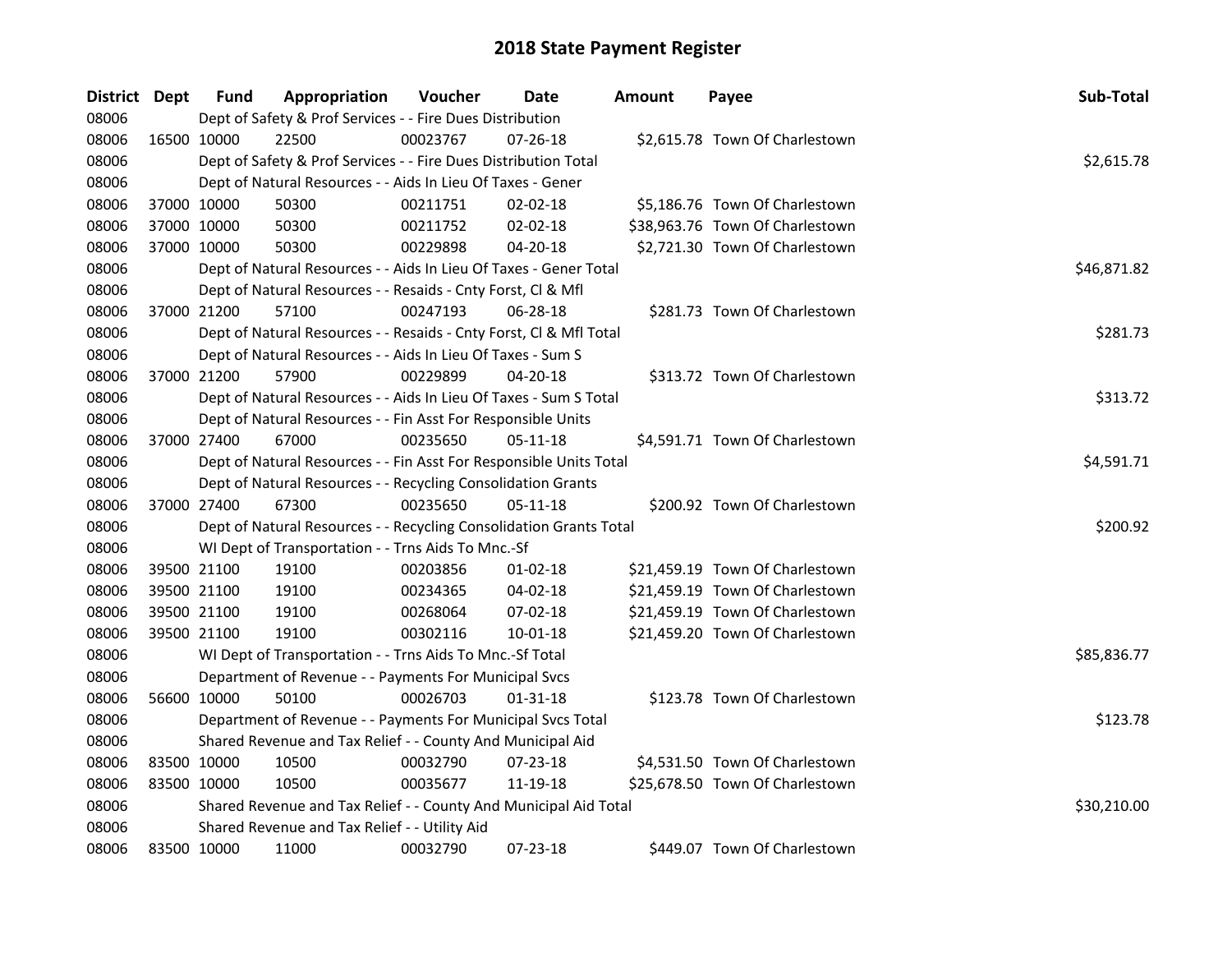| District Dept | Fund        | Appropriation                                       | Voucher  | Date     | Amount | <b>Pavee</b>                   | Sub-Total    |
|---------------|-------------|-----------------------------------------------------|----------|----------|--------|--------------------------------|--------------|
| 08006         | 83500 10000 | 11000                                               | 00035677 | 11-19-18 |        | \$2,587.25 Town Of Charlestown |              |
| 08006         |             | Shared Revenue and Tax Relief - - Utility Aid Total |          |          |        |                                | \$3.036.32   |
| 08006 Total   |             |                                                     |          |          |        |                                | \$174,082.55 |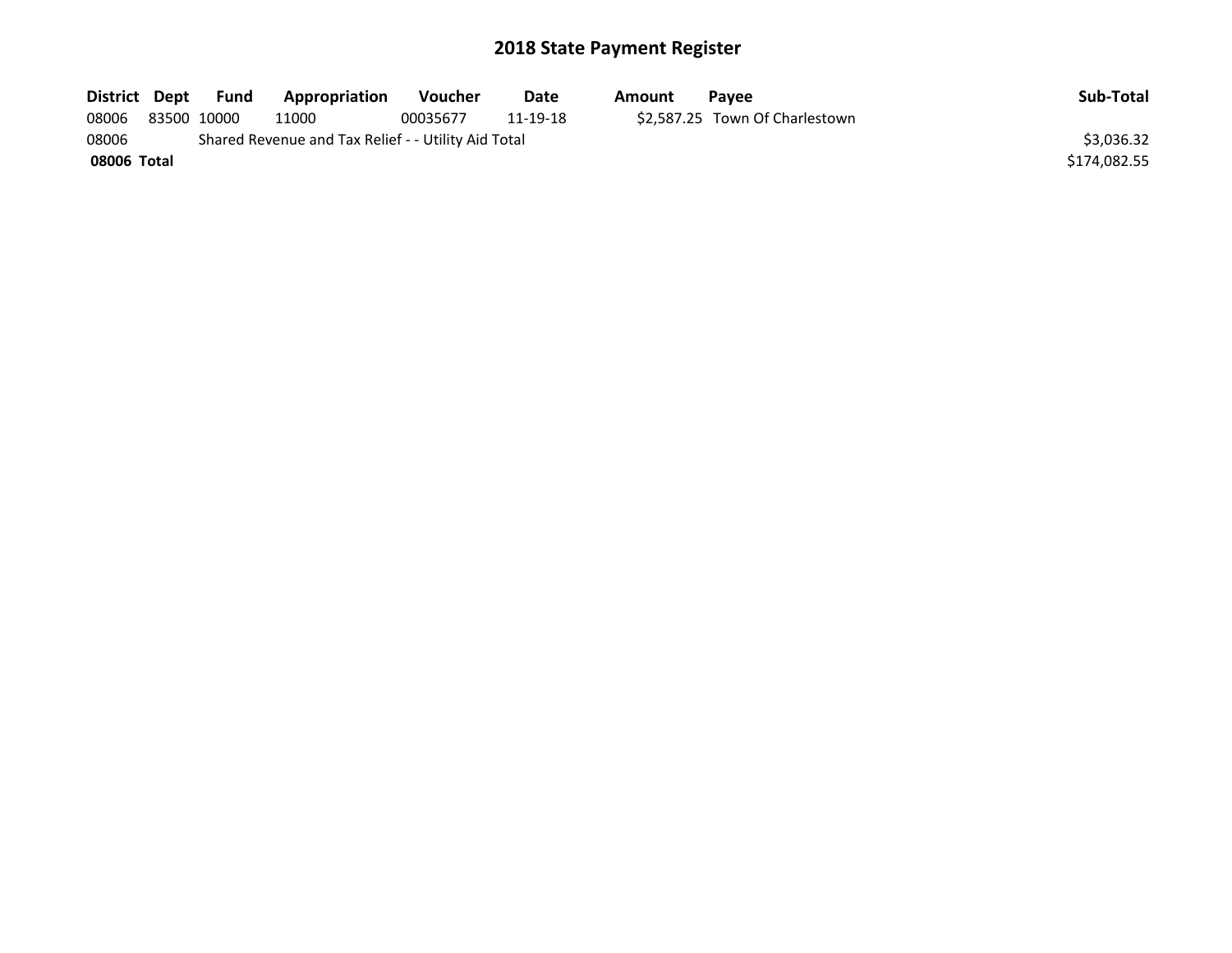| <b>District</b> | Dept        | <b>Fund</b> | Appropriation                                                      | Voucher  | Date           | <b>Amount</b> | Payee                       | Sub-Total    |
|-----------------|-------------|-------------|--------------------------------------------------------------------|----------|----------------|---------------|-----------------------------|--------------|
| 08008           |             |             | Dept of Safety & Prof Services - - Fire Dues Distribution          |          |                |               |                             |              |
| 08008           |             | 16500 10000 | 22500                                                              | 00023768 | $07 - 24 - 18$ |               | \$4,541.61 Town Of Chilton  |              |
| 08008           |             |             | Dept of Safety & Prof Services - - Fire Dues Distribution Total    |          |                |               |                             | \$4,541.61   |
| 08008           |             |             | Dept of Natural Resources - - Resaids - Cnty Forst, Cl & Mfl       |          |                |               |                             |              |
| 08008           |             | 37000 21200 | 57100                                                              | 00247194 | 06-28-18       |               | \$13.60 Town Of Chilton     |              |
| 08008           |             |             | Dept of Natural Resources - - Resaids - Cnty Forst, Cl & Mfl Total |          |                |               |                             | \$13.60      |
| 08008           |             |             | Dept of Natural Resources - - Fin Asst For Responsible Units       |          |                |               |                             |              |
| 08008           |             | 37000 27400 | 67000                                                              | 00235634 | $05-11-18$     |               | \$3,600.00 Town Of Chilton  |              |
| 08008           |             |             | Dept of Natural Resources - - Fin Asst For Responsible Units Total |          |                |               |                             | \$3,600.00   |
| 08008           |             |             | WI Dept of Transportation - - Trns Aids To Mnc.-Sf                 |          |                |               |                             |              |
| 08008           |             | 39500 21100 | 19100                                                              | 00203857 | 01-02-18       |               | \$27,085.28 Town Of Chilton |              |
| 08008           |             | 39500 21100 | 19100                                                              | 00234366 | 04-02-18       |               | \$27,085.28 Town Of Chilton |              |
| 08008           |             | 39500 21100 | 19100                                                              | 00268065 | 07-02-18       |               | \$27,085.28 Town Of Chilton |              |
| 08008           |             | 39500 21100 | 19100                                                              | 00302117 | 10-01-18       |               | \$27,085.31 Town Of Chilton |              |
| 08008           |             |             | WI Dept of Transportation - - Trns Aids To Mnc.-Sf Total           |          |                |               |                             | \$108,341.15 |
| 08008           |             |             | Shared Revenue and Tax Relief - - County And Municipal Aid         |          |                |               |                             |              |
| 08008           | 83500 10000 |             | 10500                                                              | 00032791 | $07 - 23 - 18$ |               | \$2,877.33 Town Of Chilton  |              |
| 08008           | 83500 10000 |             | 10500                                                              | 00035678 | 11-19-18       |               | \$16,304.90 Town Of Chilton |              |
| 08008           |             |             | Shared Revenue and Tax Relief - - County And Municipal Aid Total   |          |                |               |                             | \$19,182.23  |
| 08008           |             |             | Shared Revenue and Tax Relief - - Utility Aid                      |          |                |               |                             |              |
| 08008           | 83500 10000 |             | 11000                                                              | 00032791 | 07-23-18       |               | \$765.66 Town Of Chilton    |              |
| 08008           | 83500 10000 |             | 11000                                                              | 00035678 | 11-19-18       |               | \$4,345.94 Town Of Chilton  |              |
| 08008           |             | \$5,111.60  |                                                                    |          |                |               |                             |              |
| 08008 Total     |             |             |                                                                    |          |                |               |                             | \$140,790.19 |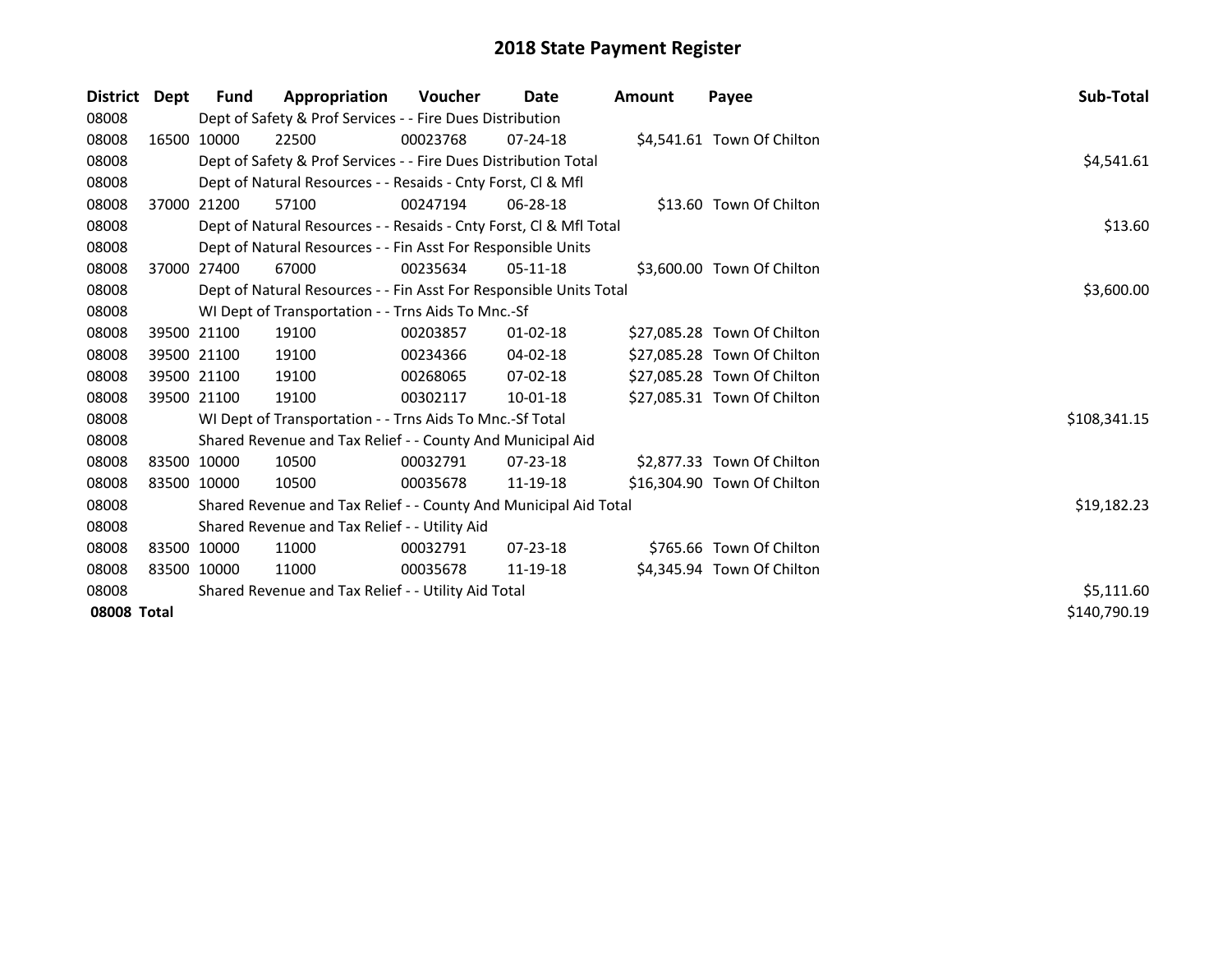| District    | Dept | Fund        | Appropriation                                                     | <b>Voucher</b> | Date           | Amount | Payee                       | Sub-Total   |
|-------------|------|-------------|-------------------------------------------------------------------|----------------|----------------|--------|-----------------------------|-------------|
| 08010       |      |             | Dept of Safety & Prof Services - - Fire Dues Distribution         |                |                |        |                             |             |
| 08010       |      | 16500 10000 | 22500                                                             | 00023769       | 07-25-18       |        | \$2,574.22 Town Of Harrison |             |
| 08010       |      |             | Dept of Safety & Prof Services - - Fire Dues Distribution Total   |                |                |        |                             | \$2,574.22  |
| 08010       |      |             | Dept of Natural Resources - - Aids In Lieu Of Taxes - Gener       |                |                |        |                             |             |
| 08010       |      | 37000 10000 | 50300                                                             | 00230019       | $04 - 20 - 18$ |        | \$730.25 Town Of Harrison   |             |
| 08010       |      |             | Dept of Natural Resources - - Aids In Lieu Of Taxes - Gener Total |                |                |        |                             | \$730.25    |
| 08010       |      |             | Dept of Natural Resources - - Aids In Lieu Of Taxes - Sum S       |                |                |        |                             |             |
| 08010       |      | 37000 21200 | 57900                                                             | 00230018       | 04-20-18       |        | \$319.60 Town Of Harrison   |             |
| 08010       |      |             | Dept of Natural Resources - - Aids In Lieu Of Taxes - Sum S Total |                |                |        |                             | \$319.60    |
| 08010       |      |             | WI Dept of Transportation - - Trns Aids To Mnc.-Sf                |                |                |        |                             |             |
| 08010       |      | 39500 21100 | 19100                                                             | 00203858       | $01 - 02 - 18$ |        | \$8,948.99 Town Of Harrison |             |
| 08010       |      | 39500 21100 | 19100                                                             | 00234367       | 04-02-18       |        | \$8,948.99 Town Of Harrison |             |
| 08010       |      | 39500 21100 | 19100                                                             | 00268066       | $07 - 02 - 18$ |        | \$8,948.99 Town Of Harrison |             |
| 08010       |      | 39500 21100 | 19100                                                             | 00302118       | 10-01-18       |        | \$8,948.99 Town Of Harrison |             |
| 08010       |      |             | WI Dept of Transportation - - Trns Aids To Mnc.-Sf Total          |                |                |        |                             | \$35,795.96 |
| 08010       |      |             | Shared Revenue and Tax Relief - - County And Municipal Aid        |                |                |        |                             |             |
| 08010       |      | 83500 10000 | 10500                                                             | 00032792       | $07 - 23 - 18$ |        | \$3,546.62 Town Of Harrison |             |
| 08010       |      |             | Shared Revenue and Tax Relief - - County And Municipal Aid Total  |                |                |        |                             | \$3,546.62  |
| 08010       |      |             | Shared Revenue and Tax Relief - - Exempt Computer Aid             |                |                |        |                             |             |
| 08010       |      | 83500 10000 | 10900                                                             | 00030102       | $07 - 23 - 18$ |        | \$1.01 Town Of Harrison     |             |
| 08010       |      |             | Shared Revenue and Tax Relief - - Exempt Computer Aid Total       |                |                |        |                             | \$1.01      |
| 08010       |      |             | Shared Revenue and Tax Relief - - Utility Aid                     |                |                |        |                             |             |
| 08010       |      | 83500 10000 | 11000                                                             | 00032792       | $07 - 23 - 18$ |        | \$1,728.46 Town Of Harrison |             |
| 08010       |      |             | Shared Revenue and Tax Relief - - Utility Aid Total               |                |                |        |                             | \$1,728.46  |
| 08010 Total |      |             |                                                                   |                |                |        |                             | \$44,696.12 |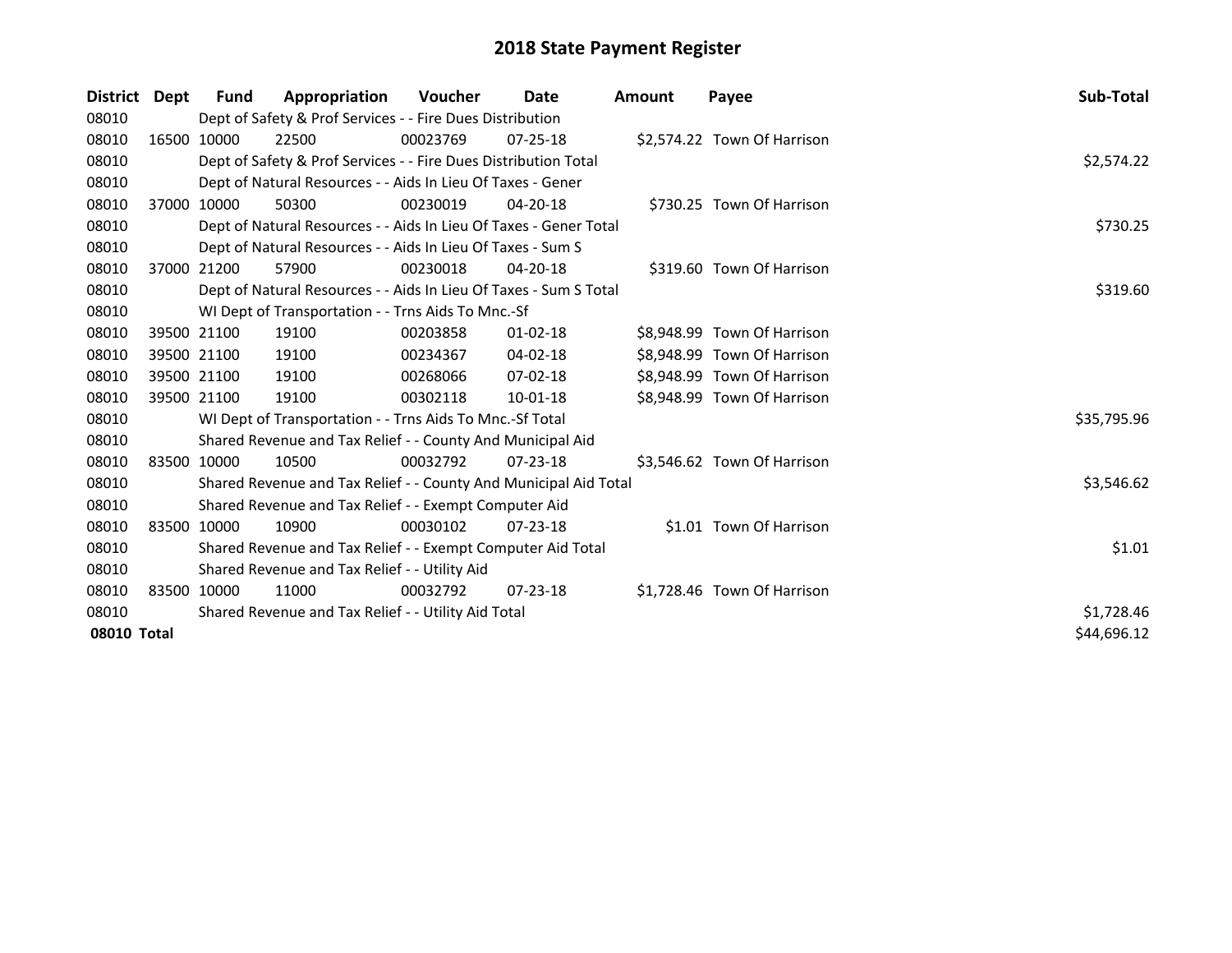| District Dept |             | <b>Fund</b> | Appropriation                                                      | Voucher    | Date           | Amount | Payee                            | Sub-Total    |
|---------------|-------------|-------------|--------------------------------------------------------------------|------------|----------------|--------|----------------------------------|--------------|
| 08012         |             |             | Dept of Safety & Prof Services - - Fire Dues Distribution          |            |                |        |                                  |              |
| 08012         |             | 16500 10000 | 22500                                                              | 00023770   | 07-25-18       |        | \$5,083.94 Town Of New Holstein  |              |
| 08012         |             |             | Dept of Safety & Prof Services - - Fire Dues Distribution Total    |            |                |        |                                  | \$5,083.94   |
| 08012         |             |             | Dept of Natural Resources - - Aids In Lieu Of Taxes - Gener        |            |                |        |                                  |              |
| 08012         |             | 37000 10000 | 50300                                                              | 00211927   | 02-02-18       |        | \$211.26 Town Of New Holstein    |              |
| 08012         | 37000 10000 |             | 50300                                                              | 00230505   | 04-20-18       |        | \$255.19 Town Of New Holstein    |              |
| 08012         |             |             | Dept of Natural Resources - - Aids In Lieu Of Taxes - Gener Total  |            |                |        |                                  | \$466.45     |
| 08012         |             |             | Dept of Natural Resources - - Resaids - Cnty Forst, Cl & Mfl       |            |                |        |                                  |              |
| 08012         |             | 37000 21200 | 57100                                                              | 00247195   | 06-28-18       |        | \$74.27 Town Of New Holstein     |              |
| 08012         |             |             | Dept of Natural Resources - - Resaids - Cnty Forst, Cl & Mfl Total |            |                |        |                                  | \$74.27      |
| 08012         |             |             | Dept of Natural Resources - - Aids In Lieu Of Taxes - Sum S        |            |                |        |                                  |              |
| 08012         |             | 37000 21200 | 57900                                                              | 00230504   | 04-20-18       |        | \$25.52 Town Of New Holstein     |              |
| 08012         |             |             | Dept of Natural Resources - - Aids In Lieu Of Taxes - Sum S Total  |            |                |        |                                  | \$25.52      |
| 08012         |             |             | Dept of Natural Resources - - Fin Asst For Responsible Units       |            |                |        |                                  |              |
| 08012         |             | 37000 27400 | 67000                                                              | 00235883   | 05-11-18       |        | \$9,124.91 Town Of New Holstein  |              |
| 08012         |             |             | Dept of Natural Resources - - Fin Asst For Responsible Units Total | \$9,124.91 |                |        |                                  |              |
| 08012         |             |             | Dept of Natural Resources - - Recycling Consolidation Grants       |            |                |        |                                  |              |
| 08012         |             | 37000 27400 | 67300                                                              | 00235883   | $05 - 11 - 18$ |        | \$392.25 Town Of New Holstein    |              |
| 08012         |             |             | Dept of Natural Resources - - Recycling Consolidation Grants Total |            |                |        |                                  | \$392.25     |
| 08012         |             |             | WI Dept of Transportation - - Trns Aids To Mnc.-Sf                 |            |                |        |                                  |              |
| 08012         |             | 39500 21100 | 19100                                                              | 00203859   | 01-02-18       |        | \$29,169.69 Town Of New Holstein |              |
| 08012         | 39500 21100 |             | 19100                                                              | 00234368   | 04-02-18       |        | \$29,169.69 Town Of New Holstein |              |
| 08012         | 39500 21100 |             | 19100                                                              | 00268067   | 07-02-18       |        | \$29,169.69 Town Of New Holstein |              |
| 08012         | 39500 21100 |             | 19100                                                              | 00302119   | 10-01-18       |        | \$29,169.69 Town Of New Holstein |              |
| 08012         |             |             | WI Dept of Transportation - - Trns Aids To Mnc.-Sf Total           |            |                |        |                                  | \$116,678.76 |
| 08012         |             |             | Shared Revenue and Tax Relief - - County And Municipal Aid         |            |                |        |                                  |              |
| 08012         | 83500 10000 |             | 10500                                                              | 00032793   | $07 - 23 - 18$ |        | \$9,877.08 Town Of New Holstein  |              |
| 08012         | 83500 10000 |             | 10500                                                              | 00035679   | 11-19-18       |        | \$55,970.12 Town Of New Holstein |              |
| 08012         |             |             | Shared Revenue and Tax Relief - - County And Municipal Aid Total   |            |                |        |                                  | \$65,847.20  |
| 08012         |             |             | Shared Revenue and Tax Relief - - Exempt Computer Aid              |            |                |        |                                  |              |
| 08012         |             | 83500 10000 | 10900                                                              | 00030103   | $07 - 23 - 18$ |        | \$297.31 Town Of New Holstein    |              |
| 08012         |             |             | Shared Revenue and Tax Relief - - Exempt Computer Aid Total        | \$297.31   |                |        |                                  |              |
| 08012         |             |             | Shared Revenue and Tax Relief - - Utility Aid                      |            |                |        |                                  |              |
| 08012         | 83500 10000 |             | 11000                                                              | 00032793   | $07 - 23 - 18$ |        | \$693.83 Town Of New Holstein    |              |
| 08012         | 83500 10000 |             | 11000                                                              | 00035679   | 11-19-18       |        | \$12,597.56 Town Of New Holstein |              |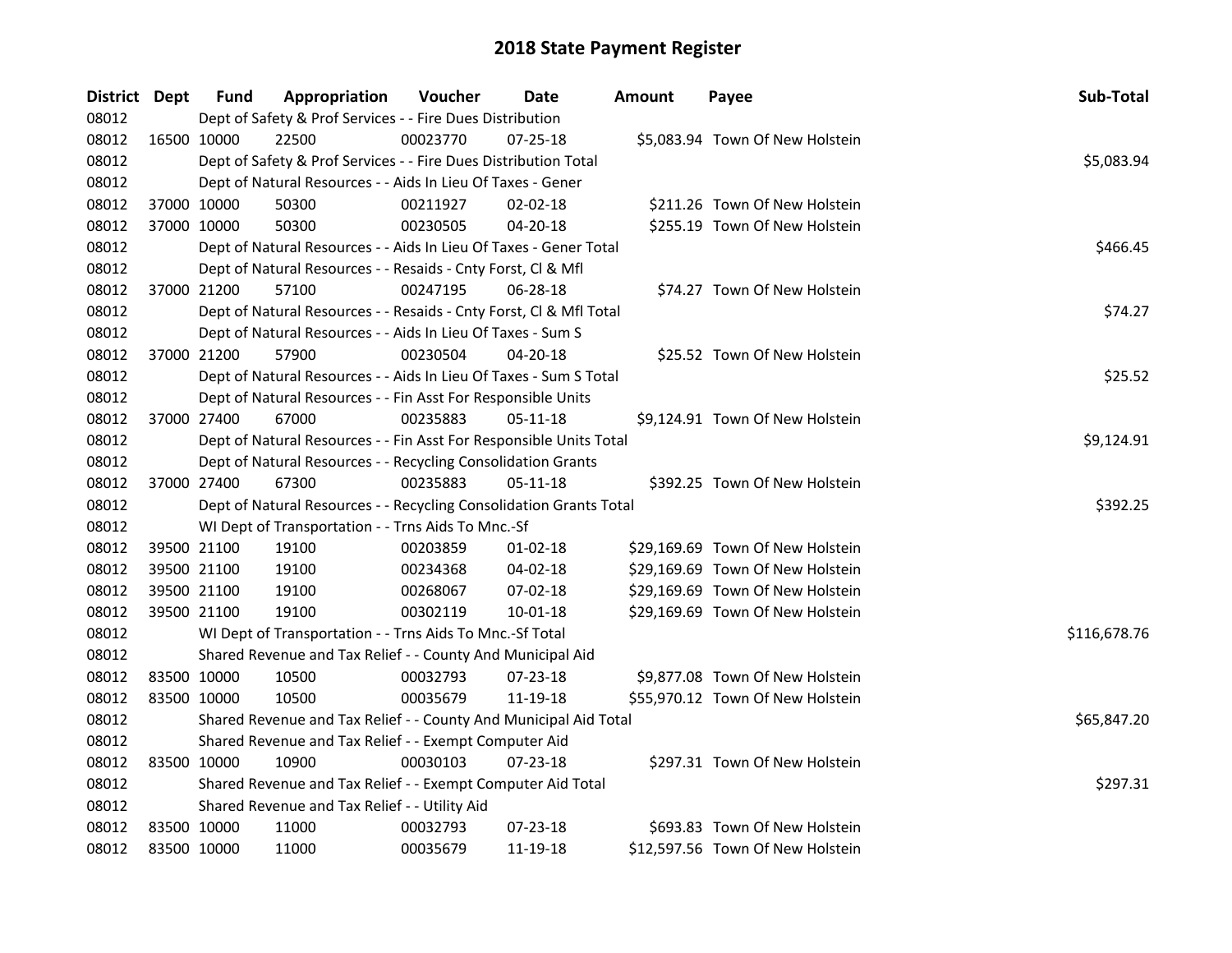| <b>District</b> | Dept                                                            | <b>Fund</b>                                               | <b>Appropriation</b>                                | Voucher  | <b>Date</b>    | Amount | Payee                           | Sub-Total    |
|-----------------|-----------------------------------------------------------------|-----------------------------------------------------------|-----------------------------------------------------|----------|----------------|--------|---------------------------------|--------------|
| 08012           |                                                                 |                                                           | Shared Revenue and Tax Relief - - Utility Aid Total |          |                |        |                                 | \$13,291.39  |
| 08012           |                                                                 | Shared Revenue and Tax Relief - - Lottery & Gaming Credit |                                                     |          |                |        |                                 |              |
| 08012           |                                                                 | 83500 52100                                               | 36300                                               | 00027274 | $03 - 26 - 18$ |        | \$2.623.80 Town Of New Holstein |              |
| 08012           | Shared Revenue and Tax Relief - - Lottery & Gaming Credit Total |                                                           |                                                     |          |                |        |                                 | \$2,623.80   |
| 08012 Total     |                                                                 |                                                           |                                                     |          |                |        |                                 | \$213,905.80 |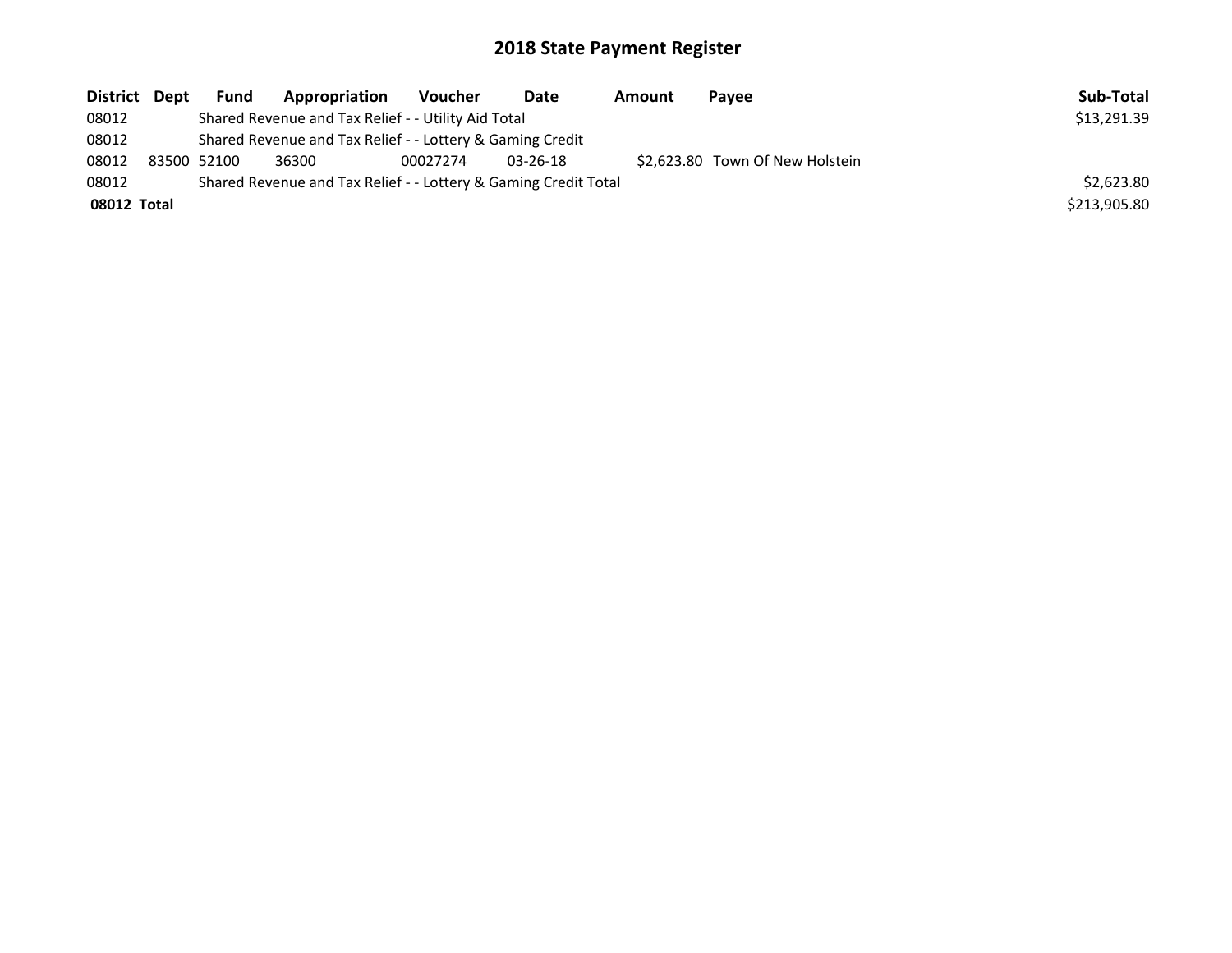| District Dept |             | <b>Fund</b> | Appropriation                                                       | Voucher    | Date           | <b>Amount</b> | Payee                       | Sub-Total    |
|---------------|-------------|-------------|---------------------------------------------------------------------|------------|----------------|---------------|-----------------------------|--------------|
| 08014         |             |             | Dept of Safety & Prof Services - - Fire Dues Distribution           |            |                |               |                             |              |
| 08014         | 16500 10000 |             | 22500                                                               | 00023771   | 07-24-18       |               | \$3,259.30 Town Of Rantoul  |              |
| 08014         |             |             | Dept of Safety & Prof Services - - Fire Dues Distribution Total     |            |                |               |                             | \$3,259.30   |
| 08014         |             |             | Dept of Natural Resources - - Aids In Lieu Of Taxes - Gener         |            |                |               |                             |              |
| 08014         | 37000 10000 |             | 50300                                                               | 00211833   | 02-02-18       |               | \$249.28 Town Of Rantoul    |              |
| 08014         | 37000 10000 |             | 50300                                                               | 00211834   | 02-02-18       |               | \$8,044.59 Town Of Rantoul  |              |
| 08014         | 37000 10000 |             | 50300                                                               | 00230178   | $04 - 20 - 18$ |               | \$2,001.43 Town Of Rantoul  |              |
| 08014         |             |             | Dept of Natural Resources - - Aids In Lieu Of Taxes - Gener Total   |            |                |               |                             | \$10,295.30  |
| 08014         |             |             | Dept of Natural Resources - - Resaids - Cnty Forst, Cl & Mfl        |            |                |               |                             |              |
| 08014         | 37000 21200 |             | 57100                                                               | 00247196   | $06 - 28 - 18$ |               | \$23.80 Town Of Rantoul     |              |
| 08014         |             |             | Dept of Natural Resources - - Resaids - Cnty Forst, Cl & Mfl Total  |            |                |               |                             | \$23.80      |
| 08014         |             |             | Dept of Natural Resources - - Aids In Lieu Of Taxes - Sum S         |            |                |               |                             |              |
| 08014         | 37000 21200 |             | 57900                                                               | 00230179   | 04-20-18       |               | \$235.47 Town Of Rantoul    |              |
| 08014         |             |             | Dept of Natural Resources - - Aids In Lieu Of Taxes - Sum S Total   |            |                |               |                             | \$235.47     |
| 08014         |             |             | Dept of Natural Resources - - Fin Asst For Responsible Units        |            |                |               |                             |              |
| 08014         | 37000 27400 |             | 67000                                                               | 00235806   | 05-11-18       |               | \$4,274.62 Town Of Rantoul  |              |
| 08014         |             |             | Dept of Natural Resources - - Fin Asst For Responsible Units Total  | \$4,274.62 |                |               |                             |              |
| 08014         |             |             | Dept of Natural Resources - - Recycling Consolidation Grants        |            |                |               |                             |              |
| 08014         | 37000 27400 |             | 67300                                                               | 00235806   | 05-11-18       |               | \$208.94 Town Of Rantoul    |              |
| 08014         |             |             | Dept of Natural Resources - - Recycling Consolidation Grants Total  |            |                |               |                             | \$208.94     |
| 08014         |             |             | WI Dept of Transportation - - Trns Aids To Mnc.-Sf                  |            |                |               |                             |              |
| 08014         | 39500 21100 |             | 19100                                                               | 00203860   | $01 - 02 - 18$ |               | \$27,198.76 Town Of Rantoul |              |
| 08014         | 39500 21100 |             | 19100                                                               | 00234369   | 04-02-18       |               | \$27,198.76 Town Of Rantoul |              |
| 08014         | 39500 21100 |             | 19100                                                               | 00268068   | 07-02-18       |               | \$27,198.76 Town Of Rantoul |              |
| 08014         | 39500 21100 |             | 19100                                                               | 00302120   | 10-01-18       |               | \$27,198.78 Town Of Rantoul |              |
| 08014         |             |             | WI Dept of Transportation - - Trns Aids To Mnc.-Sf Total            |            |                |               |                             | \$108,795.06 |
| 08014         |             |             | Department of Military Affairs - - Major Disaster Assist; Pif       |            |                |               |                             |              |
| 08014         | 46500 27200 |             | 36500                                                               | 00049997   | 10-04-18       |               | \$9,534.92 Town Of Rantoul  |              |
| 08014         |             |             | Department of Military Affairs - - Major Disaster Assist; Pif Total |            |                |               |                             | \$9,534.92   |
| 08014         |             |             | Department of Revenue - - Payments For Municipal Svcs               |            |                |               |                             |              |
| 08014         | 56600 10000 |             | 50100                                                               | 00026704   | 01-31-18       |               | \$54.11 Town Of Rantoul     |              |
| 08014         |             |             | Department of Revenue - - Payments For Municipal Svcs Total         |            |                |               |                             | \$54.11      |
| 08014         |             |             | Shared Revenue and Tax Relief - - County And Municipal Aid          |            |                |               |                             |              |
| 08014         | 83500 10000 |             | 10500                                                               | 00032794   | 07-23-18       |               | \$6,842.94 Town Of Rantoul  |              |
| 08014         | 83500 10000 |             | 10500                                                               | 00035680   | 11-19-18       |               | \$38,776.68 Town Of Rantoul |              |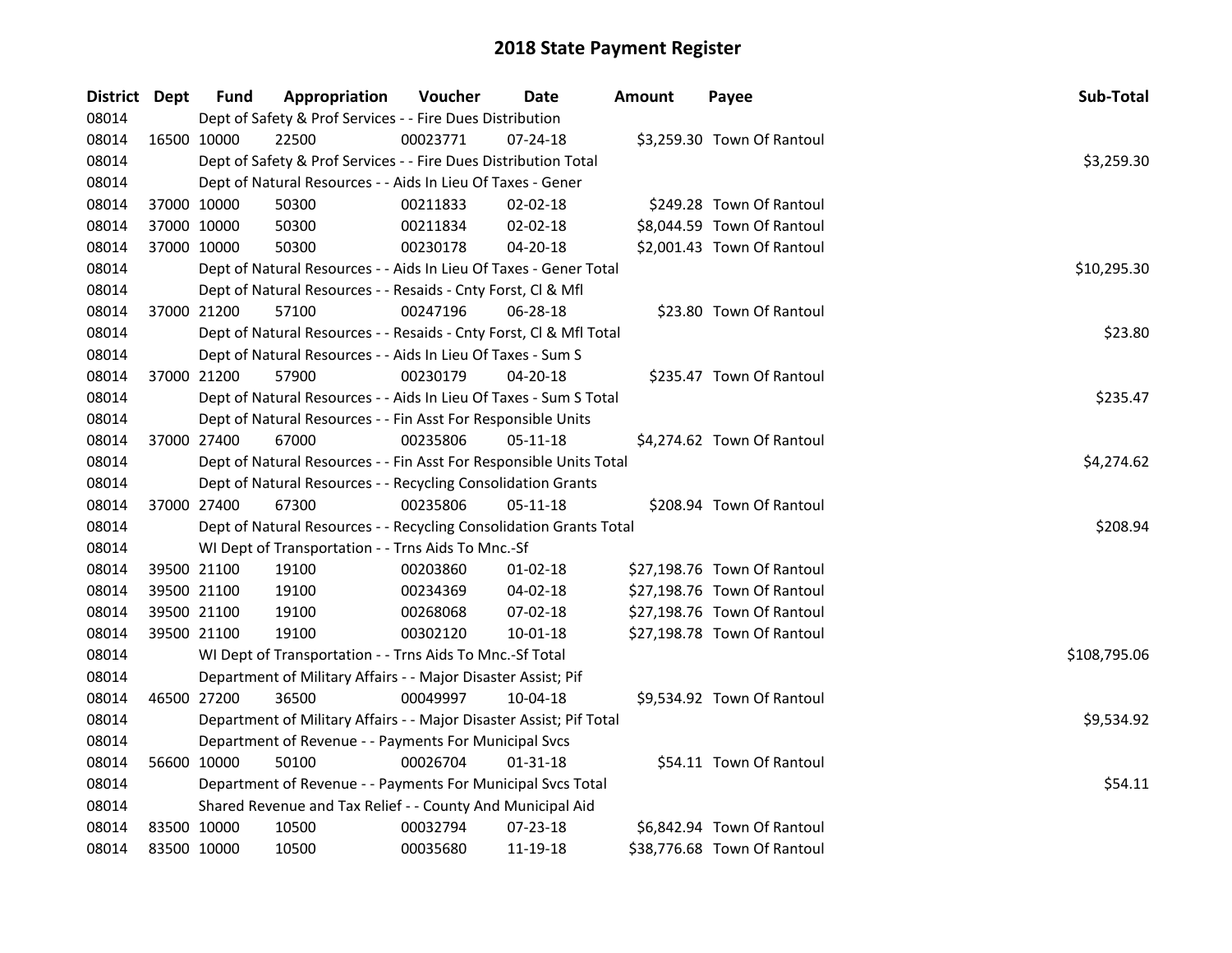| <b>District</b> | Dept | <b>Fund</b> | Appropriation                                                    | Voucher  | Date           | <b>Amount</b> | Payee                   | Sub-Total    |
|-----------------|------|-------------|------------------------------------------------------------------|----------|----------------|---------------|-------------------------|--------------|
| 08014           |      |             | Shared Revenue and Tax Relief - - County And Municipal Aid Total |          |                |               |                         | \$45,619.62  |
| 08014           |      |             | Shared Revenue and Tax Relief - - Exempt Computer Aid            |          |                |               |                         |              |
| 08014           |      | 83500 10000 | 10900                                                            | 00030104 | $07 - 23 - 18$ |               | \$22.32 Town Of Rantoul |              |
| 08014           |      |             | Shared Revenue and Tax Relief - - Exempt Computer Aid Total      | \$22.32  |                |               |                         |              |
| 08014           |      |             | Shared Revenue and Tax Relief - - Utility Aid                    |          |                |               |                         |              |
| 08014           |      | 83500 10000 | 11000                                                            | 00032794 | $07 - 23 - 18$ |               | \$0.05 Town Of Rantoul  |              |
| 08014           |      | 83500 10000 | 11000                                                            | 00035680 | 11-19-18       |               | \$0.27 Town Of Rantoul  |              |
| 08014           |      |             | Shared Revenue and Tax Relief - - Utility Aid Total              |          |                |               |                         | \$0.32       |
| 08014 Total     |      |             |                                                                  |          |                |               |                         | \$182,323.78 |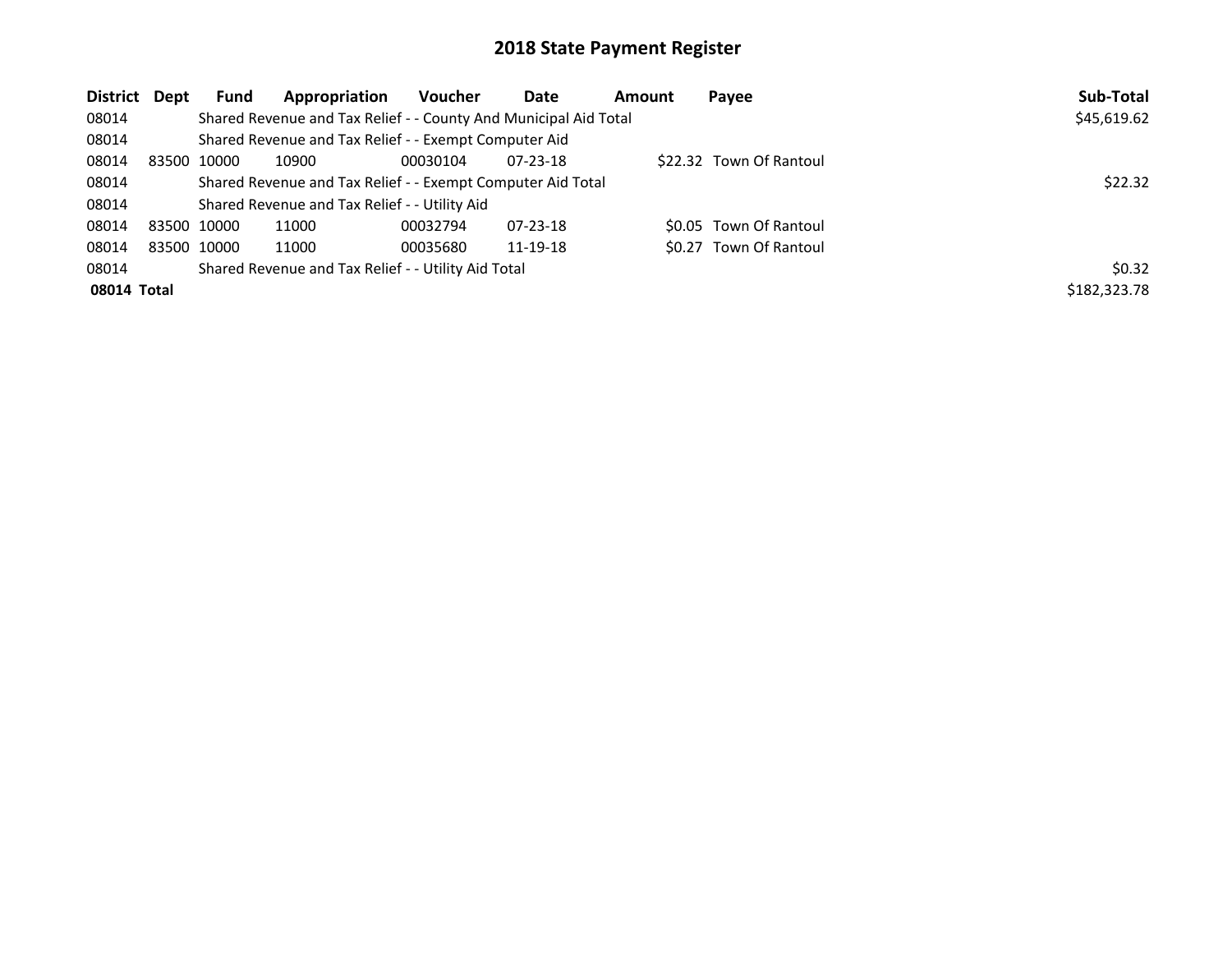| District    | <b>Dept</b> | Fund        | Appropriation                                                       | <b>Voucher</b> | Date           | <b>Amount</b> | Payee                           | Sub-Total    |
|-------------|-------------|-------------|---------------------------------------------------------------------|----------------|----------------|---------------|---------------------------------|--------------|
| 08016       |             |             | Dept of Safety & Prof Services - - Fire Dues Distribution           |                |                |               |                                 |              |
| 08016       |             | 16500 10000 | 22500                                                               | 00018506       | 07-02-18       |               | \$6,007.57 Town Of Stockbridge  |              |
| 08016       |             |             | Dept of Safety & Prof Services - - Fire Dues Distribution Total     |                |                |               |                                 | \$6,007.57   |
| 08016       |             |             | Dept of Natural Resources - - Aids In Lieu Of Taxes - Gener         |                |                |               |                                 |              |
| 08016       |             | 37000 10000 | 50300                                                               | 00211861       | 02-01-18       |               | \$3,216.63 Town Of Stockbridge  |              |
| 08016       |             |             | Dept of Natural Resources - - Aids In Lieu Of Taxes - Gener Total   |                |                |               |                                 | \$3,216.63   |
| 08016       |             |             | Dept of Natural Resources - - Resaids - Cnty Forst, Cl & Mfl        |                |                |               |                                 |              |
| 08016       |             | 37000 21200 | 57100                                                               | 00247197       | 06-28-18       |               | \$103.77 Town Of Stockbridge    |              |
| 08016       |             |             | Dept of Natural Resources - - Resaids - Cnty Forst, Cl & Mfl Total  |                |                |               |                                 | \$103.77     |
| 08016       |             |             | Dept of Natural Resources - - Fin Asst For Responsible Units        |                |                |               |                                 |              |
| 08016       |             | 37000 27400 | 67000                                                               | 00235653       | $05-11-18$     |               | \$9,544.76 Town Of Stockbridge  |              |
| 08016       |             |             | Dept of Natural Resources - - Fin Asst For Responsible Units Total  |                |                |               |                                 | \$9,544.76   |
| 08016       |             |             | Dept of Natural Resources - - Recycling Consolidation Grants        |                |                |               |                                 |              |
| 08016       |             | 37000 27400 | 67300                                                               | 00235653       | 05-11-18       |               | \$389.40 Town Of Stockbridge    |              |
| 08016       |             |             | Dept of Natural Resources - - Recycling Consolidation Grants Total  | \$389.40       |                |               |                                 |              |
| 08016       |             |             | WI Dept of Transportation - - Trns Aids To Mnc.-Sf                  |                |                |               |                                 |              |
| 08016       |             | 39500 21100 | 19100                                                               | 00203861       | $01 - 02 - 18$ |               | \$35,166.08 Town Of Stockbridge |              |
| 08016       |             | 39500 21100 | 19100                                                               | 00234370       | 04-02-18       |               | \$35,166.08 Town Of Stockbridge |              |
| 08016       |             | 39500 21100 | 19100                                                               | 00268069       | 07-02-18       |               | \$35,166.08 Town Of Stockbridge |              |
| 08016       |             | 39500 21100 | 19100                                                               | 00302121       | 10-01-18       |               | \$35,166.08 Town Of Stockbridge |              |
| 08016       |             |             | WI Dept of Transportation - - Trns Aids To Mnc.-Sf Total            |                |                |               |                                 | \$140,664.32 |
| 08016       |             |             | Department of Military Affairs - - Major Disaster Assist; Pif       |                |                |               |                                 |              |
| 08016       |             | 46500 27200 | 36500                                                               | 00049998       | 10-04-18       |               | \$12,998.11 Town Of Stockbridge |              |
| 08016       |             |             | Department of Military Affairs - - Major Disaster Assist; Pif Total |                |                |               |                                 | \$12,998.11  |
| 08016       |             |             | Shared Revenue and Tax Relief - - County And Municipal Aid          |                |                |               |                                 |              |
| 08016       |             | 83500 10000 | 10500                                                               | 00032795       | 07-23-18       |               | \$3,727.79 Town Of Stockbridge  |              |
| 08016       |             | 83500 10000 | 10500                                                               | 00035681       | 11-19-18       |               | \$21,132.16 Town Of Stockbridge |              |
| 08016       |             |             | Shared Revenue and Tax Relief - - County And Municipal Aid Total    | \$24,859.95    |                |               |                                 |              |
| 08016       |             |             | Shared Revenue and Tax Relief - - Exempt Computer Aid               |                |                |               |                                 |              |
| 08016       |             | 83500 10000 | 10900                                                               | 00030105       | 07-23-18       |               | \$39.57 Town Of Stockbridge     |              |
| 08016       |             |             | Shared Revenue and Tax Relief - - Exempt Computer Aid Total         | \$39.57        |                |               |                                 |              |
| 08016 Total |             |             |                                                                     |                |                |               |                                 | \$197,824.08 |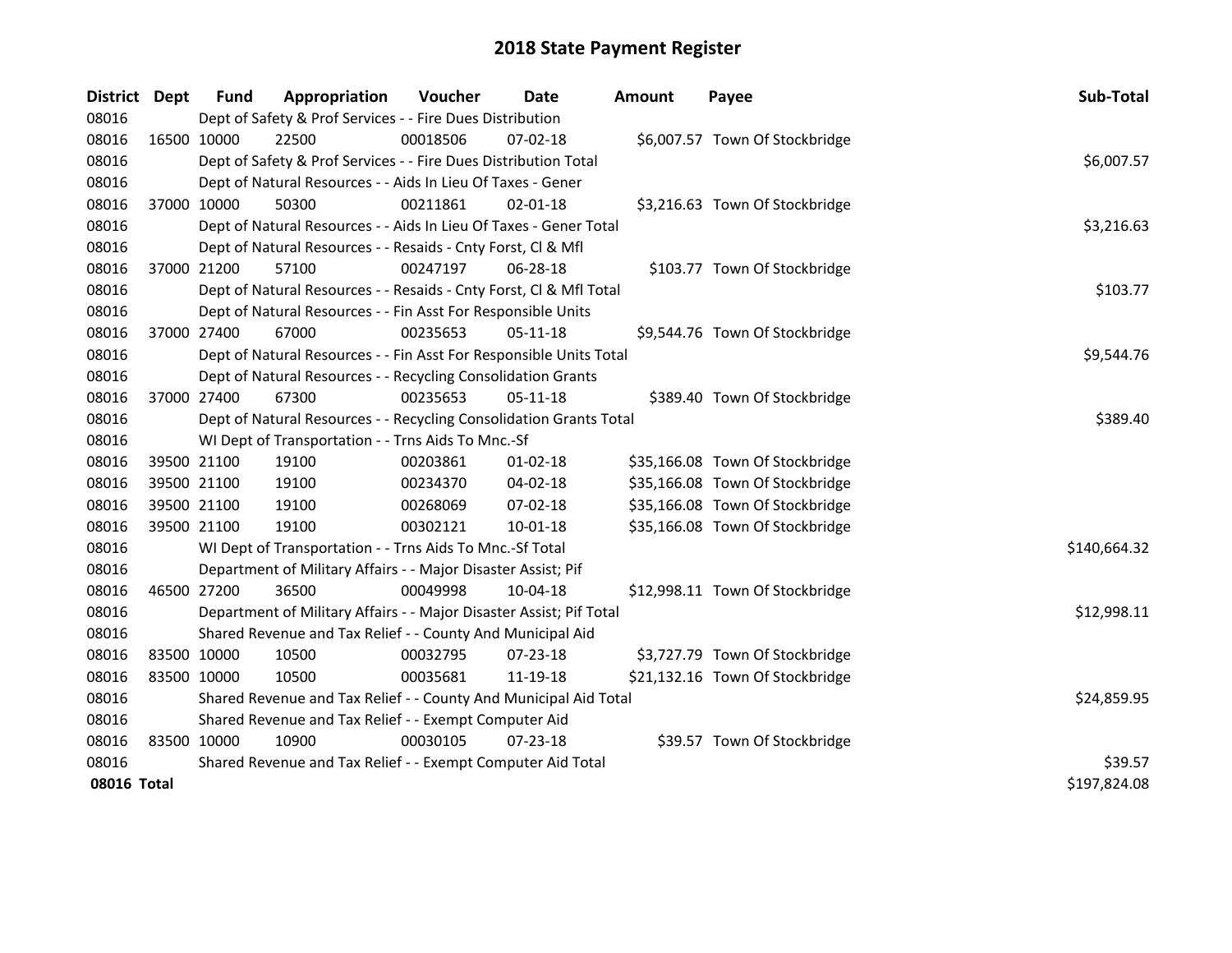| District | <b>Dept</b>                 | Fund                                                | Appropriation                                                                  | <b>Voucher</b> | Date           | <b>Amount</b> | Payee                         | Sub-Total    |  |  |  |
|----------|-----------------------------|-----------------------------------------------------|--------------------------------------------------------------------------------|----------------|----------------|---------------|-------------------------------|--------------|--|--|--|
| 08018    |                             |                                                     | Dept of Safety & Prof Services - - Fire Dues Distribution                      |                |                |               |                               |              |  |  |  |
| 08018    |                             | 16500 10000                                         | 22500                                                                          | 00023772       | $07 - 24 - 18$ |               | \$3,393.44 Town Of Woodville  |              |  |  |  |
| 08018    |                             |                                                     | Dept of Safety & Prof Services - - Fire Dues Distribution Total                |                |                |               |                               | \$3,393.44   |  |  |  |
| 08018    |                             |                                                     | Dept of Natural Resources - - Resaids - Cnty Forst, Cl & Mfl                   |                |                |               |                               |              |  |  |  |
| 08018    |                             | 37000 21200                                         | 57100                                                                          | 00247198       | 06-28-18       |               | \$44.99 Town Of Woodville     |              |  |  |  |
| 08018    |                             |                                                     | Dept of Natural Resources - - Resaids - Cnty Forst, Cl & Mfl Total             |                |                |               |                               | \$44.99      |  |  |  |
| 08018    |                             |                                                     | Dept of Natural Resources - - Fin Asst For Responsible Units                   |                |                |               |                               |              |  |  |  |
| 08018    |                             | 37000 27400                                         | 67000                                                                          | 00235202       | 05-11-18       |               | \$786.13 Town Of Woodville    |              |  |  |  |
| 08018    |                             |                                                     | \$786.13<br>Dept of Natural Resources - - Fin Asst For Responsible Units Total |                |                |               |                               |              |  |  |  |
| 08018    |                             |                                                     | Dept of Natural Resources - - Recycling Consolidation Grants                   |                |                |               |                               |              |  |  |  |
| 08018    |                             | 37000 27400                                         | 67300                                                                          | 00235202       | 05-11-18       |               | \$254.77 Town Of Woodville    |              |  |  |  |
| 08018    |                             |                                                     | Dept of Natural Resources - - Recycling Consolidation Grants Total             |                |                |               |                               | \$254.77     |  |  |  |
| 08018    |                             |                                                     | WI Dept of Transportation - - Trns Aids To Mnc.-Sf                             |                |                |               |                               |              |  |  |  |
| 08018    |                             | 39500 21100                                         | 19100                                                                          | 00203862       | 01-02-18       |               | \$27,957.27 Town Of Woodville |              |  |  |  |
| 08018    |                             | 39500 21100                                         | 19100                                                                          | 00234371       | 04-02-18       |               | \$27,957.27 Town Of Woodville |              |  |  |  |
| 08018    |                             | 39500 21100                                         | 19100                                                                          | 00268070       | 07-02-18       |               | \$27,957.27 Town Of Woodville |              |  |  |  |
| 08018    |                             | 39500 21100                                         | 19100                                                                          | 00302122       | $10 - 01 - 18$ |               | \$27,957.28 Town Of Woodville |              |  |  |  |
| 08018    |                             |                                                     | WI Dept of Transportation - - Trns Aids To Mnc.-Sf Total                       |                |                |               |                               | \$111,829.09 |  |  |  |
| 08018    |                             |                                                     | Shared Revenue and Tax Relief - - County And Municipal Aid                     |                |                |               |                               |              |  |  |  |
| 08018    |                             | 83500 10000                                         | 10500                                                                          | 00032796       | 07-23-18       |               | \$7,155.48 Town Of Woodville  |              |  |  |  |
| 08018    |                             | 83500 10000                                         | 10500                                                                          | 00035682       | 11-19-18       |               | \$40,547.71 Town Of Woodville |              |  |  |  |
| 08018    |                             |                                                     | Shared Revenue and Tax Relief - - County And Municipal Aid Total               |                |                |               |                               | \$47,703.19  |  |  |  |
| 08018    |                             |                                                     | Shared Revenue and Tax Relief - - Exempt Computer Aid                          |                |                |               |                               |              |  |  |  |
| 08018    | 83500 10000                 |                                                     | 10900                                                                          | 00030106       | $07 - 23 - 18$ |               | \$188.73 Town Of Woodville    |              |  |  |  |
| 08018    |                             |                                                     | Shared Revenue and Tax Relief - - Exempt Computer Aid Total                    |                |                |               |                               | \$188.73     |  |  |  |
| 08018    |                             |                                                     | Shared Revenue and Tax Relief - - Utility Aid                                  |                |                |               |                               |              |  |  |  |
| 08018    |                             | 83500 10000                                         | 11000                                                                          | 00032796       | 07-23-18       |               | \$480.26 Town Of Woodville    |              |  |  |  |
| 08018    |                             | 83500 10000                                         | 11000                                                                          | 00035682       | 11-19-18       |               | \$2,931.72 Town Of Woodville  |              |  |  |  |
| 08018    |                             | Shared Revenue and Tax Relief - - Utility Aid Total |                                                                                |                |                |               |                               |              |  |  |  |
|          | \$167,612.32<br>08018 Total |                                                     |                                                                                |                |                |               |                               |              |  |  |  |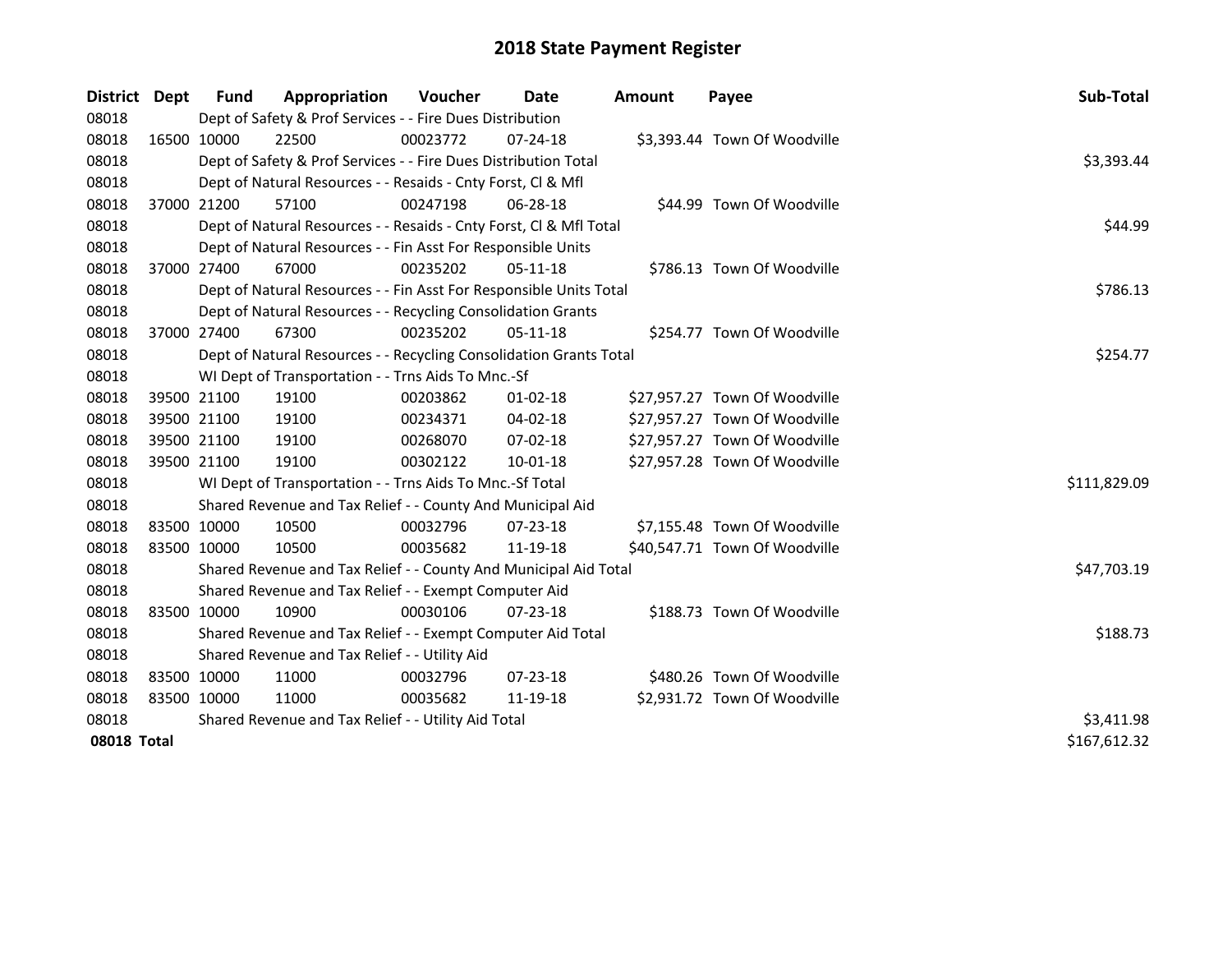| District Dept | <b>Fund</b>                                   | Appropriation                                                      | Voucher  | <b>Date</b>    | <b>Amount</b> | Payee                           | Sub-Total    |  |
|---------------|-----------------------------------------------|--------------------------------------------------------------------|----------|----------------|---------------|---------------------------------|--------------|--|
| 08131         |                                               | Dept of Safety & Prof Services - - Fire Dues Distribution          |          |                |               |                                 |              |  |
| 08131         | 16500 10000                                   | 22500                                                              | 00023773 | 07-26-18       |               | \$39,507.21 Village Of Harrison |              |  |
| 08131         |                                               | Dept of Safety & Prof Services - - Fire Dues Distribution Total    |          |                |               |                                 | \$39,507.21  |  |
| 08131         |                                               | Dept of Natural Resources - - Resaids - Cnty Forst, Cl & Mfl       |          |                |               |                                 |              |  |
| 08131         | 37000 21200                                   | 57100                                                              | 00247199 | 06-28-18       |               | \$36.93 Village Of Harrison     |              |  |
| 08131         |                                               | Dept of Natural Resources - - Resaids - Cnty Forst, Cl & Mfl Total |          |                |               |                                 | \$36.93      |  |
| 08131         |                                               | Dept of Natural Resources - - Fin Asst For Responsible Units       |          |                |               |                                 |              |  |
| 08131         | 37000 27400                                   | 67000                                                              | 00235878 | 05-11-18       |               | \$18,067.46 Village Of Harrison |              |  |
| 08131         |                                               | Dept of Natural Resources - - Fin Asst For Responsible Units Total |          |                |               |                                 | \$18,067.46  |  |
| 08131         |                                               | Dept of Natural Resources - - Recycling Consolidation Grants       |          |                |               |                                 |              |  |
| 08131         | 37000 27400                                   | 67300                                                              | 00235878 | $05-11-18$     |               | \$3,052.06 Village Of Harrison  |              |  |
| 08131         |                                               | Dept of Natural Resources - - Recycling Consolidation Grants Total |          |                |               |                                 | \$3,052.06   |  |
| 08131         |                                               | WI Dept of Transportation - - Trns Aids To Mnc.-Sf                 |          |                |               |                                 |              |  |
| 08131         | 39500 21100                                   | 19100                                                              | 00203863 | $01 - 02 - 18$ |               | \$73,995.34 Village Of Harrison |              |  |
| 08131         | 39500 21100                                   | 19100                                                              | 00234372 | 04-02-18       |               | \$73,995.34 Village Of Harrison |              |  |
| 08131         | 39500 21100                                   | 19100                                                              | 00268071 | 07-02-18       |               | \$73,995.34 Village Of Harrison |              |  |
| 08131         | 39500 21100                                   | 19100                                                              | 00302123 | 10-01-18       |               | \$73,995.35 Village Of Harrison |              |  |
| 08131         |                                               | WI Dept of Transportation - - Trns Aids To Mnc.-Sf Total           |          |                |               |                                 | \$295,981.37 |  |
| 08131         |                                               | Department of Revenue - - Payments For Municipal Svcs              |          |                |               |                                 |              |  |
| 08131         | 56600 10000                                   | 50100                                                              | 00026705 | 01-31-18       |               | \$55.23 Village Of Harrison     |              |  |
| 08131         |                                               | Department of Revenue - - Payments For Municipal Svcs Total        |          |                |               |                                 | \$55.23      |  |
| 08131         |                                               | Shared Revenue and Tax Relief - - County And Municipal Aid         |          |                |               |                                 |              |  |
| 08131         | 83500 10000                                   | 10500                                                              | 00032797 | 07-23-18       |               | \$4,848.65 Village Of Harrison  |              |  |
| 08131         | 83500 10000                                   | 10500                                                              | 00035683 | 11-19-18       |               | \$47,573.16 Village Of Harrison |              |  |
| 08131         |                                               | Shared Revenue and Tax Relief - - County And Municipal Aid Total   |          |                |               |                                 | \$52,421.81  |  |
| 08131         |                                               | Shared Revenue and Tax Relief - - Exempt Computer Aid              |          |                |               |                                 |              |  |
| 08131         | 83500 10000                                   | 10900                                                              | 00030107 | 07-23-18       |               | \$41,048.67 Village Of Harrison |              |  |
| 08131         | 83500 10000                                   | 10900                                                              | 00032235 | $07 - 23 - 18$ |               | \$381.35 Village Of Harrison    |              |  |
| 08131         |                                               | Shared Revenue and Tax Relief - - Exempt Computer Aid Total        |          |                |               |                                 | \$41,430.02  |  |
| 08131         | Shared Revenue and Tax Relief - - Utility Aid |                                                                    |          |                |               |                                 |              |  |
| 08131         | 83500 10000                                   | 11000                                                              | 00035683 | 11-19-18       |               | \$21,864.80 Village Of Harrison |              |  |
| 08131         |                                               | Shared Revenue and Tax Relief - - Utility Aid Total                |          |                |               |                                 | \$21,864.80  |  |
| 08131 Total   |                                               |                                                                    |          |                |               |                                 | \$472,416.89 |  |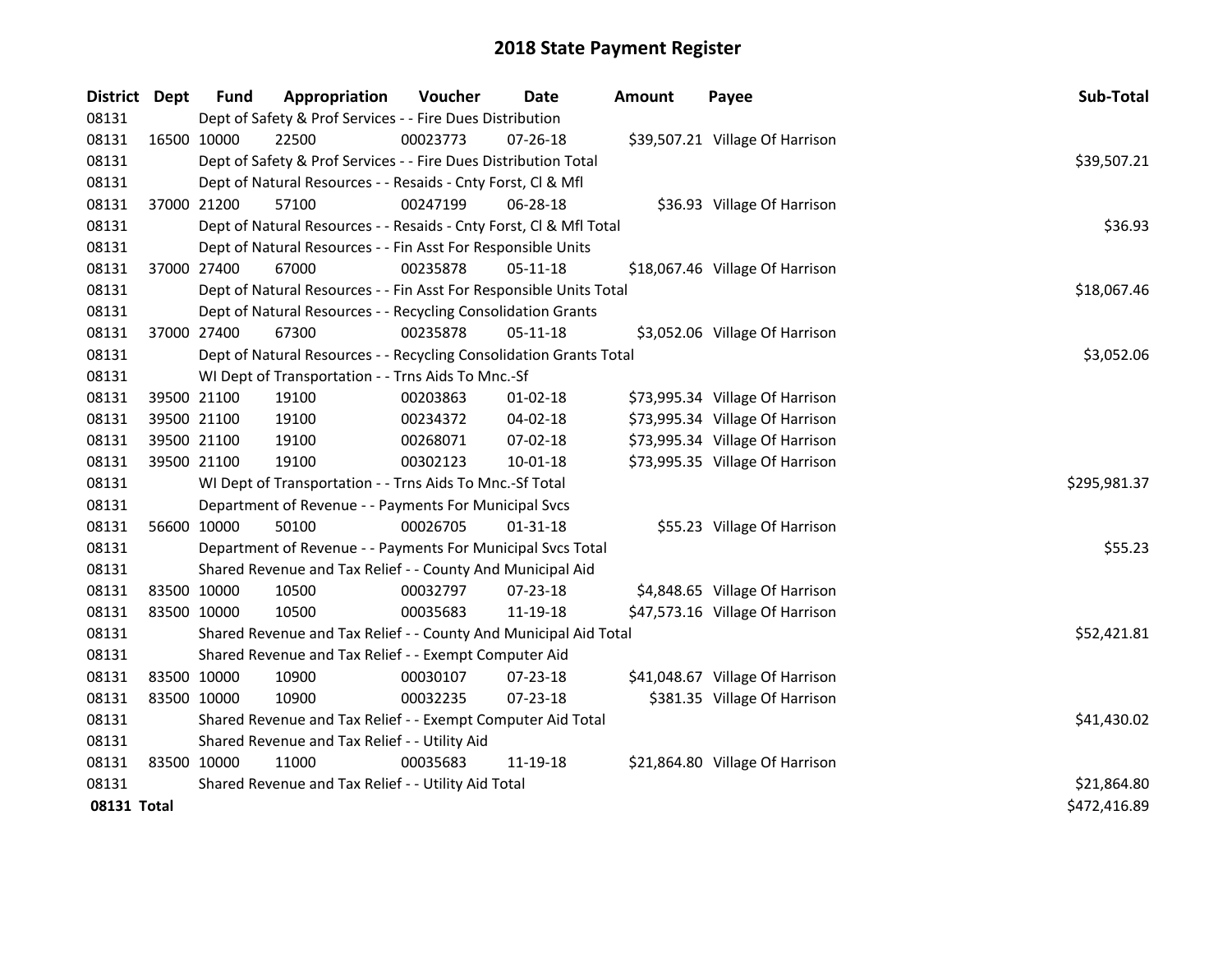| District Dept |             | Fund | Appropriation                                                      | Voucher  | Date           | <b>Amount</b> | Payee                           | Sub-Total    |  |  |
|---------------|-------------|------|--------------------------------------------------------------------|----------|----------------|---------------|---------------------------------|--------------|--|--|
| 08136         |             |      | Dept of Safety & Prof Services - - Fire Dues Distribution          |          |                |               |                                 |              |  |  |
| 08136         | 16500 10000 |      | 22500                                                              | 00023774 | 07-24-18       |               | \$3,012.25 Village Of Hilbert   |              |  |  |
| 08136         |             |      | Dept of Safety & Prof Services - - Fire Dues Distribution Total    |          |                |               |                                 | \$3,012.25   |  |  |
| 08136         |             |      | Dept of Natural Resources - - Aids In Lieu Of Taxes - Gener        |          |                |               |                                 |              |  |  |
| 08136         | 37000 10000 |      | 50300                                                              | 00211886 | $02 - 02 - 18$ |               | \$243.20 Village Of Hilbert     |              |  |  |
| 08136         |             |      | Dept of Natural Resources - - Aids In Lieu Of Taxes - Gener Total  |          |                |               |                                 | \$243.20     |  |  |
| 08136         |             |      | Dept of Natural Resources - - Fin Asst For Responsible Units       |          |                |               |                                 |              |  |  |
| 08136         | 37000 27400 |      | 67000                                                              | 00235546 | 05-11-18       |               | \$8,029.40 Village Of Hilbert   |              |  |  |
| 08136         |             |      | Dept of Natural Resources - - Fin Asst For Responsible Units Total |          |                |               |                                 | \$8,029.40   |  |  |
| 08136         |             |      | Dept of Natural Resources - - Recycling Consolidation Grants       |          |                |               |                                 |              |  |  |
| 08136         | 37000 27400 |      | 67300                                                              | 00235546 | 05-11-18       |               | \$304.22 Village Of Hilbert     |              |  |  |
| 08136         |             |      | Dept of Natural Resources - - Recycling Consolidation Grants Total |          |                |               |                                 | \$304.22     |  |  |
| 08136         |             |      | WI Dept of Transportation - - Trns Aids To Mnc.-Sf                 |          |                |               |                                 |              |  |  |
| 08136         | 39500 21100 |      | 19100                                                              | 00203864 | 01-02-18       |               | \$11,566.26 Village Of Hilbert  |              |  |  |
| 08136         | 39500 21100 |      | 19100                                                              | 00234373 | 04-02-18       |               | \$11,566.26 Village Of Hilbert  |              |  |  |
| 08136         | 39500 21100 |      | 19100                                                              | 00268072 | 07-02-18       |               | \$11,566.26 Village Of Hilbert  |              |  |  |
| 08136         | 39500 21100 |      | 19100                                                              | 00302124 | $10 - 01 - 18$ |               | \$11,566.26 Village Of Hilbert  |              |  |  |
| 08136         |             |      | WI Dept of Transportation - - Trns Aids To Mnc.-Sf Total           |          |                |               |                                 | \$46,265.04  |  |  |
| 08136         |             |      | Shared Revenue and Tax Relief - - County And Municipal Aid         |          |                |               |                                 |              |  |  |
| 08136         | 83500 10000 |      | 10500                                                              | 00032798 | 07-23-18       |               | \$57,784.72 Village Of Hilbert  |              |  |  |
| 08136         | 83500 10000 |      | 10500                                                              | 00035684 | 11-19-18       |               | \$327,446.76 Village Of Hilbert |              |  |  |
| 08136         |             |      | Shared Revenue and Tax Relief - - County And Municipal Aid Total   |          |                |               |                                 | \$385,231.48 |  |  |
| 08136         |             |      | Shared Revenue and Tax Relief - - Exempt Computer Aid              |          |                |               |                                 |              |  |  |
| 08136         | 83500 10000 |      | 10900                                                              | 00030108 | 07-23-18       |               | \$744.79 Village Of Hilbert     |              |  |  |
| 08136         | 83500 10000 |      | 10900                                                              | 00032236 | 07-23-18       |               | \$1,467.80 Village Of Hilbert   |              |  |  |
| 08136         |             |      | Shared Revenue and Tax Relief - - Exempt Computer Aid Total        |          |                |               |                                 | \$2,212.59   |  |  |
| 08136         |             |      | Shared Revenue and Tax Relief - - Utility Aid                      |          |                |               |                                 |              |  |  |
| 08136         | 83500 10000 |      | 11000                                                              | 00032798 | 07-23-18       |               | \$1,053.58 Village Of Hilbert   |              |  |  |
| 08136         | 83500 10000 |      | 11000                                                              | 00035684 | 11-19-18       |               | \$6,093.72 Village Of Hilbert   |              |  |  |
| 08136         |             |      | Shared Revenue and Tax Relief - - Utility Aid Total                |          |                |               |                                 | \$7,147.30   |  |  |
| 08136         |             |      | Shared Revenue and Tax Relief - - Lottery & Gaming Credit          |          |                |               |                                 |              |  |  |
| 08136         | 83500 52100 |      | 36300                                                              | 00027275 | $03 - 26 - 18$ |               | \$3,581.76 Village Of Hilbert   |              |  |  |
| 08136         |             |      | Shared Revenue and Tax Relief - - Lottery & Gaming Credit Total    |          |                |               |                                 | \$3,581.76   |  |  |
| 08136 Total   |             |      |                                                                    |          |                |               |                                 | \$456,027.24 |  |  |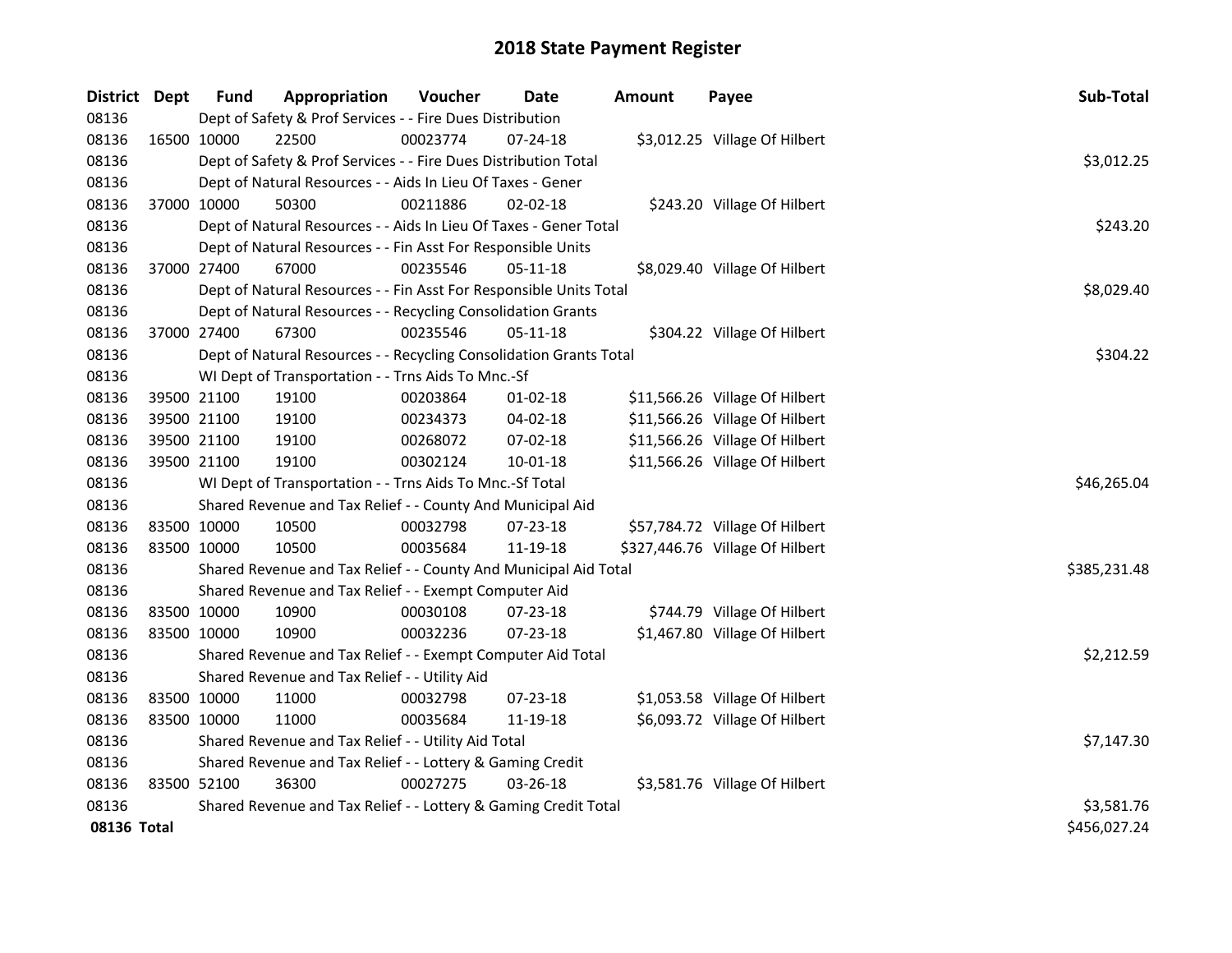| District    | <b>Dept</b> | Fund        | Appropriation                                                      | Voucher  | Date           | <b>Amount</b> | Payee                         | Sub-Total   |  |  |
|-------------|-------------|-------------|--------------------------------------------------------------------|----------|----------------|---------------|-------------------------------|-------------|--|--|
| 08160       |             |             | Dept of Safety & Prof Services - - Fire Dues Distribution          |          |                |               |                               |             |  |  |
| 08160       |             | 16500 10000 | 22500                                                              | 00023775 | 07-24-18       |               | \$615.33 Village Of Potter    |             |  |  |
| 08160       |             |             | Dept of Safety & Prof Services - - Fire Dues Distribution Total    |          |                |               |                               | \$615.33    |  |  |
| 08160       |             |             | Dept of Natural Resources - - Aids In Lieu Of Taxes - Gener        |          |                |               |                               |             |  |  |
| 08160       |             | 37000 10000 | 50300                                                              | 00214813 | $02 - 16 - 18$ |               | \$24.39 Village Of Potter     |             |  |  |
| 08160       | 37000 10000 |             | 50300                                                              | 00230672 | 04-20-18       |               | \$7.60 Village Of Potter      |             |  |  |
| 08160       |             |             | Dept of Natural Resources - - Aids In Lieu Of Taxes - Gener Total  |          |                |               |                               | \$31.99     |  |  |
| 08160       |             |             | Dept of Natural Resources - - Aids In Lieu Of Taxes - Sum S        |          |                |               |                               |             |  |  |
| 08160       | 37000 21200 |             | 57900                                                              | 00230673 | 04-20-18       |               | \$0.76 Village Of Potter      |             |  |  |
| 08160       |             |             | Dept of Natural Resources - - Aids In Lieu Of Taxes - Sum S Total  |          |                |               |                               | \$0.76      |  |  |
| 08160       |             |             | Dept of Natural Resources - - Fin Asst For Responsible Units       |          |                |               |                               |             |  |  |
| 08160       |             | 37000 27400 | 67000                                                              | 00235903 | $05-11-18$     |               | \$943.04 Village Of Potter    |             |  |  |
| 08160       |             |             | Dept of Natural Resources - - Fin Asst For Responsible Units Total |          |                |               |                               | \$943.04    |  |  |
| 08160       |             |             | Dept of Natural Resources - - Recycling Consolidation Grants       |          |                |               |                               |             |  |  |
| 08160       |             | 37000 27400 | 67300                                                              | 00235903 | $05-11-18$     |               | \$64.73 Village Of Potter     |             |  |  |
| 08160       |             |             | Dept of Natural Resources - - Recycling Consolidation Grants Total |          |                |               |                               | \$64.73     |  |  |
| 08160       |             |             | WI Dept of Transportation - - Trns Aids To Mnc.-Sf                 |          |                |               |                               |             |  |  |
| 08160       |             | 39500 21100 | 19100                                                              | 00203865 | $01 - 02 - 18$ |               | \$1,154.05 Village Of Potter  |             |  |  |
| 08160       |             | 39500 21100 | 19100                                                              | 00234374 | 04-02-18       |               | \$1,154.05 Village Of Potter  |             |  |  |
| 08160       |             | 39500 21100 | 19100                                                              | 00268073 | 07-02-18       |               | \$1,154.05 Village Of Potter  |             |  |  |
| 08160       | 39500 21100 |             | 19100                                                              | 00302125 | 10-01-18       |               | \$1,154.08 Village Of Potter  |             |  |  |
| 08160       |             |             | WI Dept of Transportation - - Trns Aids To Mnc.-Sf Total           |          |                |               |                               | \$4,616.23  |  |  |
| 08160       |             |             | Shared Revenue and Tax Relief - - County And Municipal Aid         |          |                |               |                               |             |  |  |
| 08160       |             | 83500 10000 | 10500                                                              | 00032799 | 07-23-18       |               | \$6,500.71 Village Of Potter  |             |  |  |
| 08160       | 83500 10000 |             | 10500                                                              | 00035685 | 11-19-18       |               | \$36,837.34 Village Of Potter |             |  |  |
| 08160       |             |             | Shared Revenue and Tax Relief - - County And Municipal Aid Total   |          |                |               |                               | \$43,338.05 |  |  |
| 08160       |             |             | Shared Revenue and Tax Relief - - Exempt Computer Aid              |          |                |               |                               |             |  |  |
| 08160       |             | 83500 10000 | 10900                                                              | 00030109 | $07 - 23 - 18$ |               | \$50.74 Village Of Potter     |             |  |  |
| 08160       |             |             | Shared Revenue and Tax Relief - - Exempt Computer Aid Total        |          |                |               |                               |             |  |  |
| 08160 Total |             |             |                                                                    |          |                |               |                               | \$49,660.87 |  |  |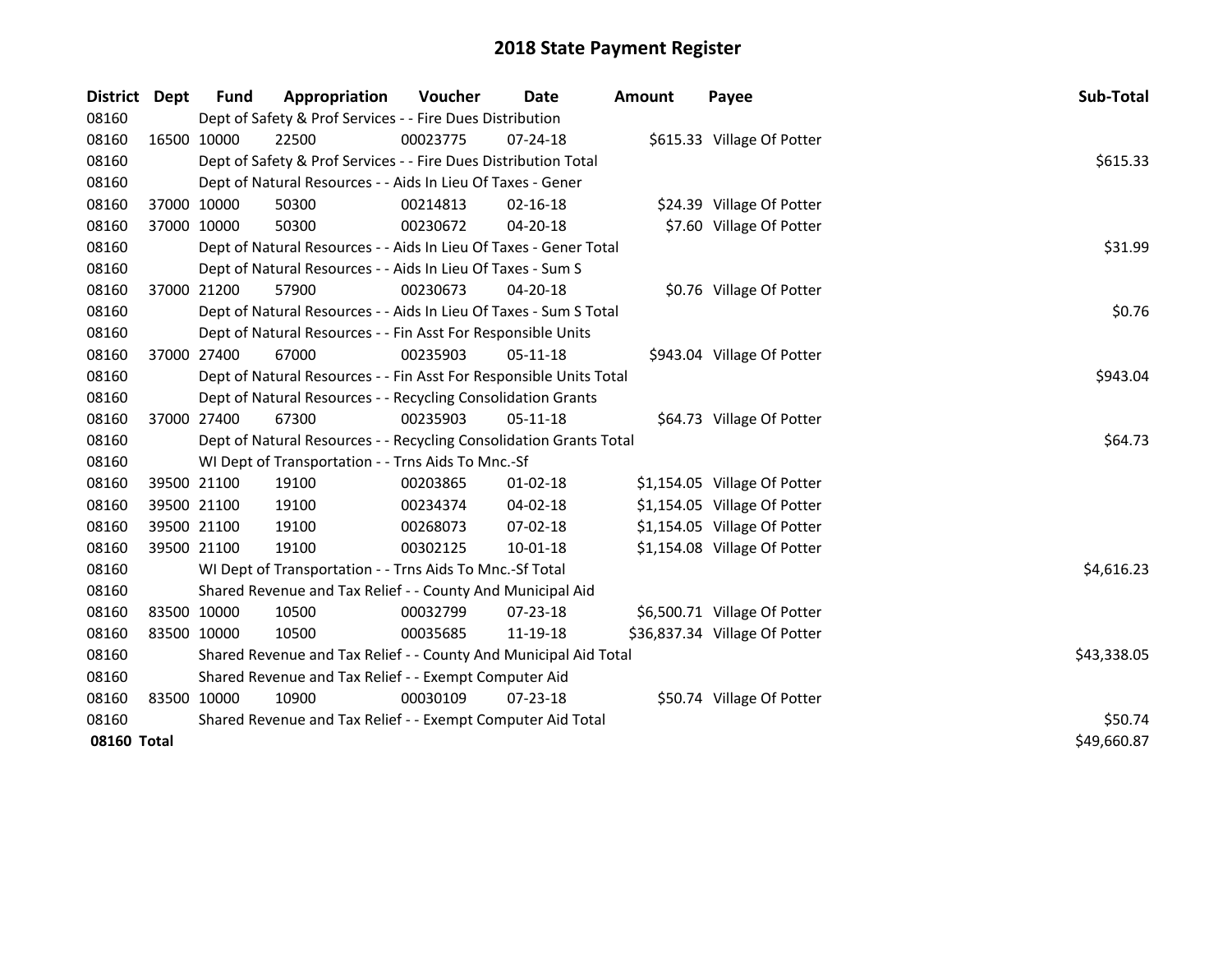| District Dept |             | <b>Fund</b> | Appropriation                                                      | Voucher  | <b>Date</b>    | Amount | Payee                           | Sub-Total    |
|---------------|-------------|-------------|--------------------------------------------------------------------|----------|----------------|--------|---------------------------------|--------------|
| 08179         |             |             | Dept of Safety & Prof Services - - Fire Dues Distribution          |          |                |        |                                 |              |
| 08179         | 16500 10000 |             | 22500                                                              | 00023776 | 07-25-18       |        | \$11,960.42 Village Of Sherwood |              |
| 08179         |             |             | Dept of Safety & Prof Services - - Fire Dues Distribution Total    |          |                |        |                                 | \$11,960.42  |
| 08179         |             |             | Dept of Natural Resources - - Aids In Lieu Of Taxes - Gener        |          |                |        |                                 |              |
| 08179         | 37000 10000 |             | 50300                                                              | 00229117 | $04 - 20 - 18$ |        | \$14.36 Village Of Sherwood     |              |
| 08179         | 37000 10000 |             | 50300                                                              | 00229118 | 04-20-18       |        | \$174.92 Village Of Sherwood    |              |
| 08179         |             |             | Dept of Natural Resources - - Aids In Lieu Of Taxes - Gener Total  |          |                |        |                                 | \$189.28     |
| 08179         |             |             | Dept of Natural Resources - - Gen Program Ops-State Funds          |          |                |        |                                 |              |
| 08179         | 37000 21200 |             | 16100                                                              | 00208652 | $01-19-18$     |        | \$756.11 Village Of Sherwood    |              |
| 08179         | 37000 21200 |             | 16100                                                              | 00208653 | $01-19-18$     |        | \$987.27 Village Of Sherwood    |              |
| 08179         | 37000 21200 |             | 16100                                                              | 00228154 | $04-17-18$     |        | \$412.67 Village Of Sherwood    |              |
| 08179         | 37000 21200 |             | 16100                                                              | 00228232 | $04 - 18 - 18$ |        | \$713.86 Village Of Sherwood    |              |
| 08179         | 37000 21200 |             | 16100                                                              | 00253758 | 07-18-18       |        | \$1,153.26 Village Of Sherwood  |              |
| 08179         | 37000 21200 |             | 16100                                                              | 00253759 | 07-18-18       |        | \$1,472.32 Village Of Sherwood  |              |
| 08179         | 37000 21200 |             | 16100                                                              | 00275113 | 10-26-18       |        | \$2,257.87 Village Of Sherwood  |              |
| 08179         | 37000 21200 |             | 16100                                                              | 00275116 | 10-26-18       |        | \$1,386.70 Village Of Sherwood  |              |
| 08179         |             |             | Dept of Natural Resources - - Gen Program Ops-State Funds Total    |          |                |        |                                 | \$9,140.06   |
| 08179         |             |             | Dept of Natural Resources - - Aids In Lieu Of Taxes - Sum S        |          |                |        |                                 |              |
| 08179         | 37000 21200 |             | 57900                                                              | 00229119 | 04-20-18       |        | \$129.18 Village Of Sherwood    |              |
| 08179         |             |             | Dept of Natural Resources - - Aids In Lieu Of Taxes - Sum S Total  |          |                |        |                                 | \$129.18     |
| 08179         |             |             | Dept of Natural Resources - - Ea - Urban Nonpoint Source           |          |                |        |                                 |              |
| 08179         | 37000 27400 |             | 65800                                                              | 00287948 | 12-27-18       |        | \$6,133.29 Village Of Sherwood  |              |
| 08179         |             |             | Dept of Natural Resources - - Ea - Urban Nonpoint Source Total     |          |                |        |                                 | \$6,133.29   |
| 08179         |             |             | Dept of Natural Resources - - Fin Asst For Responsible Units       |          |                |        |                                 |              |
| 08179         | 37000 27400 |             | 67000                                                              | 00235093 | $05-11-18$     |        | \$6,989.85 Village Of Sherwood  |              |
| 08179         |             |             | Dept of Natural Resources - - Fin Asst For Responsible Units Total |          |                |        |                                 | \$6,989.85   |
| 08179         |             |             | Dept of Natural Resources - - Recycling Consolidation Grants       |          |                |        |                                 |              |
| 08179         |             | 37000 27400 | 67300                                                              | 00235093 | $05-11-18$     |        | \$793.57 Village Of Sherwood    |              |
| 08179         |             |             | Dept of Natural Resources - - Recycling Consolidation Grants Total |          |                |        |                                 | \$793.57     |
| 08179         |             |             | WI Dept of Transportation - - Trns Aids To Mnc.-Sf                 |          |                |        |                                 |              |
| 08179         |             | 39500 21100 | 19100                                                              | 00203866 | $01-02-18$     |        | \$34,492.44 Village Of Sherwood |              |
| 08179         | 39500 21100 |             | 19100                                                              | 00234375 | 04-02-18       |        | \$34,492.44 Village Of Sherwood |              |
| 08179         | 39500 21100 |             | 19100                                                              | 00268074 | $07 - 02 - 18$ |        | \$34,492.44 Village Of Sherwood |              |
| 08179         | 39500 21100 |             | 19100                                                              | 00302126 | 10-01-18       |        | \$34,492.46 Village Of Sherwood |              |
| 08179         |             |             | WI Dept of Transportation - - Trns Aids To Mnc.-Sf Total           |          |                |        |                                 | \$137,969.78 |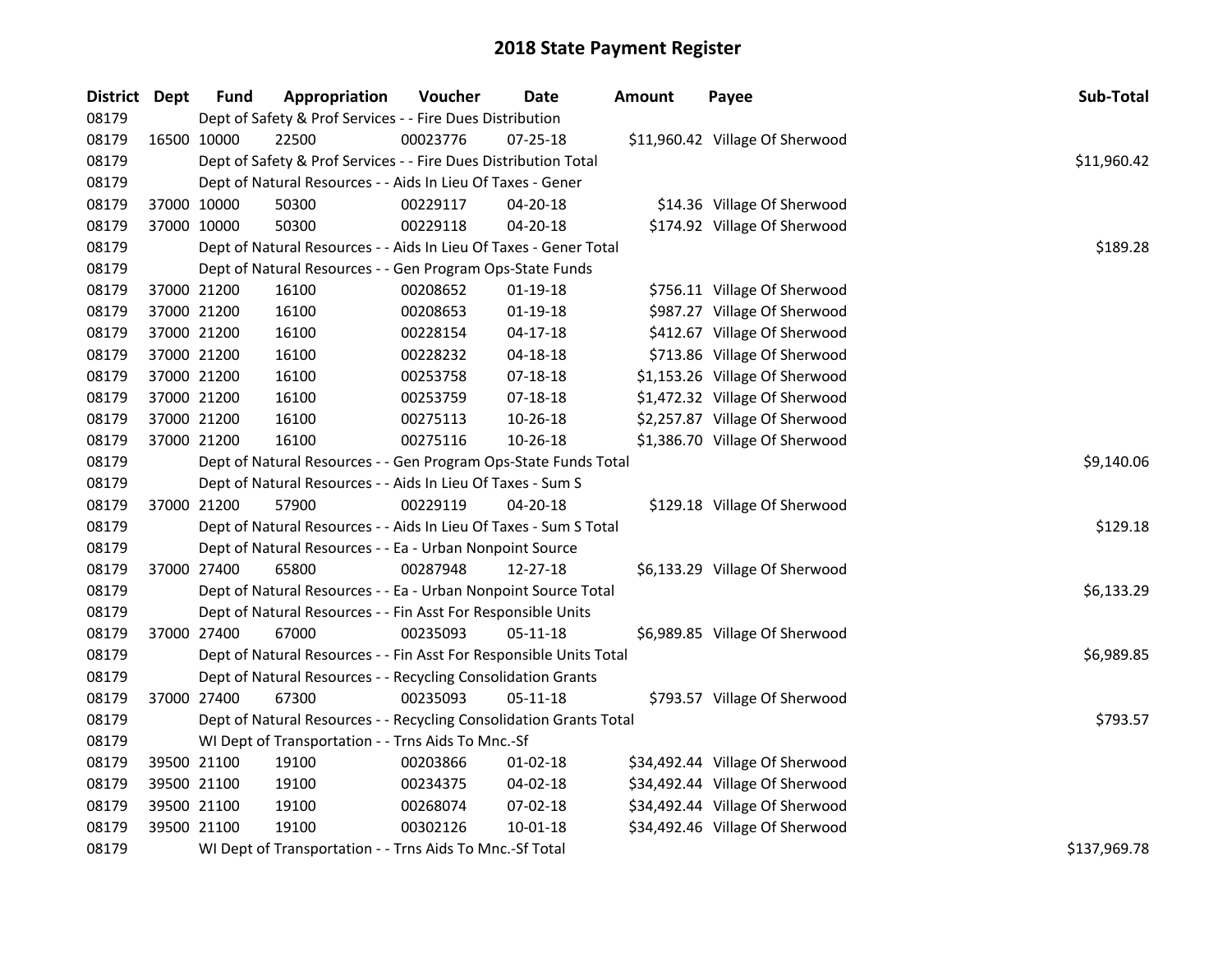| District    | Dept | <b>Fund</b> | Appropriation                                                    | <b>Voucher</b> | Date           | Amount | Payee                           | Sub-Total    |
|-------------|------|-------------|------------------------------------------------------------------|----------------|----------------|--------|---------------------------------|--------------|
| 08179       |      |             | Department of Revenue - - Payments For Municipal Svcs            |                |                |        |                                 |              |
| 08179       |      | 56600 10000 | 50100                                                            | 00026706       | $01 - 31 - 18$ |        | \$1,253.43 Village Of Sherwood  |              |
| 08179       |      |             | Department of Revenue - - Payments For Municipal Svcs Total      |                |                |        |                                 | \$1,253.43   |
| 08179       |      |             | Shared Revenue and Tax Relief - - County And Municipal Aid       |                |                |        |                                 |              |
| 08179       |      | 83500 10000 | 10500                                                            | 00032800       | $07 - 23 - 18$ |        | \$2,132.57 Village Of Sherwood  |              |
| 08179       |      | 83500 10000 | 10500                                                            | 00035686       | 11-19-18       |        | \$12,084.54 Village Of Sherwood |              |
| 08179       |      |             | Shared Revenue and Tax Relief - - County And Municipal Aid Total |                |                |        |                                 | \$14,217.11  |
| 08179       |      |             | Shared Revenue and Tax Relief - - Exempt Computer Aid            |                |                |        |                                 |              |
| 08179       |      | 83500 10000 | 10900                                                            | 00030110       | $07 - 23 - 18$ |        | \$87.26 Village Of Sherwood     |              |
| 08179       |      | 83500 10000 | 10900                                                            | 00032237       | $07 - 23 - 18$ |        | \$1,668.46 Village Of Sherwood  |              |
| 08179       |      |             | Shared Revenue and Tax Relief - - Exempt Computer Aid Total      |                |                |        |                                 | \$1,755.72   |
| 08179 Total |      |             |                                                                  |                |                |        |                                 | \$190,531.69 |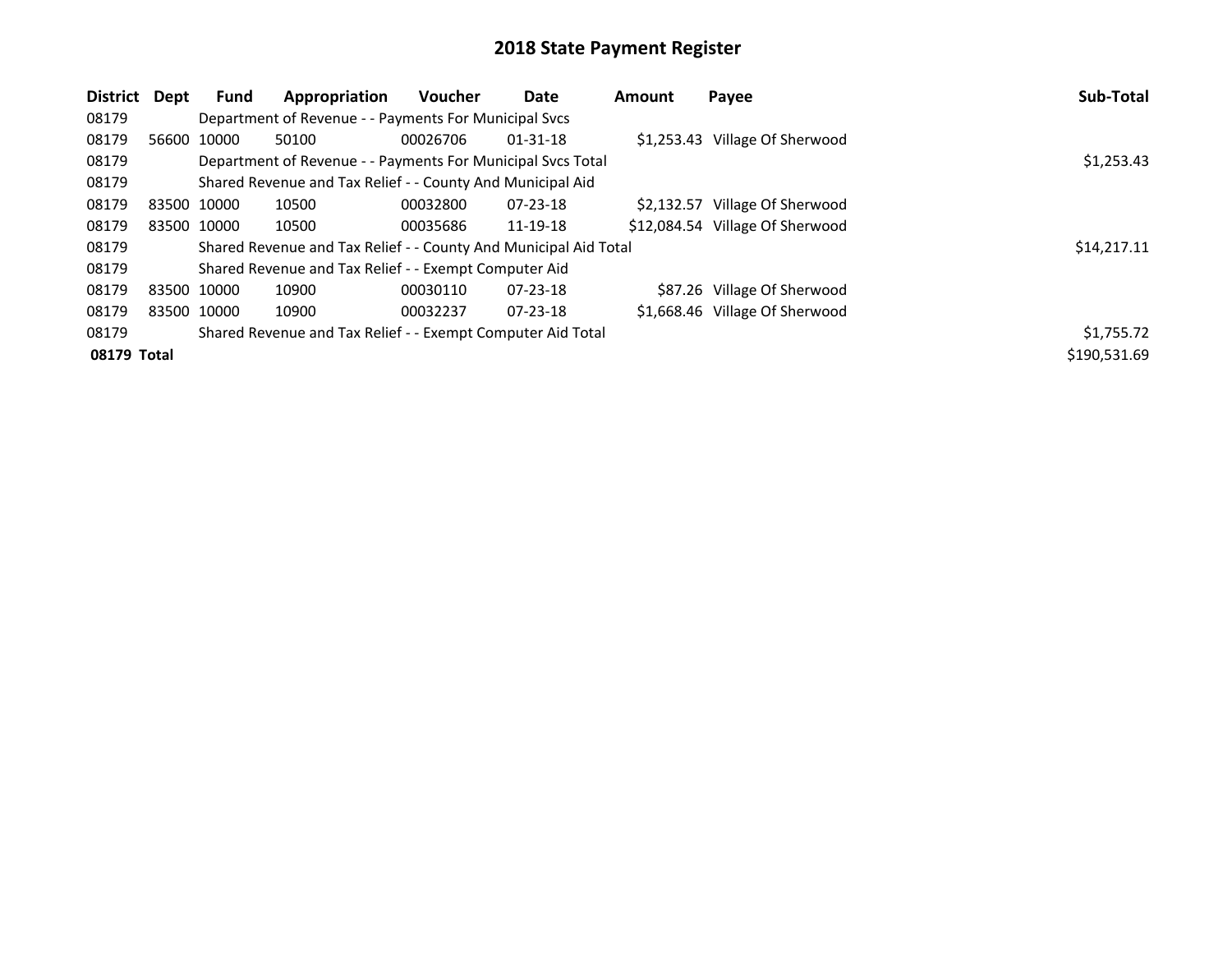| District    | <b>Dept</b> | <b>Fund</b>                                           | Appropriation                                                      | <b>Voucher</b> | Date           | <b>Amount</b> | Payee                              | Sub-Total   |  |
|-------------|-------------|-------------------------------------------------------|--------------------------------------------------------------------|----------------|----------------|---------------|------------------------------------|-------------|--|
| 08181       |             |                                                       | Dept of Safety & Prof Services - - Fire Dues Distribution          |                |                |               |                                    |             |  |
| 08181       |             | 16500 10000                                           | 22500                                                              | 00023777       | 07-25-18       |               | \$2,367.77 Village Of Stockbridge  |             |  |
| 08181       |             |                                                       | Dept of Safety & Prof Services - - Fire Dues Distribution Total    |                |                |               |                                    | \$2,367.77  |  |
| 08181       |             |                                                       | Dept of Natural Resources - - Aids In Lieu Of Taxes - Gener        |                |                |               |                                    |             |  |
| 08181       | 37000 10000 |                                                       | 50300                                                              | 00211670       | $02 - 02 - 18$ |               | \$13,754.22 Village Of Stockbridge |             |  |
| 08181       | 37000 10000 |                                                       | 50300                                                              | 00229542       | 04-20-18       |               | \$7.40 Village Of Stockbridge      |             |  |
| 08181       |             |                                                       | Dept of Natural Resources - - Aids In Lieu Of Taxes - Gener Total  |                |                |               |                                    | \$13,761.62 |  |
| 08181       |             |                                                       | Dept of Natural Resources - - Aids In Lieu Of Taxes - Sum S        |                |                |               |                                    |             |  |
| 08181       | 37000 21200 |                                                       | 57900                                                              | 00229541       | 04-20-18       |               | \$0.74 Village Of Stockbridge      |             |  |
| 08181       |             |                                                       | Dept of Natural Resources - - Aids In Lieu Of Taxes - Sum S Total  |                |                |               |                                    | \$0.74      |  |
| 08181       |             |                                                       | Dept of Natural Resources - - Fin Asst For Responsible Units       |                |                |               |                                    |             |  |
| 08181       |             | 37000 27400                                           | 67000                                                              | 00235695       | 05-11-18       |               | \$2,236.34 Village Of Stockbridge  |             |  |
| 08181       |             |                                                       | Dept of Natural Resources - - Fin Asst For Responsible Units Total |                |                |               |                                    | \$2,236.34  |  |
| 08181       |             |                                                       | Dept of Natural Resources - - Recycling Consolidation Grants       |                |                |               |                                    |             |  |
| 08181       | 37000 27400 |                                                       | 67300                                                              | 00235695       | $05-11-18$     |               | \$168.29 Village Of Stockbridge    |             |  |
| 08181       |             |                                                       | Dept of Natural Resources - - Recycling Consolidation Grants Total |                |                |               |                                    | \$168.29    |  |
| 08181       |             |                                                       | WI Dept of Transportation - - Trns Aids To Mnc.-Sf                 |                |                |               |                                    |             |  |
| 08181       |             | 39500 21100                                           | 19100                                                              | 00203867       | $01 - 02 - 18$ |               | \$4,224.34 Village Of Stockbridge  |             |  |
| 08181       |             | 39500 21100                                           | 19100                                                              | 00234376       | 04-02-18       |               | \$4,224.34 Village Of Stockbridge  |             |  |
| 08181       |             | 39500 21100                                           | 19100                                                              | 00268075       | 07-02-18       |               | \$4,224.34 Village Of Stockbridge  |             |  |
| 08181       | 39500 21100 |                                                       | 19100                                                              | 00302127       | 10-01-18       |               | \$4,224.34 Village Of Stockbridge  |             |  |
| 08181       |             |                                                       | WI Dept of Transportation - - Trns Aids To Mnc.-Sf Total           |                |                |               |                                    | \$16,897.36 |  |
| 08181       |             |                                                       | Shared Revenue and Tax Relief - - County And Municipal Aid         |                |                |               |                                    |             |  |
| 08181       |             | 83500 10000                                           | 10500                                                              | 00032801       | 07-23-18       |               | \$5,345.78 Village Of Stockbridge  |             |  |
| 08181       | 83500 10000 |                                                       | 10500                                                              | 00035687       | 11-19-18       |               | \$30,292.73 Village Of Stockbridge |             |  |
| 08181       |             |                                                       | Shared Revenue and Tax Relief - - County And Municipal Aid Total   |                |                |               |                                    | \$35,638.51 |  |
| 08181       |             | Shared Revenue and Tax Relief - - Exempt Computer Aid |                                                                    |                |                |               |                                    |             |  |
| 08181       |             | 83500 10000                                           | 10900                                                              | 00030111       | $07 - 23 - 18$ |               | \$201.93 Village Of Stockbridge    |             |  |
| 08181       |             |                                                       | Shared Revenue and Tax Relief - - Exempt Computer Aid Total        |                | \$201.93       |               |                                    |             |  |
| 08181 Total |             |                                                       |                                                                    |                |                |               |                                    | \$71,272.56 |  |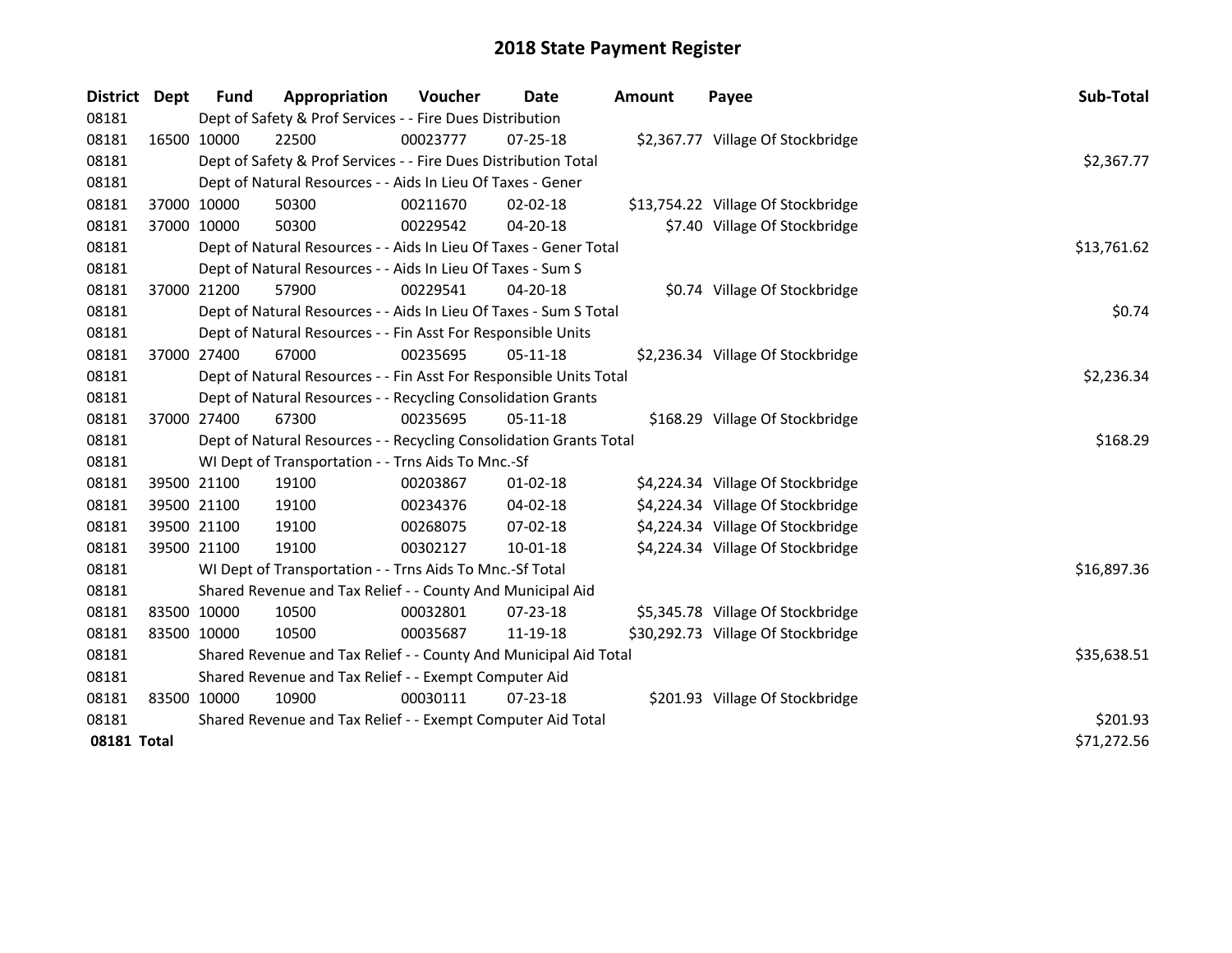| District Dept |             | <b>Fund</b> | Appropriation                                                          | Voucher  | <b>Date</b>    | <b>Amount</b> | Payee                         | Sub-Total    |  |  |
|---------------|-------------|-------------|------------------------------------------------------------------------|----------|----------------|---------------|-------------------------------|--------------|--|--|
| 08201         |             |             | Dept of Ag, Trade & Cons Protc - - Retail Petroleum                    |          |                |               |                               |              |  |  |
| 08201         |             | 11500 27200 | 16100                                                                  | 00035387 | 06-12-18       |               | \$2,208.00 City Of Appleton   |              |  |  |
| 08201         | 11500 27200 |             | 16100                                                                  | 00036430 | 07-18-18       |               | \$193.20 City Of Appleton     |              |  |  |
| 08201         | 11500 27200 |             | 16100                                                                  | 00036451 | 07-18-18       |               | \$250.00 City Of Appleton     |              |  |  |
| 08201         |             | 11500 27200 | 16100                                                                  | 00036461 | 07-18-18       |               | \$368.00 City Of Appleton     |              |  |  |
| 08201         |             |             | Dept of Ag, Trade & Cons Protc - - Retail Petroleum Total              |          |                |               |                               | \$3,019.20   |  |  |
| 08201         |             |             | Dept of Natural Resources - - Solid Waste Management -- Envi           |          |                |               |                               |              |  |  |
| 08201         |             | 37000 27400 | 47200                                                                  | 00216282 | 02-21-18       |               | \$300.00 City Of Appleton     |              |  |  |
| 08201         |             | 37000 27400 | 47200                                                                  | 00219727 | 03-13-18       |               | \$168.14 City Of Appleton     |              |  |  |
| 08201         | 37000 27400 |             | 47200                                                                  | 00219739 | 03-14-18       |               | \$296.69 City Of Appleton     |              |  |  |
| 08201         |             | 37000 27400 | 47200                                                                  | 00234860 | 05-11-18       |               | \$187.00 City Of Appleton     |              |  |  |
| 08201         |             | 37000 27400 | 47200                                                                  | 00249114 | 07-03-18       |               | \$627.04 City Of Appleton     |              |  |  |
| 08201         |             | 37000 27400 | 47200                                                                  | 00249119 | 07-03-18       |               | \$168.85 City Of Appleton     |              |  |  |
| 08201         |             | 37000 27400 | 47200                                                                  | 00249856 | $07-10-18$     |               | \$1.69 City Of Appleton       |              |  |  |
| 08201         |             | 37000 27400 | 47200                                                                  | 00249862 | 07-06-18       |               | \$6.27 City Of Appleton       |              |  |  |
| 08201         |             | 37000 27400 | 47200                                                                  | 00266042 | 09-13-18       |               | \$190.52 City Of Appleton     |              |  |  |
| 08201         |             | 37000 27400 | 47200                                                                  | 00266045 | 09-13-18       |               | \$780.14 City Of Appleton     |              |  |  |
| 08201         |             | 37000 27400 | 47200                                                                  | 00284733 | 12-14-18       |               | \$193.79 City Of Appleton     |              |  |  |
| 08201         |             | 37000 27400 | 47200                                                                  | 00284749 | 12-14-18       |               | \$1,038.31 City Of Appleton   |              |  |  |
| 08201         |             |             | Dept of Natural Resources - - Solid Waste Management -- Envi Total     |          |                |               |                               | \$3,958.44   |  |  |
| 08201         |             |             | Dept of Natural Resources - - Urban Nonpoint Source Cost-Sha           |          |                |               |                               |              |  |  |
| 08201         |             | 37000 36300 | <b>TH100</b>                                                           | 00213085 | 02-08-18       |               | \$270,700.00 City Of Appleton |              |  |  |
| 08201         |             |             | Dept of Natural Resources - - Urban Nonpoint Source Cost-Sha Total     |          |                |               |                               | \$270,700.00 |  |  |
| 08201         |             |             | WI Dept of Transportation - - Tb, Trns Oper Aid Sf                     |          |                |               |                               |              |  |  |
| 08201         |             | 39500 21100 | 17600                                                                  | 00230850 | 03-15-18       |               | \$223,482.00 City Of Appleton |              |  |  |
| 08201         |             |             | WI Dept of Transportation - - Tb, Trns Oper Aid Sf Total               |          |                |               |                               | \$223,482.00 |  |  |
| 08201         |             |             | WI Dept of Transportation - - Loc Rd Imp Prg St Fd                     |          |                |               |                               |              |  |  |
| 08201         |             | 39500 21100 | 27800                                                                  | 00296457 | 09-17-18       |               | \$156,644.11 City Of Appleton |              |  |  |
| 08201         |             |             | WI Dept of Transportation - - Loc Rd Imp Prg St Fd Total               |          |                |               |                               | \$156,644.11 |  |  |
| 08201         |             |             | Department of Health Services - - Federal Block Grant Aids -- Pr       |          |                |               |                               |              |  |  |
| 08201         | 43500 10000 |             | 19200                                                                  | 00241809 | 11-08-18       |               | \$6,500.00 City Of Appleton   |              |  |  |
| 08201         |             |             | Department of Health Services - - Federal Block Grant Aids -- Pr Total |          |                |               |                               | \$6,500.00   |  |  |
| 08201         |             |             | Dept of Children and Families - - General Aids                         |          |                |               |                               |              |  |  |
| 08201         |             | 43700 10000 | 99000                                                                  | 00034028 | $01 - 25 - 18$ |               | \$1,605.00 City Of Appleton   |              |  |  |
| 08201         |             | 43700 10000 | 99000                                                                  | 00039979 | 05-24-18       |               | \$1,284.00 City Of Appleton   |              |  |  |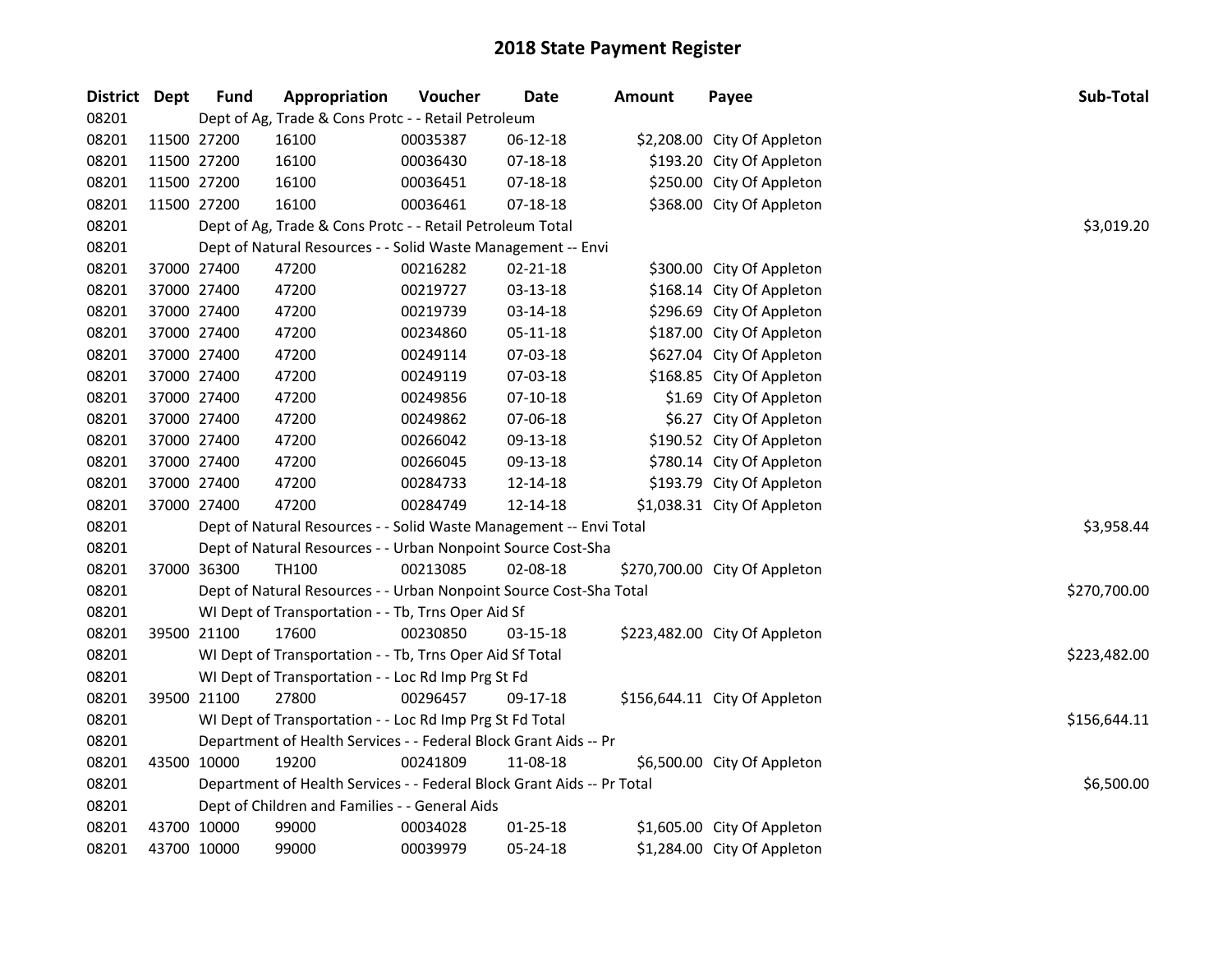| District Dept |             | <b>Fund</b> | Appropriation                                                   | Voucher  | <b>Date</b>    | <b>Amount</b> | Payee                       | Sub-Total  |
|---------------|-------------|-------------|-----------------------------------------------------------------|----------|----------------|---------------|-----------------------------|------------|
| 08201         | 43700 10000 |             | 99000                                                           | 00042379 | 07-19-18       |               | \$2,889.00 City Of Appleton |            |
| 08201         | 43700 10000 |             | 99000                                                           | 00043870 | 08-31-18       |               | \$963.00 City Of Appleton   |            |
| 08201         |             |             | Dept of Children and Families - - General Aids Total            |          |                |               |                             | \$6,741.00 |
| 08201         |             |             | Dept of Workforce Development - - Title Ib Aids State Gpr       |          |                |               |                             |            |
| 08201         |             | 44500 10000 | 50900                                                           | 00142620 | 01-05-18       |               | \$387.66 City Of Appleton   |            |
| 08201         | 44500 10000 |             | 50900                                                           | 00147744 | 02-09-18       |               | \$348.25 City Of Appleton   |            |
| 08201         | 44500 10000 |             | 50900                                                           | 00153106 | 03-07-18       |               | \$259.86 City Of Appleton   |            |
| 08201         | 44500 10000 |             | 50900                                                           | 00153364 | 03-19-18       |               | \$25.56 City Of Appleton    |            |
| 08201         | 44500 10000 |             | 50900                                                           | 00157968 | 04-04-18       |               | \$204.27 City Of Appleton   |            |
| 08201         | 44500 10000 |             | 50900                                                           | 00163978 | 05-18-18       |               | \$342.72 City Of Appleton   |            |
| 08201         | 44500 10000 |             | 50900                                                           | 00169582 | 06-12-18       |               | \$255.60 City Of Appleton   |            |
| 08201         | 44500 10000 |             | 50900                                                           | 00173277 | 07-05-18       |               | \$370.20 City Of Appleton   |            |
| 08201         | 44500 10000 |             | 50900                                                           | 00179289 | 08-13-18       |               | \$438.14 City Of Appleton   |            |
| 08201         | 44500 10000 |             | 50900                                                           | 00183686 | 09-05-18       |               | \$313.32 City Of Appleton   |            |
| 08201         | 44500 10000 |             | 50900                                                           | 00189994 | $10 - 12 - 18$ |               | \$353.58 City Of Appleton   |            |
| 08201         | 44500 10000 |             | 50900                                                           | 00192674 | 10-31-18       |               | \$208.10 City Of Appleton   |            |
| 08201         | 44500 10000 |             | 50900                                                           | 00195211 | 11-19-18       |               | \$51.12 City Of Appleton    |            |
| 08201         | 44500 10000 |             | 50900                                                           | 00200524 | 12-10-18       |               | \$528.24 City Of Appleton   |            |
| 08201         |             |             | Dept of Workforce Development - - Title Ib Aids State Gpr Total |          |                |               |                             | \$4,086.62 |
| 08201         |             |             | Dept of Workforce Development - - Title Ib Aids Federal Prf     |          |                |               |                             |            |
| 08201         | 44500 10000 |             | 54400                                                           | 00142620 | 01-05-18       |               | \$1,432.34 City Of Appleton |            |
| 08201         | 44500 10000 |             | 54400                                                           | 00147744 | 02-09-18       |               | \$1,286.75 City Of Appleton |            |
| 08201         | 44500 10000 |             | 54400                                                           | 00153106 | 03-07-18       |               | \$960.14 City Of Appleton   |            |
| 08201         | 44500 10000 |             | 54400                                                           | 00153364 | 03-19-18       |               | \$94.44 City Of Appleton    |            |
| 08201         | 44500 10000 |             | 54400                                                           | 00157968 | 04-04-18       |               | \$754.73 City Of Appleton   |            |
| 08201         | 44500 10000 |             | 54400                                                           | 00163978 | 05-18-18       |               | \$1,266.28 City Of Appleton |            |
| 08201         | 44500 10000 |             | 54400                                                           | 00169582 | 06-12-18       |               | \$944.40 City Of Appleton   |            |
| 08201         | 44500 10000 |             | 54400                                                           | 00173277 | 07-05-18       |               | \$1,367.80 City Of Appleton |            |
| 08201         | 44500 10000 |             | 54400                                                           | 00179289 | 08-13-18       |               | \$1,618.86 City Of Appleton |            |
| 08201         | 44500 10000 |             | 54400                                                           | 00183686 | 09-05-18       |               | \$1,157.68 City Of Appleton |            |
| 08201         | 44500 10000 |             | 54400                                                           | 00189994 | $10 - 12 - 18$ |               | \$1,306.42 City Of Appleton |            |
| 08201         | 44500 10000 |             | 54400                                                           | 00192674 | 10-31-18       |               | \$768.90 City Of Appleton   |            |
| 08201         | 44500 10000 |             | 54400                                                           | 00195211 | 11-19-18       |               | \$188.88 City Of Appleton   |            |
| 08201         | 44500 10000 |             | 54400                                                           | 00200524 | 12-10-18       |               | \$1,951.76 City Of Appleton |            |

08201 Dept of Workforce Development - - Title Ib Aids Federal Prf Total **1992** Contract 10 100 08201 08201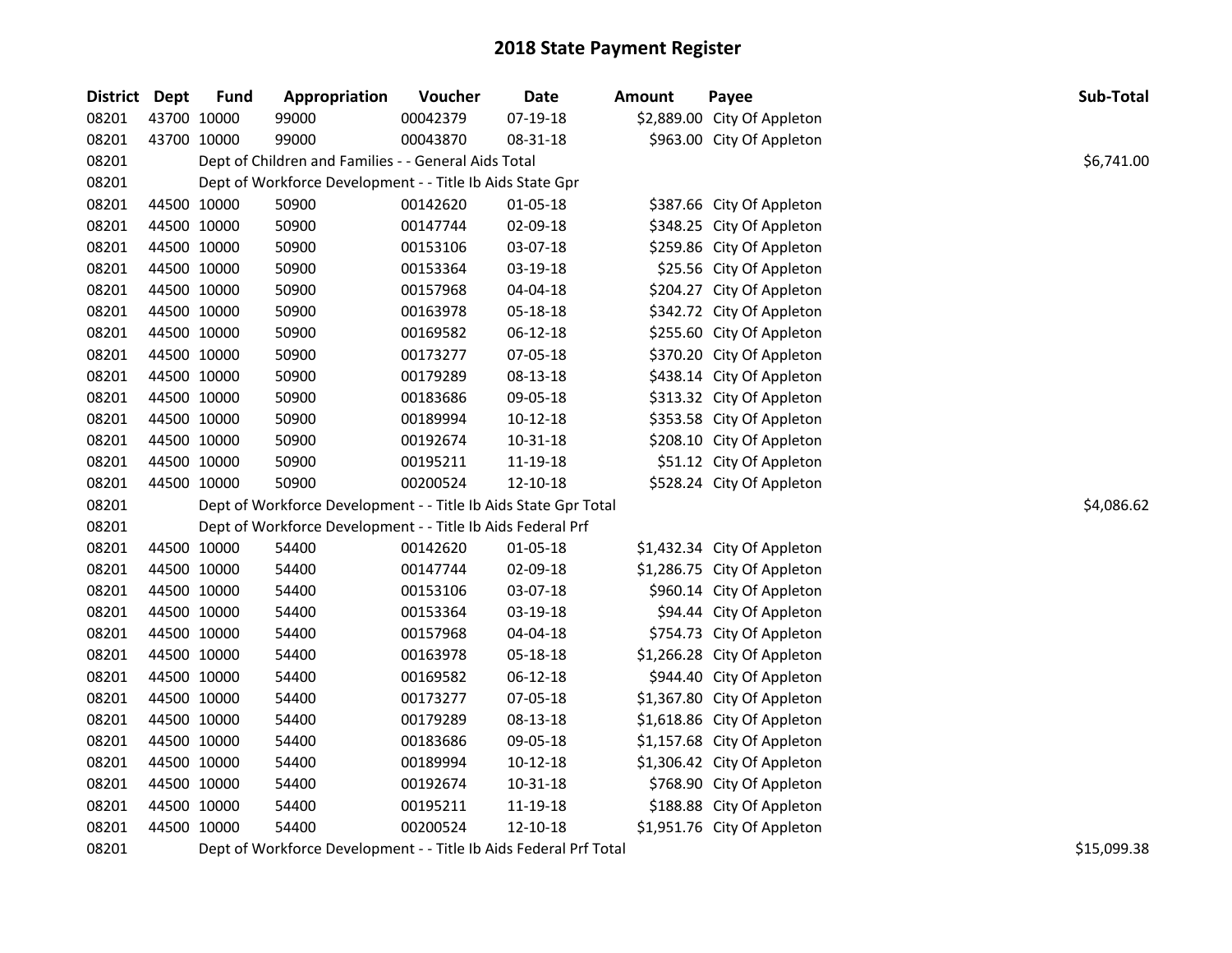| District Dept |             | <b>Fund</b> | Appropriation                                                           | Voucher  | <b>Date</b> | <b>Amount</b> | Payee                        | Sub-Total   |
|---------------|-------------|-------------|-------------------------------------------------------------------------|----------|-------------|---------------|------------------------------|-------------|
| 08201         |             |             | Department of Justice - - Crime Laboratories, Dna                       |          |             |               |                              |             |
| 08201         |             | 45500 10000 | 22100                                                                   | 00048949 | 07-19-18    |               | \$10.00 City Of Appleton     |             |
| 08201         |             |             | Department of Justice - - Crime Laboratories, Dna Total                 |          |             |               |                              | \$10.00     |
| 08201         |             |             | Department of Justice - - Law Enforcement Train, Local                  |          |             |               |                              |             |
| 08201         |             | 45500 10000 | 23100                                                                   | 00052125 | 09-25-18    |               | \$16,160.00 City Of Appleton |             |
| 08201         |             |             | Department of Justice - - Law Enforcement Train, Local Total            |          |             |               |                              | \$16,160.00 |
| 08201         |             |             | Department of Justice - - Internet Crimes Against Childr                |          |             |               |                              |             |
| 08201         | 45500 10000 |             | 28400                                                                   | 00043726 | 03-22-18    |               | \$987.11 City Of Appleton    |             |
| 08201         |             | 45500 10000 | 28400                                                                   | 00047042 | 06-08-18    |               | \$230.23 City Of Appleton    |             |
| 08201         | 45500 10000 |             | 28400                                                                   | 00048694 | 07-13-18    |               | \$1,198.73 City Of Appleton  |             |
| 08201         |             | 45500 10000 | 28400                                                                   | 00049240 | 07-20-18    |               | \$101.10 City Of Appleton    |             |
| 08201         |             | 45500 10000 | 28400                                                                   | 00049244 | 07-20-18    |               | \$129.98 City Of Appleton    |             |
| 08201         |             | 45500 10000 | 28400                                                                   | 00049583 | 07-31-18    |               | \$1,442.45 City Of Appleton  |             |
| 08201         |             |             | Department of Justice - - Internet Crimes Against Childr Total          |          |             |               |                              | \$4,089.60  |
| 08201         |             |             | Department of Military Affairs - - Army Repair And Maintenance          |          |             |               |                              |             |
| 08201         |             | 46500 10000 | 10200                                                                   | 00047676 | 08-31-18    |               | \$10.00 City Of Appleton     |             |
| 08201         |             |             | Department of Military Affairs - - Army Repair And Maintenance Total    |          |             |               |                              | \$10.00     |
| 08201         |             |             | Department of Military Affairs - - Energy Costs, Energy-Related A       |          |             |               |                              |             |
| 08201         |             | 46500 10000 | 10600                                                                   | 00040161 | 03-09-18    |               | \$2,934.35 City Of Appleton  |             |
| 08201         |             | 46500 10000 | 10600                                                                   | 00044646 | 06-14-18    |               | \$3,011.46 City Of Appleton  |             |
| 08201         |             | 46500 10000 | 10600                                                                   | 00049247 | 09-18-18    |               | \$3,159.31 City Of Appleton  |             |
| 08201         |             | 46500 10000 | 10600                                                                   | 00053039 | 12-13-18    |               | \$3,148.95 City Of Appleton  |             |
| 08201         |             |             | Department of Military Affairs - - Energy Costs, Energy-Related A Total |          |             |               |                              | \$12,254.07 |
| 08201         |             |             | Department of Military Affairs - - Federal Aid-Service Contracts        |          |             |               |                              |             |
| 08201         |             | 46500 10000 | 14100                                                                   | 00047676 | 08-31-18    |               | \$10.00 City Of Appleton     |             |
| 08201         |             |             | Department of Military Affairs - - Federal Aid-Service Contracts Total  |          |             |               |                              | \$10.00     |
| 08201         |             |             | Department of Military Affairs - - Regional Emergency Response Tm       |          |             |               |                              |             |
| 08201         |             | 46500 10000 | 30600                                                                   | 00038632 | 02-05-18    |               | \$11,268.85 City Of Appleton |             |
| 08201         |             | 46500 10000 | 30600                                                                   | 00041639 | $04-17-18$  |               | \$11,268.85 City Of Appleton |             |
| 08201         |             | 46500 10000 | 30600                                                                   | 00046025 | 07-09-18    |               | \$11,268.85 City Of Appleton |             |
| 08201         |             | 46500 10000 | 30600                                                                   | 00051698 | 11-15-18    |               | \$11,268.85 City Of Appleton |             |
| 08201         |             |             | Department of Military Affairs - - Regional Emergency Response Tm Total |          |             |               |                              | \$45,075.40 |
| 08201         |             |             | Department of Military Affairs - - Program Services                     |          |             |               |                              |             |
| 08201         |             | 46500 10000 | 33100                                                                   | 00042827 | 05-11-18    |               | \$12,145.76 City Of Appleton |             |
| 08201         |             | 46500 10000 | 33100                                                                   | 00043919 | 06-04-18    |               | \$24,999.00 City Of Appleton |             |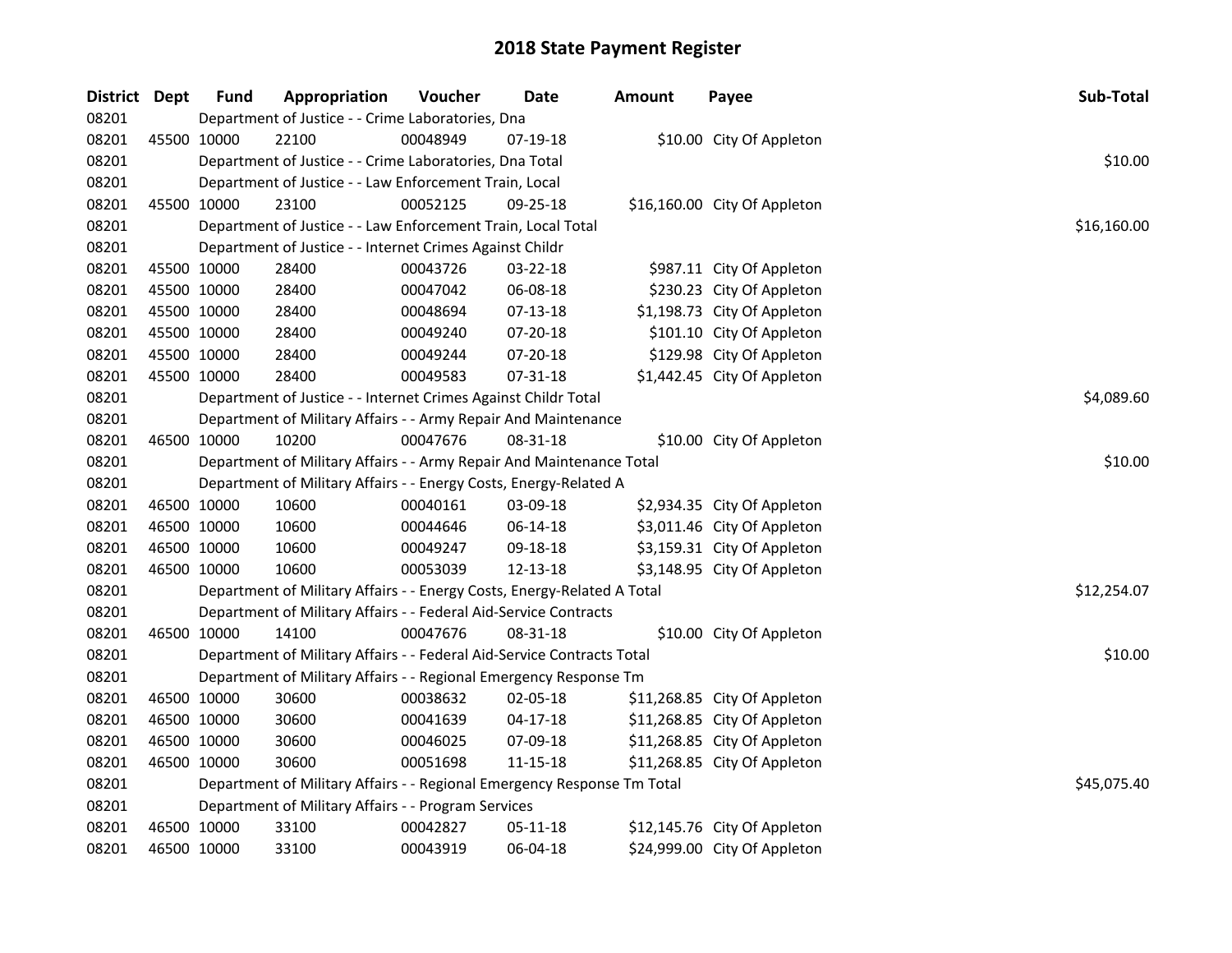| District Dept |             | <b>Fund</b> | Appropriation                                                           | Voucher  | <b>Date</b>    | Amount | Payee                        | Sub-Total   |
|---------------|-------------|-------------|-------------------------------------------------------------------------|----------|----------------|--------|------------------------------|-------------|
| 08201         | 46500 10000 |             | 33100                                                                   | 00053380 | 12-20-18       |        | \$5,166.48 City Of Appleton  |             |
| 08201         |             |             | Department of Military Affairs - - Program Services Total               |          |                |        |                              | \$42,311.24 |
| 08201         |             |             | Department of Military Affairs - - Federal Aid, Homeland Security       |          |                |        |                              |             |
| 08201         | 46500 10000 |             | 35000                                                                   | 00037314 | $01 - 18 - 18$ |        | \$1,080.00 City Of Appleton  |             |
| 08201         | 46500 10000 |             | 35000                                                                   | 00039100 | $02 - 13 - 18$ |        | \$14,231.25 City Of Appleton |             |
| 08201         | 46500 10000 |             | 35000                                                                   | 00039779 | 02-28-18       |        | \$855.00 City Of Appleton    |             |
| 08201         | 46500 10000 |             | 35000                                                                   | 00039788 | 02-28-18       |        | \$2,070.00 City Of Appleton  |             |
| 08201         | 46500 10000 |             | 35000                                                                   | 00039816 | 02-28-18       |        | \$450.00 City Of Appleton    |             |
| 08201         | 46500 10000 |             | 35000                                                                   | 00042838 | 05-15-18       |        | \$4,185.00 City Of Appleton  |             |
| 08201         | 46500 10000 |             | 35000                                                                   | 00043692 | 05-30-18       |        | \$7,560.00 City Of Appleton  |             |
| 08201         | 46500 10000 |             | 35000                                                                   | 00043701 | 05-30-18       |        | \$1,125.00 City Of Appleton  |             |
| 08201         | 46500 10000 |             | 35000                                                                   | 00043717 | 05-30-18       |        | \$1,710.00 City Of Appleton  |             |
| 08201         | 46500 10000 |             | 35000                                                                   | 00043799 | 05-31-18       |        | \$1,575.00 City Of Appleton  |             |
| 08201         | 46500 10000 |             | 35000                                                                   | 00044271 | 06-07-18       |        | \$5,332.50 City Of Appleton  |             |
| 08201         | 46500 10000 |             | 35000                                                                   | 00046236 | $07-12-18$     |        | \$7,785.00 City Of Appleton  |             |
| 08201         | 46500 10000 |             | 35000                                                                   | 00046738 | 07-19-18       |        | \$10,800.00 City Of Appleton |             |
| 08201         | 46500 10000 |             | 35000                                                                   | 00047038 | 07-25-18       |        | \$1,102.50 City Of Appleton  |             |
| 08201         | 46500 10000 |             | 35000                                                                   | 00047982 | 08-23-18       |        | \$270.00 City Of Appleton    |             |
| 08201         | 46500 10000 |             | 35000                                                                   | 00049741 | 10-02-18       |        | \$90.00 City Of Appleton     |             |
| 08201         | 46500 10000 |             | 35000                                                                   | 00051076 | 10-30-18       |        | \$5,501.25 City Of Appleton  |             |
| 08201         | 46500 10000 |             | 35000                                                                   | 00051092 | 10-30-18       |        | \$810.00 City Of Appleton    |             |
| 08201         | 46500 10000 |             | 35000                                                                   | 00052415 | 12-04-18       |        | \$11,047.50 City Of Appleton |             |
| 08201         | 46500 10000 |             | 35000                                                                   | 00053326 | 12-20-18       |        | \$6,367.50 City Of Appleton  |             |
| 08201         | 46500 10000 |             | 35000                                                                   | 00053338 | 12-20-18       |        | \$3,948.75 City Of Appleton  |             |
| 08201         | 46500 10000 |             | 35000                                                                   | 00053349 | 12-20-18       |        | \$1,147.50 City Of Appleton  |             |
| 08201         |             |             | Department of Military Affairs - - Federal Aid, Homeland Security Total |          |                |        |                              | \$89,043.75 |
| 08201         |             |             | Department of Administration - - Housing Grants And Loans, Gpr          |          |                |        |                              |             |
| 08201         | 50500 10000 |             | 70300                                                                   | 00069824 | $01 - 17 - 18$ |        | \$2,602.00 City Of Appleton  |             |
| 08201         | 50500 10000 |             | 70300                                                                   | 00072748 | 02-21-18       |        | \$2,905.00 City Of Appleton  |             |
| 08201         | 50500 10000 |             | 70300                                                                   | 00075086 | 03-19-18       |        | \$4,837.00 City Of Appleton  |             |
| 08201         | 50500 10000 |             | 70300                                                                   | 00077421 | 04-18-18       |        | \$1,017.00 City Of Appleton  |             |
| 08201         | 50500 10000 |             | 70300                                                                   | 00080205 | 05-22-18       |        | \$3,130.00 City Of Appleton  |             |
| 08201         | 50500 10000 |             | 70300                                                                   | 00082670 | 06-19-18       |        | \$1,401.00 City Of Appleton  |             |
| 08201         | 50500 10000 |             | 70300                                                                   | 00085612 | 08-01-18       |        | \$3,208.00 City Of Appleton  |             |
| 08201         | 50500 10000 |             | 70300                                                                   | 00086632 | 08-17-18       |        | \$1,656.00 City Of Appleton  |             |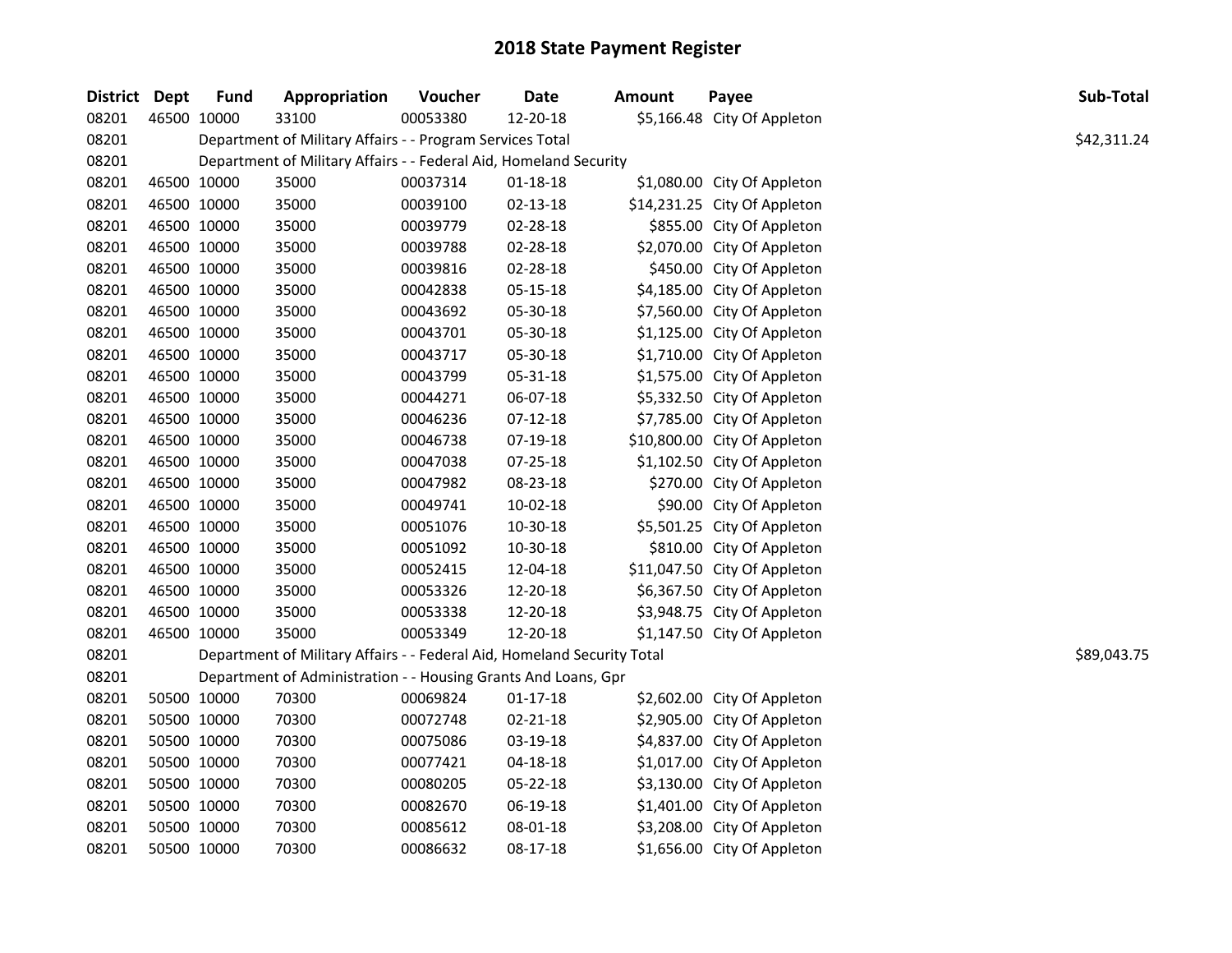| District Dept | <b>Fund</b> | Appropriation                                                        | Voucher  | Date           | Amount | Payee                         | Sub-Total    |
|---------------|-------------|----------------------------------------------------------------------|----------|----------------|--------|-------------------------------|--------------|
| 08201         | 50500 10000 | 70300                                                                | 00089095 | $10 - 01 - 18$ |        | \$2,323.00 City Of Appleton   |              |
| 08201         | 50500 10000 | 70300                                                                | 00089096 | $10 - 01 - 18$ |        | \$1,566.00 City Of Appleton   |              |
| 08201         | 50500 10000 | 70300                                                                | 00090114 | $10-17-18$     |        | \$422.00 City Of Appleton     |              |
| 08201         | 50500 10000 | 70300                                                                | 00092129 | 11-19-18       |        | \$3,974.00 City Of Appleton   |              |
| 08201         | 50500 10000 | 70300                                                                | 00093734 | 12-19-18       |        | \$4,918.00 City Of Appleton   |              |
| 08201         |             | Department of Administration - - Housing Grants And Loans, Gpr Total |          |                |        |                               | \$33,959.00  |
| 08201         |             | Department of Administration - - Federal Aid; Individ And Orgs       |          |                |        |                               |              |
| 08201         | 50500 10000 | 74500                                                                | 00069824 | $01 - 17 - 18$ |        | \$12,441.00 City Of Appleton  |              |
| 08201         | 50500 10000 | 74500                                                                | 00072748 | 02-21-18       |        | \$12,787.00 City Of Appleton  |              |
| 08201         | 50500 10000 | 74500                                                                | 00075086 | 03-19-18       |        | \$10,058.00 City Of Appleton  |              |
| 08201         | 50500 10000 | 74500                                                                | 00077421 | 04-18-18       |        | \$11,909.00 City Of Appleton  |              |
| 08201         | 50500 10000 | 74500                                                                | 00080205 | 05-22-18       |        | \$10,281.00 City Of Appleton  |              |
| 08201         | 50500 10000 | 74500                                                                | 00082670 | 06-19-18       |        | \$6,863.00 City Of Appleton   |              |
| 08201         | 50500 10000 | 74500                                                                | 00085612 | 08-01-18       |        | \$10,820.00 City Of Appleton  |              |
| 08201         | 50500 10000 | 74500                                                                | 00086632 | 08-17-18       |        | \$2,588.00 City Of Appleton   |              |
| 08201         | 50500 10000 | 74500                                                                | 00088252 | 09-20-18       |        | \$1,350.00 City Of Appleton   |              |
| 08201         | 50500 10000 | 74500                                                                | 00089095 | $10 - 01 - 18$ |        | \$13,967.00 City Of Appleton  |              |
| 08201         | 50500 10000 | 74500                                                                | 00089096 | $10 - 01 - 18$ |        | \$19,604.00 City Of Appleton  |              |
| 08201         | 50500 10000 | 74500                                                                | 00090114 | $10-17-18$     |        | \$19,585.00 City Of Appleton  |              |
| 08201         | 50500 10000 | 74500                                                                | 00092129 | 11-19-18       |        | \$13,004.00 City Of Appleton  |              |
| 08201         | 50500 10000 | 74500                                                                | 00093734 | 12-19-18       |        | \$15,703.00 City Of Appleton  |              |
| 08201         |             | Department of Administration - - Federal Aid; Individ And Orgs Total |          |                |        |                               | \$160,960.00 |
| 08201         |             | Public Defender Board - - Transcript, Discovery And Int              |          |                |        |                               |              |
| 08201         | 55000 10000 | 10600                                                                | 00128188 | 02-13-18       |        | \$15.60 City Of Appleton      |              |
| 08201         | 55000 10000 | 10600                                                                | 00136716 | 04-11-18       |        | \$9.20 City Of Appleton       |              |
| 08201         | 55000 10000 | 10600                                                                | 00136752 | $04 - 11 - 18$ |        | \$2.00 City Of Appleton       |              |
| 08201         | 55000 10000 | 10600                                                                | 00147473 | 06-15-18       |        | \$19.20 City Of Appleton      |              |
| 08201         | 55000 10000 | 10600                                                                | 00159530 | 09-04-18       |        | \$10.00 City Of Appleton      |              |
| 08201         |             | Public Defender Board - - Transcript, Discovery And Int Total        |          |                |        |                               | \$56.00      |
| 08201         |             | Shared Revenue and Tax Relief - - Exempt Computer Aid                |          |                |        |                               |              |
| 08201         | 83500 10000 | 10900                                                                | 00030112 | 07-23-18       |        | \$13,560.45 City Of Appleton  |              |
| 08201         | 83500 10000 | 10900                                                                | 00032238 | 07-23-18       |        | \$65,149.70 City Of Appleton  |              |
| 08201         |             | Shared Revenue and Tax Relief - - Exempt Computer Aid Total          |          |                |        |                               | \$78,710.15  |
| 08201         |             | Shared Revenue and Tax Relief - - School Lvy Tx/First Dollar Cr      |          |                |        |                               |              |
| 08201         | 83500 10000 | 30200                                                                | 00029584 | 07-23-18       |        | \$203,289.45 City Of Appleton |              |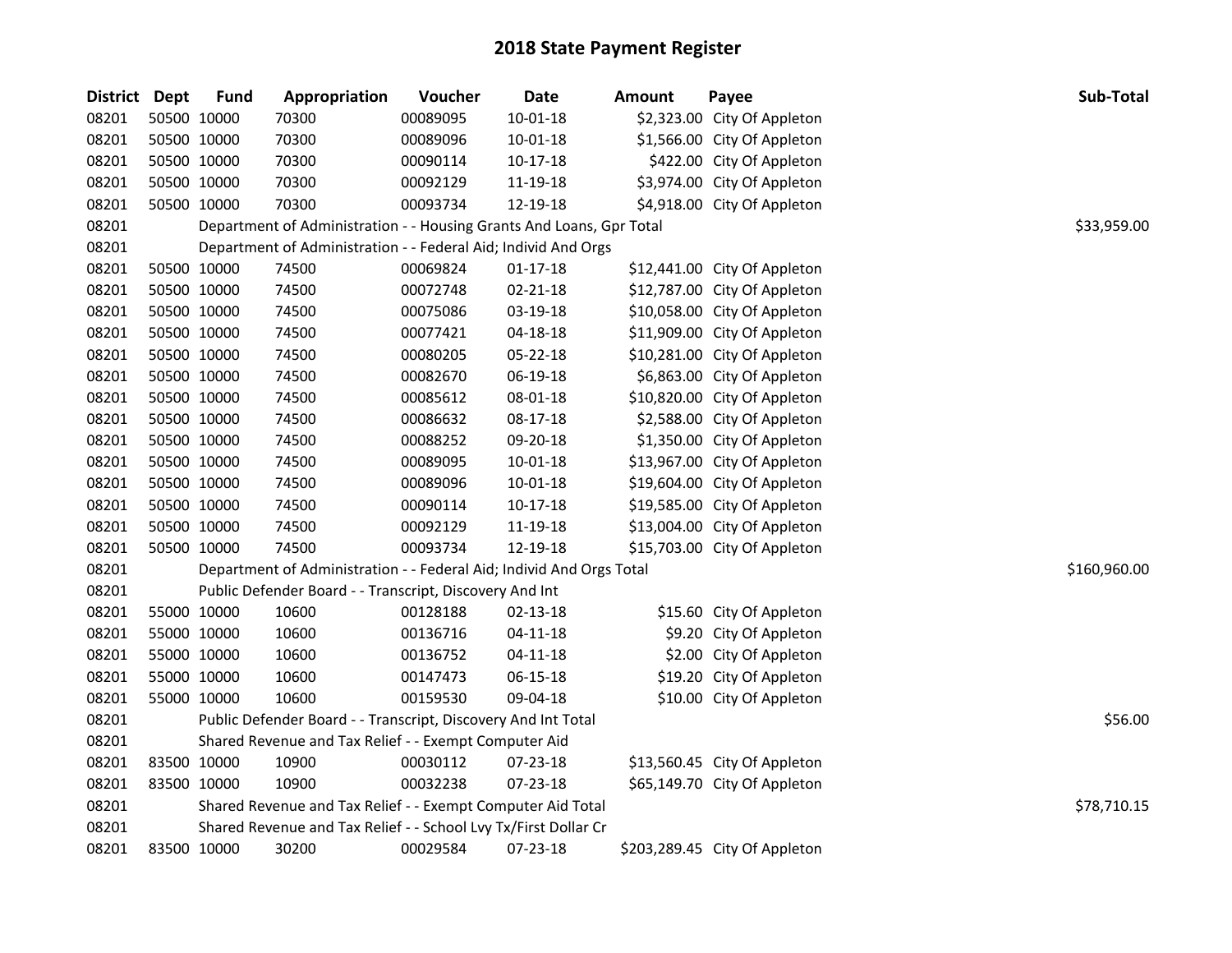| District Dept | Fund        | Appropriation                                                         | Voucher        | Date           | Amount | Pavee                           | Sub-Total      |
|---------------|-------------|-----------------------------------------------------------------------|----------------|----------------|--------|---------------------------------|----------------|
| 08201         | 83500 10000 | 30200                                                                 | 00029732       | $07 - 23 - 18$ |        | \$1,068,226.40 City Of Appleton |                |
| 08201         |             | Shared Revenue and Tax Relief - - School Lvy Tx/First Dollar Cr Total | \$1,271,515.85 |                |        |                                 |                |
| 08201         |             | Shared Revenue and Tax Relief - - Lottery & Gaming Credit             |                |                |        |                                 |                |
| 08201         | 83500 52100 | 36300                                                                 | 00027099       | 03-26-18       |        | \$303,434.08 City Of Appleton   |                |
| 08201         | 83500 52100 | 36300                                                                 | 00027276       | $03 - 26 - 18$ |        | \$3,033.38 City Of Appleton     |                |
| 08201         |             | Shared Revenue and Tax Relief - - Lottery & Gaming Credit Total       |                |                |        |                                 | \$306,467.46   |
| 08201 Total   |             |                                                                       |                |                |        |                                 | \$2,750,863.27 |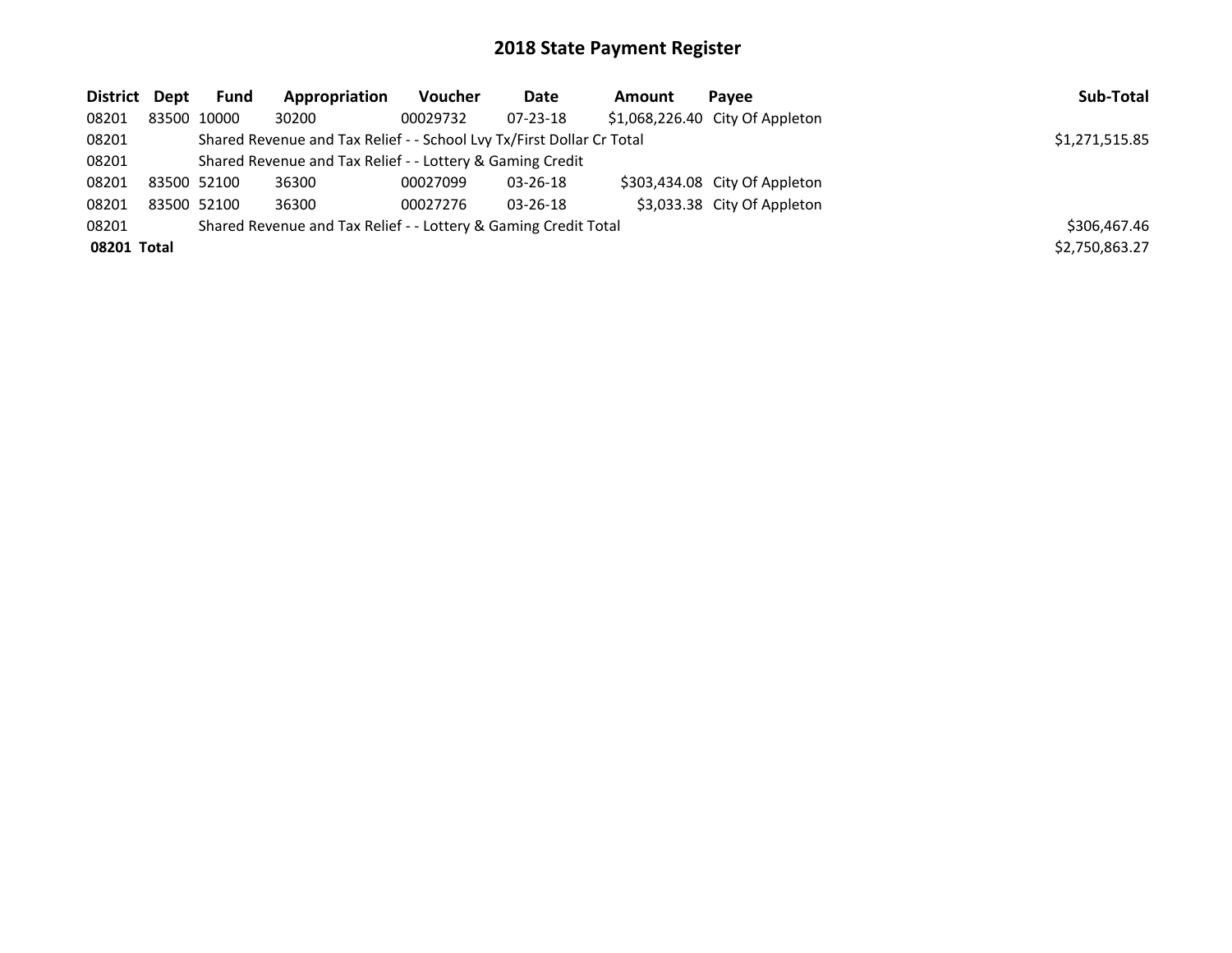| District Dept | <b>Fund</b> | Appropriation                                                      | Voucher  | Date           | <b>Amount</b> | Payee                         | Sub-Total    |
|---------------|-------------|--------------------------------------------------------------------|----------|----------------|---------------|-------------------------------|--------------|
| 08206         |             | Dept of Safety & Prof Services - - Fire Dues Distribution          |          |                |               |                               |              |
| 08206         | 16500 10000 | 22500                                                              | 00023778 | $07 - 25 - 18$ |               | \$9,403.26 City Of Brillion   |              |
| 08206         |             | Dept of Safety & Prof Services - - Fire Dues Distribution Total    |          |                |               |                               | \$9,403.26   |
| 08206         |             | Dept of Natural Resources - - Fin Asst For Responsible Units       |          |                |               |                               |              |
| 08206         | 37000 27400 | 67000                                                              | 00235700 | 05-11-18       |               | \$10,444.72 City Of Brillion  |              |
| 08206         |             | Dept of Natural Resources - - Fin Asst For Responsible Units Total |          |                |               |                               | \$10,444.72  |
| 08206         |             | Dept of Natural Resources - - Recycling Consolidation Grants       |          |                |               |                               |              |
| 08206         | 37000 27400 | 67300                                                              | 00235700 | $05 - 11 - 18$ |               | \$841.47 City Of Brillion     |              |
| 08206         |             | Dept of Natural Resources - - Recycling Consolidation Grants Total |          |                |               |                               | \$841.47     |
| 08206         |             | WI Dept of Transportation - - Conn Hwy Aids St Fds                 |          |                |               |                               |              |
| 08206         | 39500 21100 | 16200                                                              | 00205543 | 01-02-18       |               | \$3,788.06 City Of Brillion   |              |
| 08206         | 39500 21100 | 16200                                                              | 00236051 | 04-02-18       |               | \$3,788.06 City Of Brillion   |              |
| 08206         | 39500 21100 | 16200                                                              | 00269750 | 07-02-18       |               | \$3,788.06 City Of Brillion   |              |
| 08206         | 39500 21100 | 16200                                                              | 00303802 | 10-01-18       |               | \$3,788.09 City Of Brillion   |              |
| 08206         |             | WI Dept of Transportation - - Conn Hwy Aids St Fds Total           |          |                |               |                               | \$15,152.27  |
| 08206         |             | WI Dept of Transportation - - Hwy Sfty Loc Aid Ffd                 |          |                |               |                               |              |
| 08206         | 39500 21100 | 18500                                                              | 00272530 | 07-20-18       |               | \$2,500.00 City Of Brillion   |              |
| 08206         |             | WI Dept of Transportation - - Hwy Sfty Loc Aid Ffd Total           |          |                |               |                               | \$2,500.00   |
| 08206         |             | WI Dept of Transportation - - Trns Aids To Mnc.-Sf                 |          |                |               |                               |              |
| 08206         | 39500 21100 | 19100                                                              | 00203868 | $01-02-18$     |               | \$47,360.53 City Of Brillion  |              |
| 08206         | 39500 21100 | 19100                                                              | 00234377 | 04-02-18       |               | \$47,360.53 City Of Brillion  |              |
| 08206         | 39500 21100 | 19100                                                              | 00268076 | 07-02-18       |               | \$47,360.53 City Of Brillion  |              |
| 08206         | 39500 21100 | 19100                                                              | 00302128 | $10 - 01 - 18$ |               | \$47,360.53 City Of Brillion  |              |
| 08206         |             | WI Dept of Transportation - - Trns Aids To Mnc.-Sf Total           |          |                |               |                               | \$189,442.12 |
| 08206         |             | Department of Justice - - Law Enforcement Train, Local             |          |                |               |                               |              |
| 08206         | 45500 10000 | 23100                                                              | 00052157 | 09-25-18       |               | \$1,600.00 City Of Brillion   |              |
| 08206         |             | Department of Justice - - Law Enforcement Train, Local Total       |          |                |               |                               | \$1,600.00   |
| 08206         |             | Shared Revenue and Tax Relief - - County And Municipal Aid         |          |                |               |                               |              |
| 08206         | 83500 10000 | 10500                                                              | 00032802 | 07-23-18       |               | \$86,604.56 City Of Brillion  |              |
| 08206         | 83500 10000 | 10500                                                              | 00035688 | 11-19-18       |               | \$490,759.14 City Of Brillion |              |
| 08206         |             | Shared Revenue and Tax Relief - - County And Municipal Aid Total   |          |                |               |                               | \$577,363.70 |
| 08206         |             | Shared Revenue and Tax Relief - - Exempt Computer Aid              |          |                |               |                               |              |
| 08206         | 83500 10000 | 10900                                                              | 00030113 | 07-23-18       |               | \$24,003.74 City Of Brillion  |              |
| 08206         | 83500 10000 | 10900                                                              | 00032239 | $07 - 23 - 18$ |               | \$44,413.16 City Of Brillion  |              |
| 08206         |             | Shared Revenue and Tax Relief - - Exempt Computer Aid Total        |          |                |               |                               | \$68,416.90  |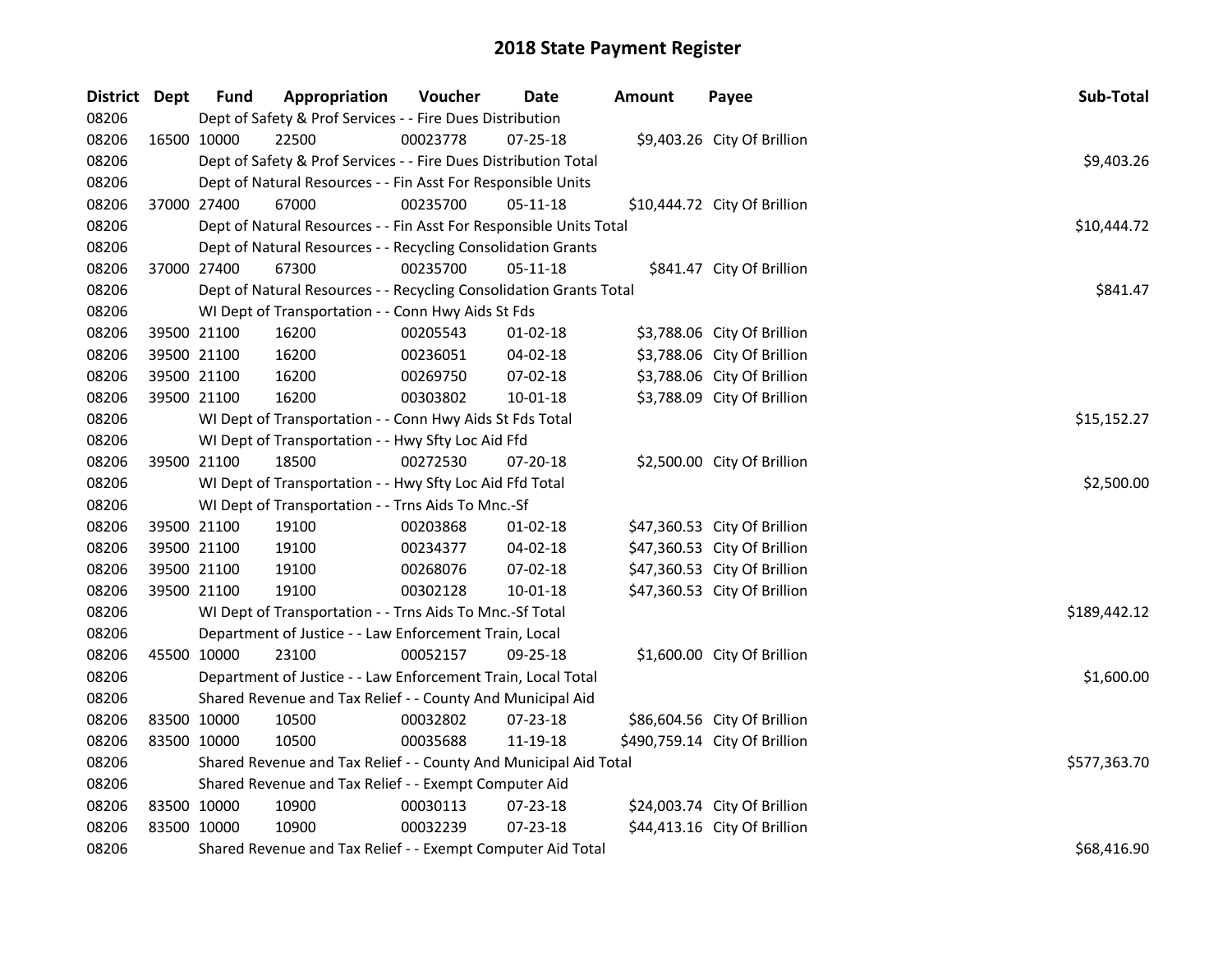| District Dept |             | <b>Fund</b> | Appropriation                                                   | <b>Voucher</b> | Date           | Amount | Payee                        | Sub-Total    |
|---------------|-------------|-------------|-----------------------------------------------------------------|----------------|----------------|--------|------------------------------|--------------|
| 08206         |             |             | Shared Revenue and Tax Relief - - Utility Aid                   |                |                |        |                              |              |
| 08206         |             | 83500 10000 | 11000                                                           | 00032802       | $07 - 23 - 18$ |        | \$6,831.92 City Of Brillion  |              |
| 08206         |             | 83500 10000 | 11000                                                           | 00035688       | 11-19-18       |        | \$38,061.47 City Of Brillion |              |
| 08206         |             |             | Shared Revenue and Tax Relief - - Utility Aid Total             |                |                |        |                              | \$44,893.39  |
| 08206         |             |             | Shared Revenue and Tax Relief - - Lottery & Gaming Credit       |                |                |        |                              |              |
| 08206         | 83500 52100 |             | 36300                                                           | 00027277       | $03 - 26 - 18$ |        | \$2,295.88 City Of Brillion  |              |
| 08206         |             |             | Shared Revenue and Tax Relief - - Lottery & Gaming Credit Total |                |                |        |                              | \$2,295.88   |
| 08206 Total   |             |             |                                                                 |                |                |        |                              | \$922,353.71 |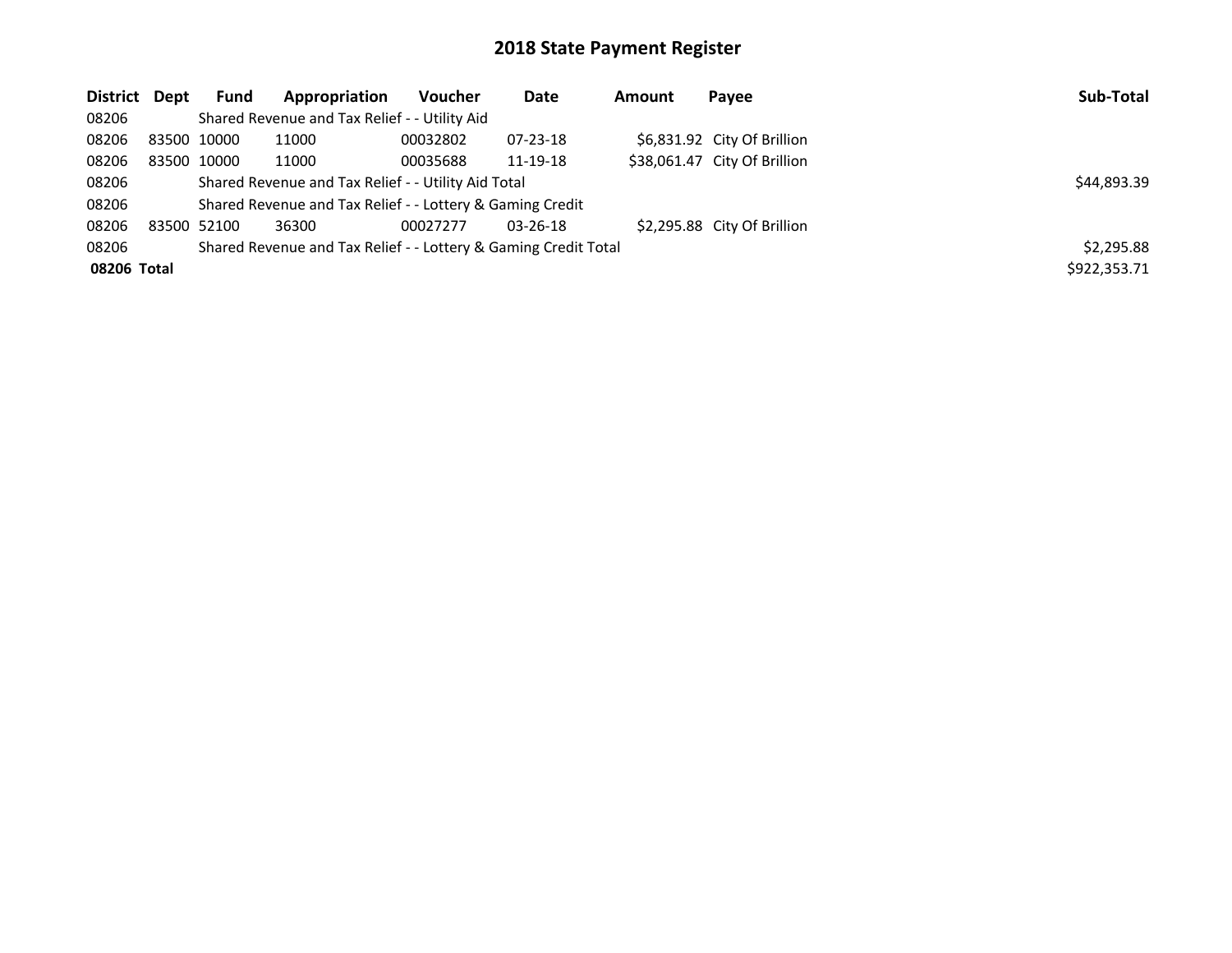| District Dept |             | <b>Fund</b> | Appropriation                                                      | Voucher  | <b>Date</b>    | <b>Amount</b> | Payee                       | Sub-Total    |
|---------------|-------------|-------------|--------------------------------------------------------------------|----------|----------------|---------------|-----------------------------|--------------|
| 08211         |             |             | Dept of Safety & Prof Services - - Fire Dues Distribution          |          |                |               |                             |              |
| 08211         | 16500 10000 |             | 22500                                                              | 00018514 | 07-02-18       |               | \$11,865.83 City Of Chilton |              |
| 08211         |             |             | Dept of Safety & Prof Services - - Fire Dues Distribution Total    |          |                |               |                             | \$11,865.83  |
| 08211         |             |             | Dept of Natural Resources - - Fin Asst For Responsible Units       |          |                |               |                             |              |
| 08211         | 37000 27400 |             | 67000                                                              | 00235865 | $05 - 11 - 18$ |               | \$22,855.29 City Of Chilton |              |
| 08211         |             |             | Dept of Natural Resources - - Fin Asst For Responsible Units Total |          |                |               |                             | \$22,855.29  |
| 08211         |             |             | Dept of Natural Resources - - Recycling Consolidation Grants       |          |                |               |                             |              |
| 08211         |             | 37000 27400 | 67300                                                              | 00235865 | 05-11-18       |               | \$1,011.31 City Of Chilton  |              |
| 08211         |             |             | Dept of Natural Resources - - Recycling Consolidation Grants Total |          |                |               |                             | \$1,011.31   |
| 08211         |             |             | WI Dept of Transportation - - Conn Hwy Aids St Fds                 |          |                |               |                             |              |
| 08211         |             | 39500 21100 | 16200                                                              | 00205544 | 01-02-18       |               | \$14,140.49 City Of Chilton |              |
| 08211         |             | 39500 21100 | 16200                                                              | 00236052 | 04-02-18       |               | \$14,140.49 City Of Chilton |              |
| 08211         |             | 39500 21100 | 16200                                                              | 00269751 | 07-02-18       |               | \$14,140.49 City Of Chilton |              |
| 08211         | 39500 21100 |             | 16200                                                              | 00303803 | $10 - 01 - 18$ |               | \$14,140.52 City Of Chilton |              |
| 08211         |             |             | WI Dept of Transportation - - Conn Hwy Aids St Fds Total           |          |                |               |                             | \$56,561.99  |
| 08211         |             |             | WI Dept of Transportation - - Trns Aids To Mnc.-Sf                 |          |                |               |                             |              |
| 08211         |             | 39500 21100 | 19100                                                              | 00203869 | $01-02-18$     |               | \$41,570.65 City Of Chilton |              |
| 08211         | 39500 21100 |             | 19100                                                              | 00234378 | $04 - 02 - 18$ |               | \$41,570.65 City Of Chilton |              |
| 08211         |             | 39500 21100 | 19100                                                              | 00268077 | 07-02-18       |               | \$41,570.65 City Of Chilton |              |
| 08211         | 39500 21100 |             | 19100                                                              | 00302129 | $10 - 01 - 18$ |               | \$41,570.68 City Of Chilton |              |
| 08211         |             |             | WI Dept of Transportation - - Trns Aids To Mnc.-Sf Total           |          |                |               |                             | \$166,282.63 |
| 08211         |             |             | Department of Justice - - Law Enforcement Train, Local             |          |                |               |                             |              |
| 08211         |             | 45500 10000 | 23100                                                              | 00045748 | 05-11-18       |               | \$1,280.00 City Of Chilton  |              |
| 08211         | 45500 10000 |             | 23100                                                              | 00052217 | 09-25-18       |               | \$1,600.00 City Of Chilton  |              |
| 08211         |             |             | Department of Justice - - Law Enforcement Train, Local Total       |          |                |               |                             | \$2,880.00   |
| 08211         |             |             | Public Defender Board - - Transcript, Discovery And Int            |          |                |               |                             |              |
| 08211         | 55000 10000 |             | 10600                                                              | 00123424 | 01-09-18       |               | \$15.00 City Of Chilton     |              |
| 08211         |             | 55000 10000 | 10600                                                              | 00127068 | 02-05-18       |               | \$40.00 City Of Chilton     |              |
| 08211         | 55000 10000 |             | 10600                                                              | 00128192 | 02-13-18       |               | \$5.00 City Of Chilton      |              |
| 08211         | 55000 10000 |             | 10600                                                              | 00131593 | 03-07-18       |               | \$5.00 City Of Chilton      |              |
| 08211         | 55000 10000 |             | 10600                                                              | 00133994 | 03-26-18       |               | \$10.00 City Of Chilton     |              |
| 08211         | 55000 10000 |             | 10600                                                              | 00135322 | 04-04-18       |               | \$35.00 City Of Chilton     |              |
| 08211         | 55000 10000 |             | 10600                                                              | 00135353 | 04-04-18       |               | \$10.00 City Of Chilton     |              |
| 08211         |             |             | Public Defender Board - - Transcript, Discovery And Int Total      |          | \$120.00       |               |                             |              |
| 08211         |             |             | Shared Revenue and Tax Relief - - County And Municipal Aid         |          |                |               |                             |              |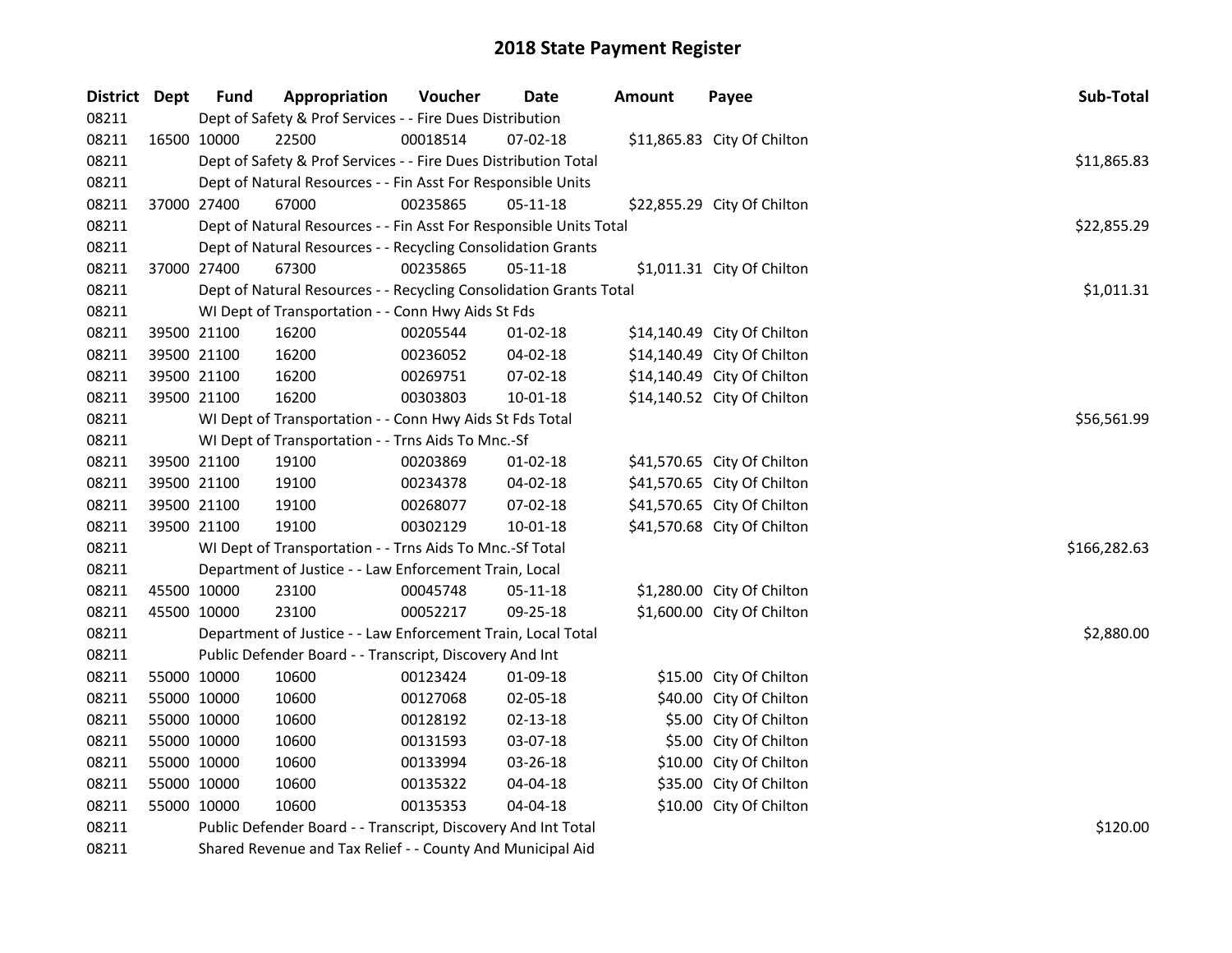| District    | Dept | <b>Fund</b> | Appropriation                                                    | <b>Voucher</b> | Date           | <b>Amount</b> | Payee                        | Sub-Total    |
|-------------|------|-------------|------------------------------------------------------------------|----------------|----------------|---------------|------------------------------|--------------|
| 08211       |      | 83500 10000 | 10500                                                            | 00032803       | $07 - 23 - 18$ |               | \$6,423.37 City Of Chilton   |              |
| 08211       |      | 83500 10000 | 10500                                                            | 00035689       | 11-19-18       |               | \$419,834.09 City Of Chilton |              |
| 08211       |      |             | Shared Revenue and Tax Relief - - County And Municipal Aid Total |                |                |               |                              | \$426,257.46 |
| 08211       |      |             | Shared Revenue and Tax Relief - - Exempt Computer Aid            |                |                |               |                              |              |
| 08211       |      | 83500 10000 | 10900                                                            | 00030114       | 07-23-18       |               | \$10,097.28 City Of Chilton  |              |
| 08211       |      | 83500 10000 | 10900                                                            | 00032240       | $07 - 23 - 18$ |               | \$1,885.37 City Of Chilton   |              |
| 08211       |      |             | Shared Revenue and Tax Relief - - Exempt Computer Aid Total      |                |                |               |                              | \$11,982.65  |
| 08211       |      |             | Shared Revenue and Tax Relief - - Utility Aid                    |                |                |               |                              |              |
| 08211       |      | 83500 10000 | 11000                                                            | 00032803       | 07-23-18       |               | \$640.79 City Of Chilton     |              |
| 08211       |      | 83500 10000 | 11000                                                            | 00035689       | 11-19-18       |               | \$3,708.09 City Of Chilton   |              |
| 08211       |      |             | Shared Revenue and Tax Relief - - Utility Aid Total              |                |                |               |                              | \$4,348.88   |
| 08211 Total |      |             |                                                                  |                |                |               |                              | \$704.166.04 |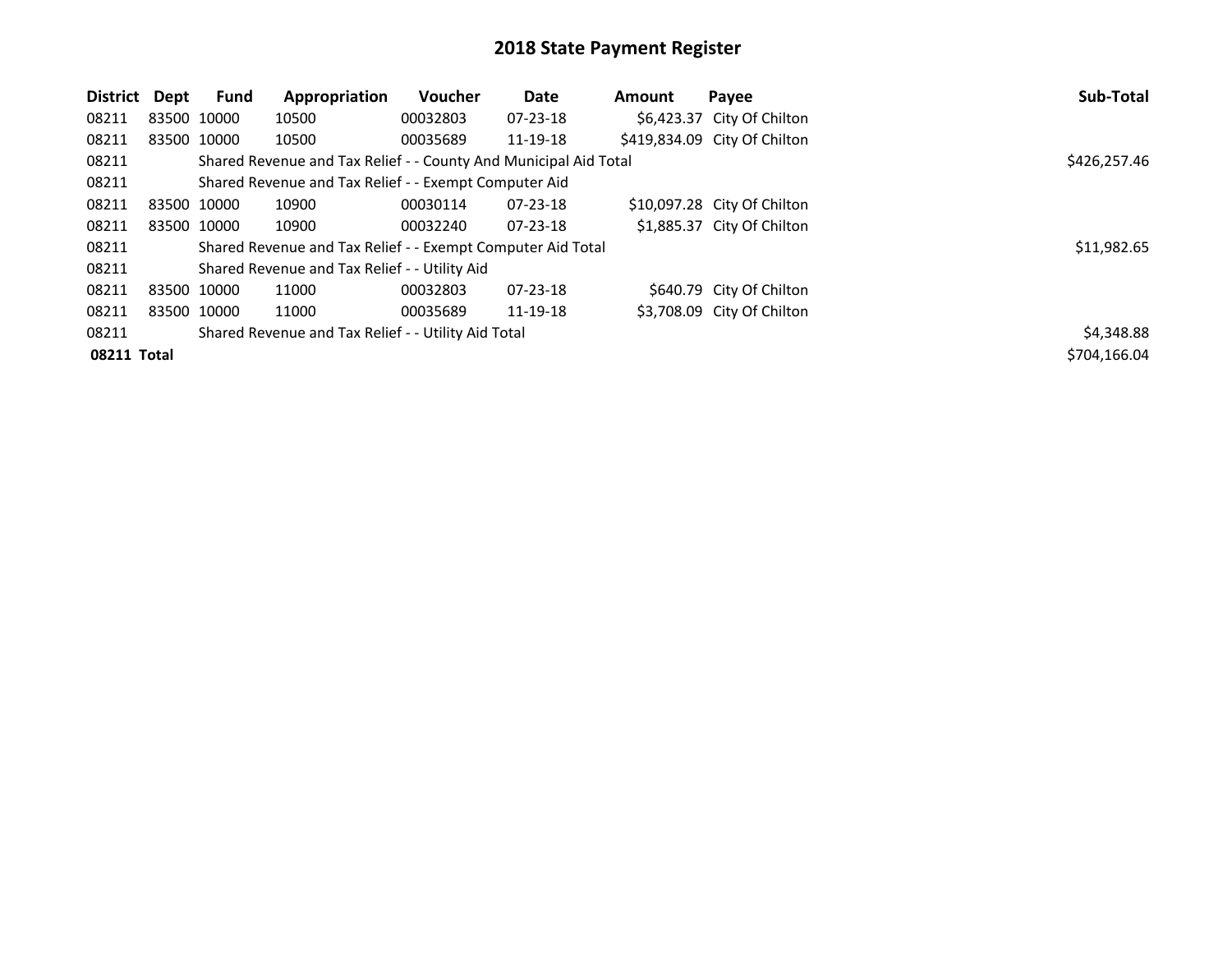| District Dept |       | <b>Fund</b> | Appropriation                                                          | <b>Voucher</b> | Date           | <b>Amount</b> | Payee                        | Sub-Total   |
|---------------|-------|-------------|------------------------------------------------------------------------|----------------|----------------|---------------|------------------------------|-------------|
| 08231         |       |             | Dept of Safety & Prof Services - - Fire Dues Distribution              |                |                |               |                              |             |
| 08231         | 16500 | 10000       | 22500                                                                  | 00017614       | $07 - 02 - 18$ |               | \$44,238.92 City Of Kaukauna |             |
| 08231         |       |             | Dept of Safety & Prof Services - - Fire Dues Distribution Total        |                |                |               |                              | \$44,238.92 |
| 08231         |       |             | Dept of Natural Resources - - Solid Waste Management -- Envi           |                |                |               |                              |             |
| 08231         |       | 37000 27400 | 47200                                                                  | 00213124       | 02-28-18       |               | \$5,342.60 City Of Kaukauna  |             |
| 08231         |       |             | Dept of Natural Resources - - Solid Waste Management -- Envi Total     |                |                |               |                              | \$5,342.60  |
| 08231         |       |             | Department of Health Services - - Emergency Medical Services, Ai       |                |                |               |                              |             |
| 08231         | 43500 | 10000       | 11900                                                                  | 00229255       | 08-31-18       |               | \$4,284.75 City Of Kaukauna  |             |
| 08231         |       |             | Department of Health Services - - Emergency Medical Services, Ai Total |                |                |               |                              | \$4,284.75  |
| 08231         |       |             | Department of Justice - - Law Enforcement Train, Local                 |                |                |               |                              |             |
| 08231         |       | 45500 10000 | 23100                                                                  | 00053326       | 10-18-18       |               | \$3,840.00 City Of Kaukauna  |             |
| 08231         |       |             | Department of Justice - - Law Enforcement Train, Local Total           |                |                |               |                              | \$3,840.00  |
| 08231         |       |             | Department of Justice - - Internet Crimes Against Childr               |                |                |               |                              |             |
| 08231         |       | 45500 10000 | 28400                                                                  | 00039451       | $01 - 02 - 18$ |               | \$675.00 City Of Kaukauna    |             |
| 08231         |       | 45500 10000 | 28400                                                                  | 00041568       | $02 - 07 - 18$ |               | \$346.88 City Of Kaukauna    |             |
| 08231         |       |             | Department of Justice - - Internet Crimes Against Childr Total         |                |                |               |                              | \$1,021.88  |
| 08231 Total   |       |             |                                                                        |                |                |               |                              | \$58,728.15 |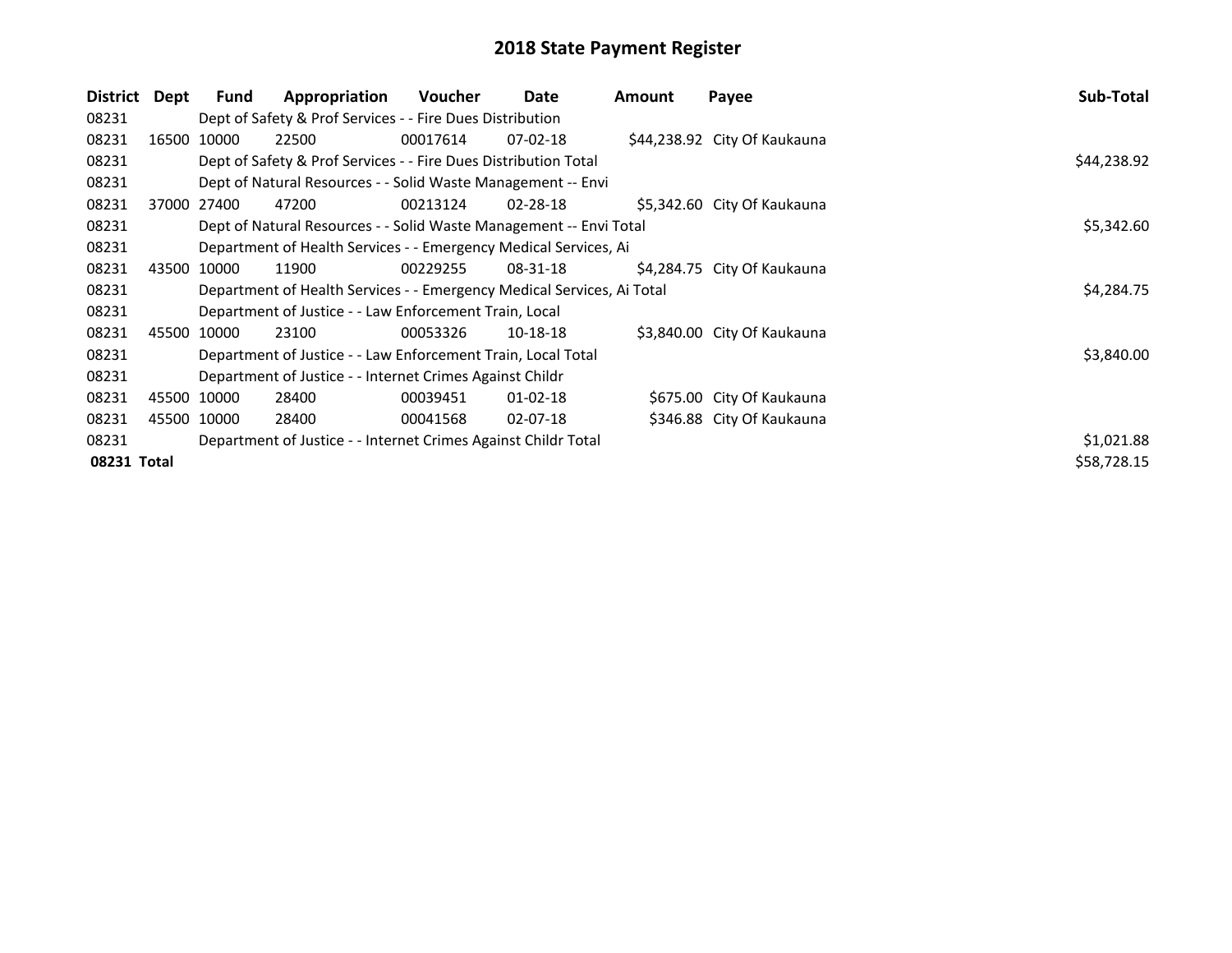| District Dept | <b>Fund</b> | Appropriation                                                          | Voucher  | Date           | <b>Amount</b> | Payee                   | Sub-Total  |
|---------------|-------------|------------------------------------------------------------------------|----------|----------------|---------------|-------------------------|------------|
| 08241         |             | WI Dept of Transportation - - Hwy Mgmt & Opers Sf                      |          |                |               |                         |            |
| 08241         | 39500 21100 | 36500                                                                  | 00209859 | 01-09-18       |               | \$119.37 City Of Kiel   |            |
| 08241         | 39500 21100 | 36500                                                                  | 00221342 | 02-12-18       |               | \$122.11 City Of Kiel   |            |
| 08241         | 39500 21100 | 36500                                                                  | 00228324 | 03-06-18       |               | \$122.07 City Of Kiel   |            |
| 08241         | 39500 21100 | 36500                                                                  | 00239540 | 04-06-18       |               | \$103.27 City Of Kiel   |            |
| 08241         | 39500 21100 | 36500                                                                  | 00253441 | 05-14-18       |               | \$50.13 City Of Kiel    |            |
| 08241         | 39500 21100 | 36500                                                                  | 00263051 | 06-13-18       |               | \$49.51 City Of Kiel    |            |
| 08241         | 39500 21100 | 36500                                                                  | 00275232 | 07-13-18       |               | \$183.81 City Of Kiel   |            |
| 08241         | 39500 21100 | 36500                                                                  | 00285109 | 08-09-18       |               | \$75.06 City Of Kiel    |            |
| 08241         | 39500 21100 | 36500                                                                  | 00295001 | 09-10-18       |               | \$93.08 City Of Kiel    |            |
| 08241         | 39500 21100 | 36500                                                                  | 00307458 | 10-05-18       |               | \$98.66 City Of Kiel    |            |
| 08241         | 39500 21100 | 36500                                                                  | 00320660 | 11-07-18       |               | \$107.54 City Of Kiel   |            |
| 08241         | 39500 21100 | 36500                                                                  | 00329209 | 12-06-18       |               | \$63.44 City Of Kiel    |            |
| 08241         |             | WI Dept of Transportation - - Hwy Mgmt & Opers Sf Total                |          |                |               |                         | \$1,188.05 |
| 08241         |             | Department of Health Services - - Emergency Medical Services, Ai       |          |                |               |                         |            |
| 08241         | 43500 10000 | 11900                                                                  | 00229370 | 08-31-18       |               | \$5,041.94 City Of Kiel |            |
| 08241         |             | Department of Health Services - - Emergency Medical Services, Ai Total |          |                |               |                         | \$5,041.94 |
| 08241         |             | Dept of Workforce Development - - Title Ib Aids State Gpr              |          |                |               |                         |            |
| 08241         | 44500 10000 | 50900                                                                  | 00150479 | $02 - 20 - 18$ |               | \$154.42 City Of Kiel   |            |
| 08241         |             | Dept of Workforce Development - - Title Ib Aids State Gpr Total        |          |                |               |                         | \$154.42   |
| 08241         |             | Dept of Workforce Development - - Title Ib Aids Federal Prf            |          |                |               |                         |            |
| 08241         | 44500 10000 | 54400                                                                  | 00150479 | $02 - 20 - 18$ |               | \$570.58 City Of Kiel   |            |
| 08241         |             | Dept of Workforce Development - - Title Ib Aids Federal Prf Total      |          |                |               |                         | \$570.58   |
| 08241         |             | Department of Justice - - Law Enforcement Train, Local                 |          |                |               |                         |            |
| 08241         | 45500 10000 | 23100                                                                  | 00053318 | 10-18-18       |               | \$1,440.00 City Of Kiel |            |
| 08241         |             | Department of Justice - - Law Enforcement Train, Local Total           |          |                |               |                         | \$1,440.00 |
| 08241         |             | Department of Justice - - Federal Aid; Victim Comp                     |          |                |               |                         |            |
| 08241         | 45500 10000 | 54100                                                                  | 00057441 | 12-26-18       |               | \$806.60 City Of Kiel   |            |
| 08241         |             | Department of Justice - - Federal Aid; Victim Comp Total               |          |                |               |                         | \$806.60   |
| 08241         |             | Public Defender Board - - Transcript, Discovery And Int                |          |                |               |                         |            |
| 08241         | 55000 10000 | 10600                                                                  | 00138170 | 04-23-18       |               | \$10.00 City Of Kiel    |            |
| 08241         | 55000 10000 | 10600                                                                  | 00147986 | 06-22-18       |               | \$5.00 City Of Kiel     |            |
| 08241         | 55000 10000 | 10600                                                                  | 00163656 | 10-05-18       |               | \$10.00 City Of Kiel    |            |
| 08241         |             | Public Defender Board - - Transcript, Discovery And Int Total          |          |                |               |                         | \$25.00    |
| 08241         |             | Shared Revenue and Tax Relief - - Exempt Computer Aid                  |          |                |               |                         |            |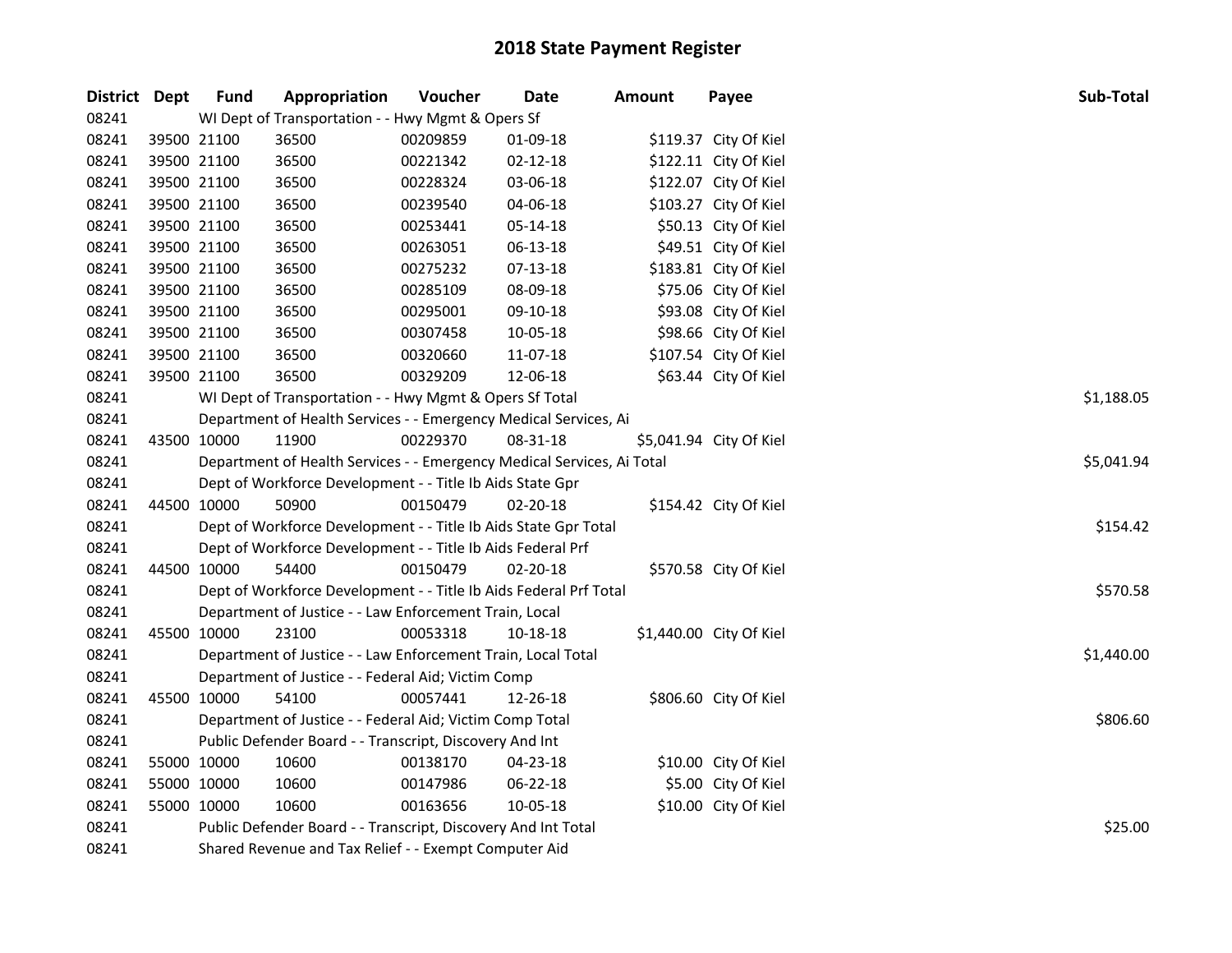| District Dept | Fund        | Appropriation                                                   | <b>Voucher</b> | Date           | Amount | Pavee                   | Sub-Total   |
|---------------|-------------|-----------------------------------------------------------------|----------------|----------------|--------|-------------------------|-------------|
| 08241         | 83500 10000 | 10900                                                           | 00032241       | $07 - 23 - 18$ |        | \$2,787.83 City Of Kiel |             |
| 08241         |             | Shared Revenue and Tax Relief - - Exempt Computer Aid Total     |                |                |        |                         | \$2,787.83  |
| 08241         |             | Shared Revenue and Tax Relief - - Lottery & Gaming Credit       |                |                |        |                         |             |
| 08241         | 83500 52100 | 36300                                                           | 00027278       | $03 - 26 - 18$ |        | \$5,600.04 City Of Kiel |             |
| 08241         |             | Shared Revenue and Tax Relief - - Lottery & Gaming Credit Total |                |                |        |                         | \$5,600.04  |
| 08241 Total   |             |                                                                 |                |                |        |                         | \$17,614.46 |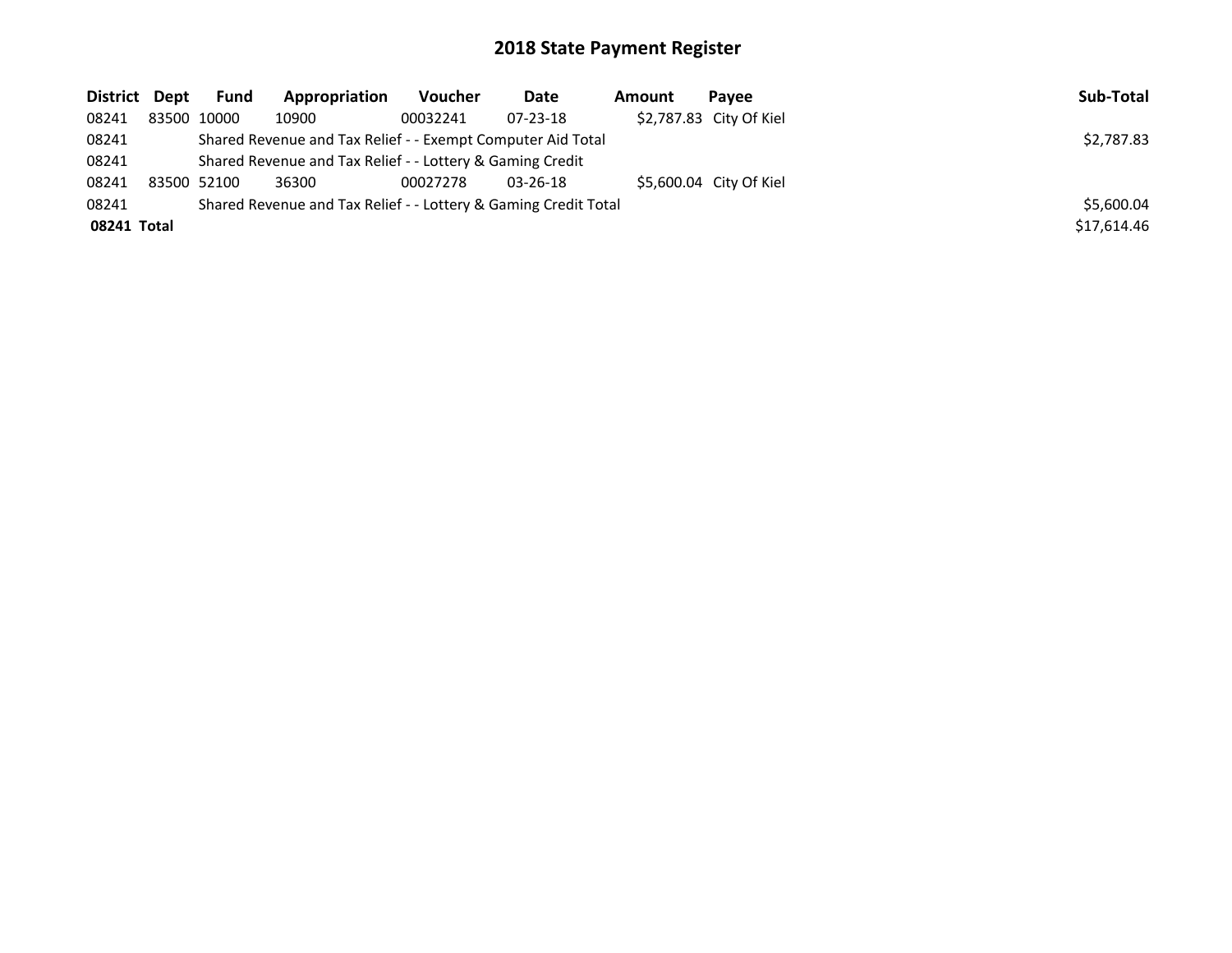| District Dept | <b>Fund</b> | Appropriation                                                      | Voucher  | <b>Date</b>    | <b>Amount</b> | Payee                    | Sub-Total   |
|---------------|-------------|--------------------------------------------------------------------|----------|----------------|---------------|--------------------------|-------------|
| 08251         |             | Dept of Natural Resources - - Air Management -- Stationary S       |          |                |               |                          |             |
| 08251         | 37000 10000 | 43700                                                              | 00276546 | 10-30-18       |               | \$5,000.00 City Menasha  |             |
| 08251         |             | Dept of Natural Resources - - Air Management -- Stationary S Total |          |                |               |                          | \$5,000.00  |
| 08251         |             | Dept of Natural Resources - - Resaids - Urban Forestry Grant       |          |                |               |                          |             |
| 08251         | 37000 21200 | 58700                                                              | 00240685 | 06-06-18       |               | \$11,845.00 City Menasha |             |
| 08251         |             | Dept of Natural Resources - - Resaids - Urban Forestry Grant Total |          |                |               |                          | \$11,845.00 |
| 08251         |             | WI Dept of Transportation - - Hwy Sfty Loc Aid Ffd                 |          |                |               |                          |             |
| 08251         | 39500 21100 | 18500                                                              | 00309622 | 10-16-18       |               | \$4,000.00 City Menasha  |             |
| 08251         |             | WI Dept of Transportation - - Hwy Sfty Loc Aid Ffd Total           |          |                |               |                          | \$4,000.00  |
| 08251         |             | WI Dept of Transportation - - Hwy Mgmt & Opers Sf                  |          |                |               |                          |             |
| 08251         | 39500 21100 | 36500                                                              | 00212731 | $01 - 18 - 18$ |               | \$554.23 City Menasha    |             |
| 08251         | 39500 21100 | 36500                                                              | 00223421 | $02 - 21 - 18$ |               | \$2,068.11 City Menasha  |             |
| 08251         | 39500 21100 | 36500                                                              | 00226364 | 03-01-18       |               | \$225.79 City Menasha    |             |
| 08251         | 39500 21100 | 36500                                                              | 00236627 | 03-30-18       |               | \$948.00 City Menasha    |             |
| 08251         | 39500 21100 | 36500                                                              | 00243623 | 04-18-18       |               | \$982.97 City Menasha    |             |
| 08251         | 39500 21100 | 36500                                                              | 00257227 | 05-25-18       |               | \$1,105.86 City Menasha  |             |
| 08251         | 39500 21100 | 36500                                                              | 00269927 | 06-28-18       |               | \$5,144.18 City Menasha  |             |
| 08251         | 39500 21100 | 36500                                                              | 00281652 | 08-01-18       |               | \$5,207.30 City Menasha  |             |
| 08251         | 39500 21100 | 36500                                                              | 00291879 | 08-29-18       |               | \$5,315.46 City Menasha  |             |
| 08251         | 39500 21100 | 36500                                                              | 00297877 | 09-18-18       |               | \$8,291.58 City Menasha  |             |
| 08251         | 39500 21100 | 36500                                                              | 00314419 | 10-24-18       |               | \$5,236.62 City Menasha  |             |
| 08251         | 39500 21100 | 36500                                                              | 00324897 | 11-20-18       |               | \$4,413.72 City Menasha  |             |
| 08251         |             | WI Dept of Transportation - - Hwy Mgmt & Opers Sf Total            |          |                |               |                          | \$39,493.82 |
| 08251         |             | WI Dept of Transportation - - Wi Lift Brdg Op/M Sf                 |          |                |               |                          |             |
| 08251         | 39500 21100 | 36600                                                              | 00212731 | $01 - 18 - 18$ |               | \$501.19 City Menasha    |             |
| 08251         | 39500 21100 | 36600                                                              | 00223421 | 02-21-18       |               | \$1,870.15 City Menasha  |             |
| 08251         | 39500 21100 | 36600                                                              | 00226364 | 03-01-18       |               | \$204.18 City Menasha    |             |
| 08251         | 39500 21100 | 36600                                                              | 00236627 | 03-30-18       |               | \$857.27 City Menasha    |             |
| 08251         | 39500 21100 | 36600                                                              | 00243623 | 04-18-18       |               | \$888.88 City Menasha    |             |
| 08251         | 39500 21100 | 36600                                                              | 00257227 | 05-25-18       |               | \$1,000.02 City Menasha  |             |
| 08251         | 39500 21100 | 36600                                                              | 00269927 | 06-28-18       |               | \$4,651.79 City Menasha  |             |
| 08251         | 39500 21100 | 36600                                                              | 00281652 | 08-01-18       |               | \$4,708.88 City Menasha  |             |
| 08251         | 39500 21100 | 36600                                                              | 00291879 | 08-29-18       |               | \$4,806.69 City Menasha  |             |
| 08251         | 39500 21100 | 36600                                                              | 00297877 | 09-18-18       |               | \$7,497.94 City Menasha  |             |
| 08251         | 39500 21100 | 36600                                                              | 00314419 | $10-24-18$     |               | \$4,735.39 City Menasha  |             |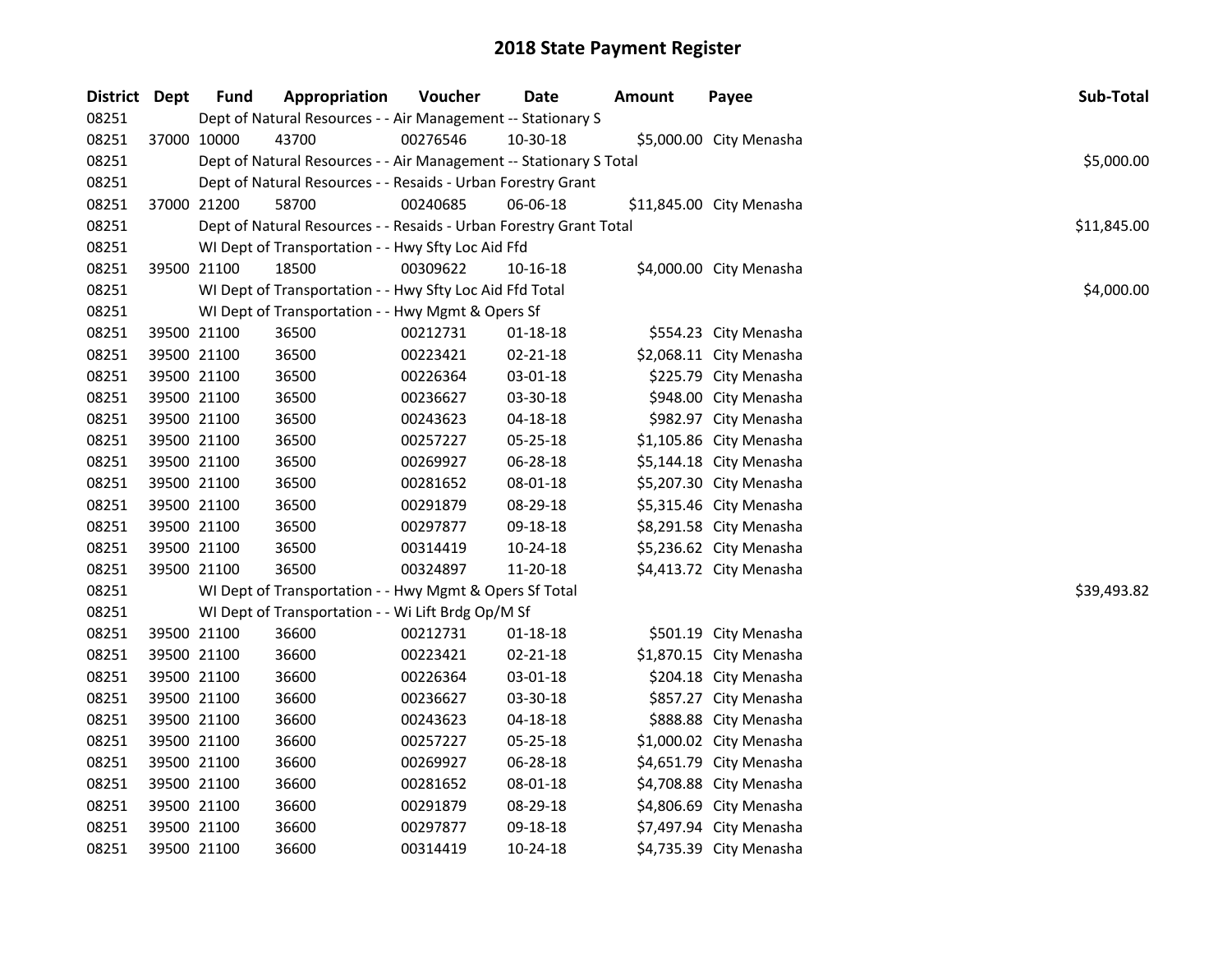| <b>District</b> | Dept  | Fund        | Appropriation                                                          | Voucher  | Date           | Amount | Payee                     | Sub-Total    |
|-----------------|-------|-------------|------------------------------------------------------------------------|----------|----------------|--------|---------------------------|--------------|
| 08251           |       | 39500 21100 | 36600                                                                  | 00324897 | 11-20-18       |        | \$3,991.25 City Menasha   |              |
| 08251           |       |             | WI Dept of Transportation - - Wi Lift Brdg Op/M Sf Total               |          |                |        |                           | \$35,713.63  |
| 08251           |       |             | Department of Health Services - - Federal Block Grant Aids -- Pr       |          |                |        |                           |              |
| 08251           | 43500 | 10000       | 19200                                                                  | 00251382 | 12-14-18       |        | \$6,456.00 City Menasha   |              |
| 08251           |       |             | Department of Health Services - - Federal Block Grant Aids -- Pr Total |          |                |        |                           | \$6,456.00   |
| 08251           |       |             | Department of Justice - - Law Enforcement Train, Local                 |          |                |        |                           |              |
| 08251           | 45500 | 10000       | 23100                                                                  | 00053506 | 10-18-18       |        | \$4,320.00 City Menasha   |              |
| 08251           |       |             | Department of Justice - - Law Enforcement Train, Local Total           |          |                |        |                           | \$4,320.00   |
| 08251           |       |             | Public Defender Board - - Transcript, Discovery And Int                |          |                |        |                           |              |
| 08251           |       | 55000 10000 | 10600                                                                  | 00123441 | $01 - 09 - 18$ |        | \$5.00 City Menasha       |              |
| 08251           | 55000 | 10000       | 10600                                                                  | 00123483 | $01 - 09 - 18$ |        | \$5.00 City Menasha       |              |
| 08251           |       |             | Public Defender Board - - Transcript, Discovery And Int Total          |          |                |        |                           | \$10.00      |
| 08251           |       |             | Shared Revenue and Tax Relief - - Exempt Computer Aid                  |          |                |        |                           |              |
| 08251           |       | 83500 10000 | 10900                                                                  | 00030115 | 07-23-18       |        | \$492.13 City Menasha     |              |
| 08251           |       | 83500 10000 | 10900                                                                  | 00032242 | $07 - 23 - 18$ |        | \$1,463.06 City Menasha   |              |
| 08251           |       |             | Shared Revenue and Tax Relief - - Exempt Computer Aid Total            |          |                |        |                           | \$1,955.19   |
| 08251           |       |             | Shared Revenue and Tax Relief - - School Lvy Tx/First Dollar Cr        |          |                |        |                           |              |
| 08251           |       | 83500 10000 | 30200                                                                  | 00029585 | $07 - 23 - 18$ |        | \$65,732.24 City Menasha  |              |
| 08251           |       | 83500 10000 | 30200                                                                  | 00029733 | 07-23-18       |        | \$353,188.80 City Menasha |              |
| 08251           |       |             | Shared Revenue and Tax Relief - - School Lvy Tx/First Dollar Cr Total  |          |                |        |                           | \$418,921.04 |
| 08251           |       |             | Shared Revenue and Tax Relief - - Lottery & Gaming Credit              |          |                |        |                           |              |
| 08251           |       | 83500 52100 | 36300                                                                  | 00027100 | $03 - 26 - 18$ |        | \$83,611.21 City Menasha  |              |
| 08251           |       |             | Shared Revenue and Tax Relief - - Lottery & Gaming Credit Total        |          |                |        |                           | \$83,611.21  |
| 08251 Total     |       |             |                                                                        |          |                |        |                           | \$611,325.89 |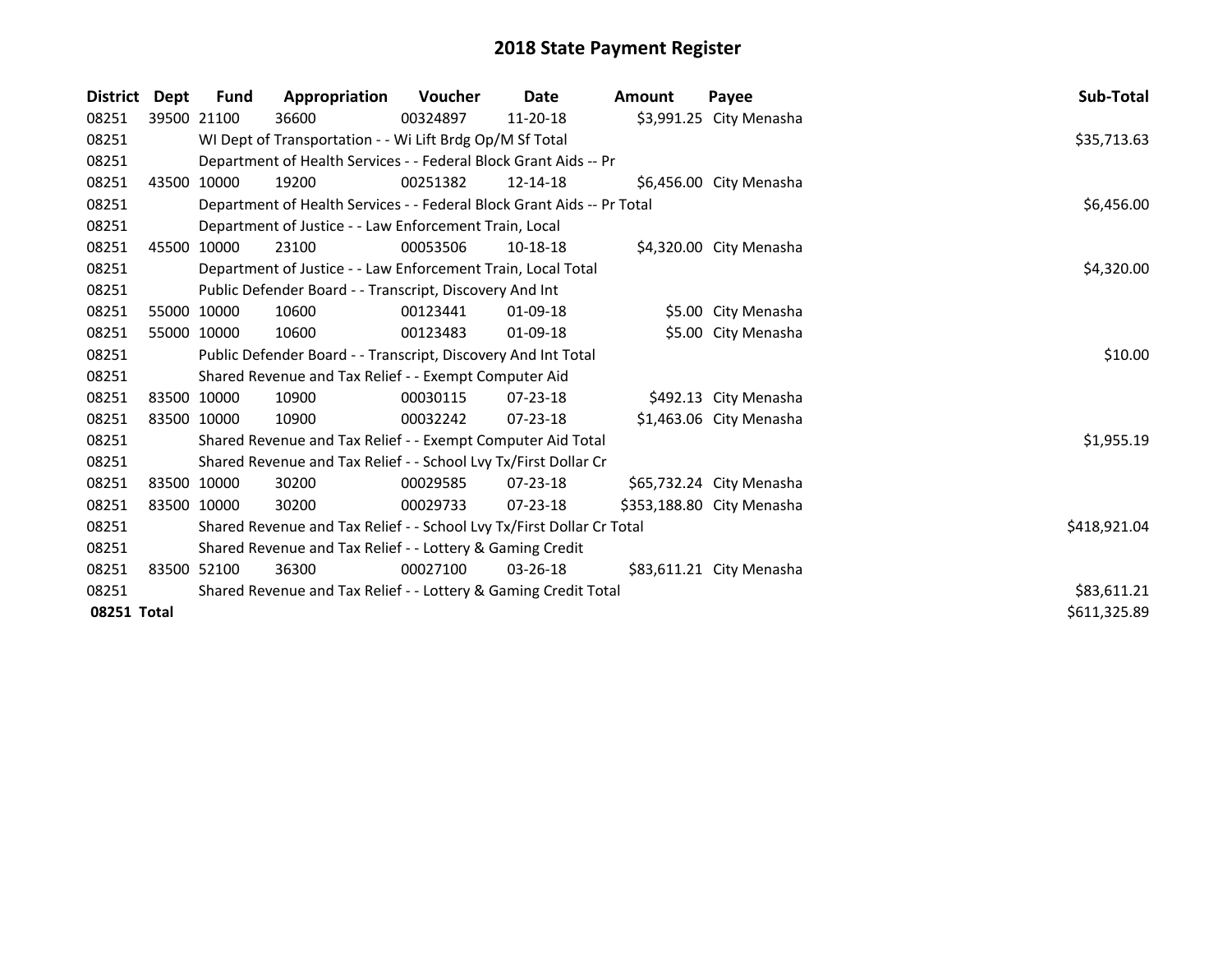| District Dept |             | <b>Fund</b> | Appropriation                                                      | Voucher  | Date           | <b>Amount</b> | Payee                             | Sub-Total    |
|---------------|-------------|-------------|--------------------------------------------------------------------|----------|----------------|---------------|-----------------------------------|--------------|
| 08261         |             |             | Dept of Safety & Prof Services - - Fire Dues Distribution          |          |                |               |                                   |              |
| 08261         |             | 16500 10000 | 22500                                                              | 00023779 | 07-25-18       |               | \$7,926.17 City Of New Holstein   |              |
| 08261         |             |             | Dept of Safety & Prof Services - - Fire Dues Distribution Total    |          |                |               |                                   | \$7,926.17   |
| 08261         |             |             | Dept of Natural Resources - - Fin Asst For Responsible Units       |          |                |               |                                   |              |
| 08261         |             | 37000 27400 | 67000                                                              | 00235757 | 05-11-18       |               | \$22,203.93 City Of New Holstein  |              |
| 08261         |             |             | Dept of Natural Resources - - Fin Asst For Responsible Units Total |          |                |               |                                   | \$22,203.93  |
| 08261         |             |             | Dept of Natural Resources - - Recycling Consolidation Grants       |          |                |               |                                   |              |
| 08261         |             | 37000 27400 | 67300                                                              | 00235757 | 05-11-18       |               | \$822.82 City Of New Holstein     |              |
| 08261         |             |             | Dept of Natural Resources - - Recycling Consolidation Grants Total |          |                |               |                                   | \$822.82     |
| 08261         |             |             | WI Dept of Transportation - - Conn Hwy Aids St Fds                 |          |                |               |                                   |              |
| 08261         |             | 39500 21100 | 16200                                                              | 00205545 | 01-02-18       |               | \$5,730.66 City Of New Holstein   |              |
| 08261         |             | 39500 21100 | 16200                                                              | 00236053 | 04-02-18       |               | \$5,730.66 City Of New Holstein   |              |
| 08261         |             | 39500 21100 | 16200                                                              | 00269752 | 07-02-18       |               | \$5,730.66 City Of New Holstein   |              |
| 08261         |             | 39500 21100 | 16200                                                              | 00303804 | 10-01-18       |               | \$5,730.68 City Of New Holstein   |              |
| 08261         |             |             | WI Dept of Transportation - - Conn Hwy Aids St Fds Total           |          |                |               |                                   | \$22,922.66  |
| 08261         |             |             | WI Dept of Transportation - - Hwy Sfty Loc Aid Ffd                 |          |                |               |                                   |              |
| 08261         |             | 39500 21100 | 18500                                                              | 00295917 | 09-13-18       |               | \$3,459.00 City Of New Holstein   |              |
| 08261         |             |             | WI Dept of Transportation - - Hwy Sfty Loc Aid Ffd Total           |          |                |               |                                   | \$3,459.00   |
| 08261         |             |             | WI Dept of Transportation - - Trns Aids To Mnc.-Sf                 |          |                |               |                                   |              |
| 08261         |             | 39500 21100 | 19100                                                              | 00203870 | 01-02-18       |               | \$41,752.15 City Of New Holstein  |              |
| 08261         | 39500 21100 |             | 19100                                                              | 00234379 | 04-02-18       |               | \$41,752.15 City Of New Holstein  |              |
| 08261         | 39500 21100 |             | 19100                                                              | 00268078 | 07-02-18       |               | \$41,752.15 City Of New Holstein  |              |
| 08261         |             | 39500 21100 | 19100                                                              | 00302130 | $10 - 01 - 18$ |               | \$41,752.16 City Of New Holstein  |              |
| 08261         |             |             | WI Dept of Transportation - - Trns Aids To Mnc.-Sf Total           |          |                |               |                                   | \$167,008.61 |
| 08261         |             |             | Department of Justice - - Law Enforcement Train, Local             |          |                |               |                                   |              |
| 08261         |             | 45500 10000 | 23100                                                              | 00053563 | 10-18-18       |               | \$1,440.00 City Of New Holstein   |              |
| 08261         |             |             | Department of Justice - - Law Enforcement Train, Local Total       |          |                |               |                                   | \$1,440.00   |
| 08261         |             |             | Public Defender Board - - Transcript, Discovery And Int            |          |                |               |                                   |              |
| 08261         | 55000 10000 |             | 10600                                                              | 00123445 | 01-09-18       |               | \$10.00 City Of New Holstein      |              |
| 08261         |             | 55000 10000 | 10600                                                              | 00126021 | 01-29-18       |               | \$40.00 City Of New Holstein      |              |
| 08261         |             |             | Public Defender Board - - Transcript, Discovery And Int Total      |          |                |               |                                   | \$50.00      |
| 08261         |             |             | Shared Revenue and Tax Relief - - County And Municipal Aid         |          |                |               |                                   |              |
| 08261         |             | 83500 10000 | 10500                                                              | 00032804 | 07-23-18       |               | \$90,581.28 City Of New Holstein  |              |
| 08261         | 83500 10000 |             | 10500                                                              | 00035690 | 11-19-18       |               | \$513,293.92 City Of New Holstein |              |
| 08261         |             |             | Shared Revenue and Tax Relief - - County And Municipal Aid Total   |          |                |               |                                   | \$603,875.20 |